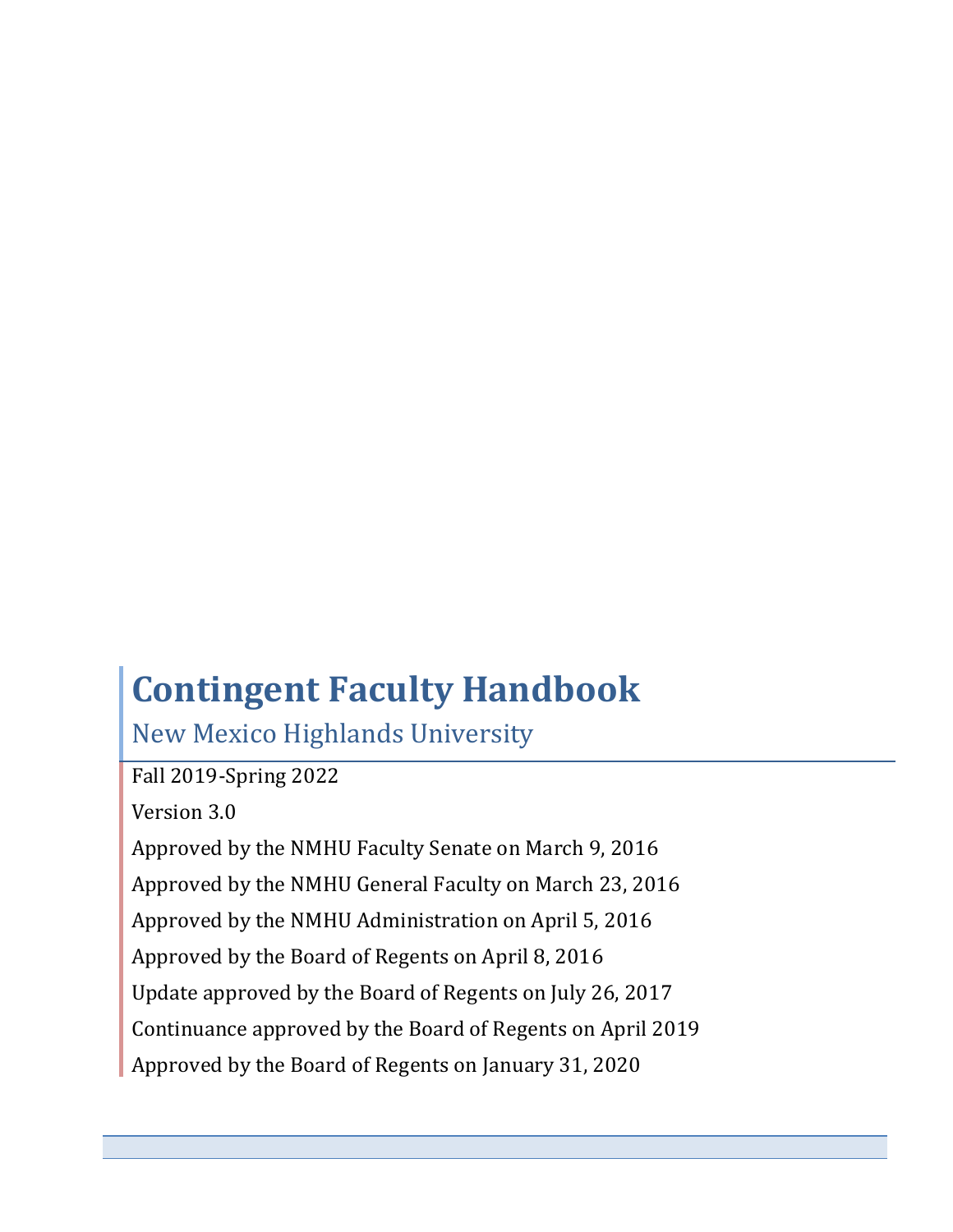# TABLE OF CONTENTS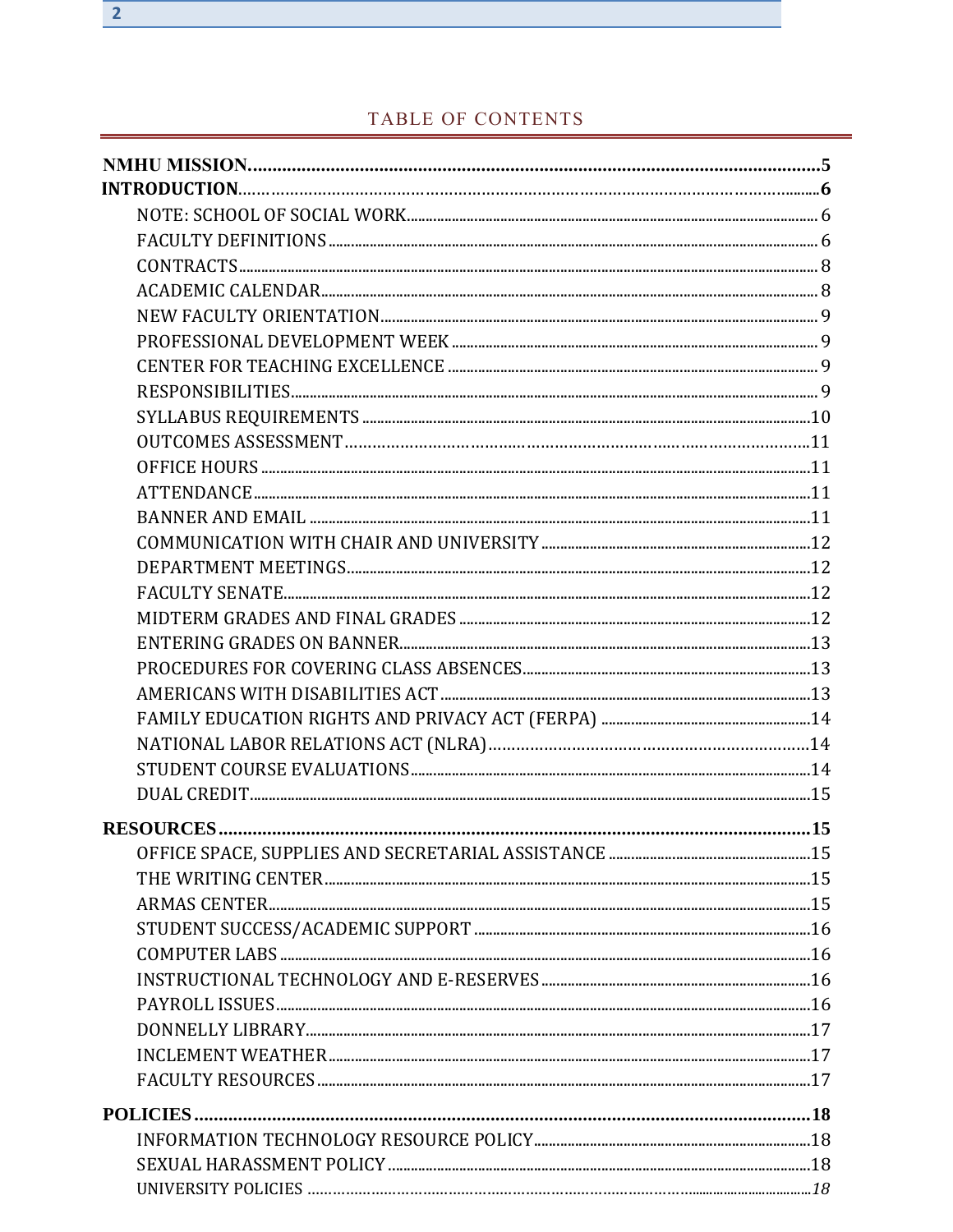| <b>EVALUATION OF VISITING AND RETAINED TERM FACULTY23</b>                |  |
|--------------------------------------------------------------------------|--|
|                                                                          |  |
|                                                                          |  |
|                                                                          |  |
| OBSERVATION AND EVALUATION OF TERM AND PER-COURSE FACULTY 24             |  |
|                                                                          |  |
|                                                                          |  |
|                                                                          |  |
| 1. Introduction                                                          |  |
| 2. Sexual Harassment Defined                                             |  |
| 3. Reporting Sexual Harassment                                           |  |
| 4. Timeframe for Reporting Sexual Harassment                             |  |
| 5. Retaliation is Prohibited                                             |  |
| 6. Investigation and Resolution of Reports                               |  |
| 7. Confidentiality                                                       |  |
| APPENDIX D: EQUAL EMPLOYMENT OPPORTUNITY POLICY 39<br>1. Policy Overview |  |
| 2. Scope and Applicability                                               |  |
| 3. Policy Statement                                                      |  |
|                                                                          |  |
|                                                                          |  |
| 1. Safety                                                                |  |
| 2. Tools                                                                 |  |
| 3. Uniforms                                                              |  |
| 4. Keys/Key Cards                                                        |  |
| 5. Personal Appearance                                                   |  |
| 6. Friends/Family/Children in the Workplace                              |  |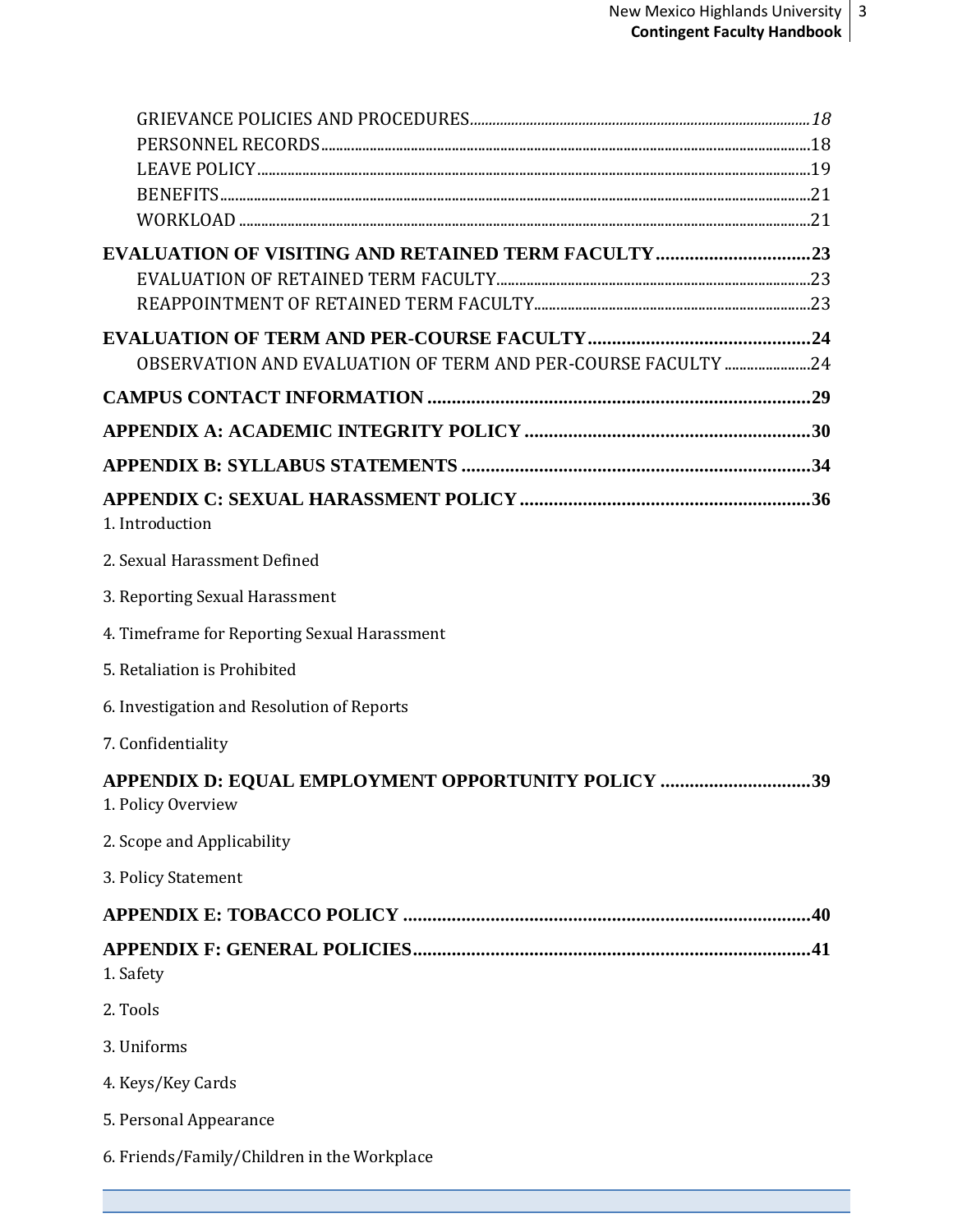| 8. Mail and Postal Service             |
|----------------------------------------|
| 7. Animals/Pets on University Property |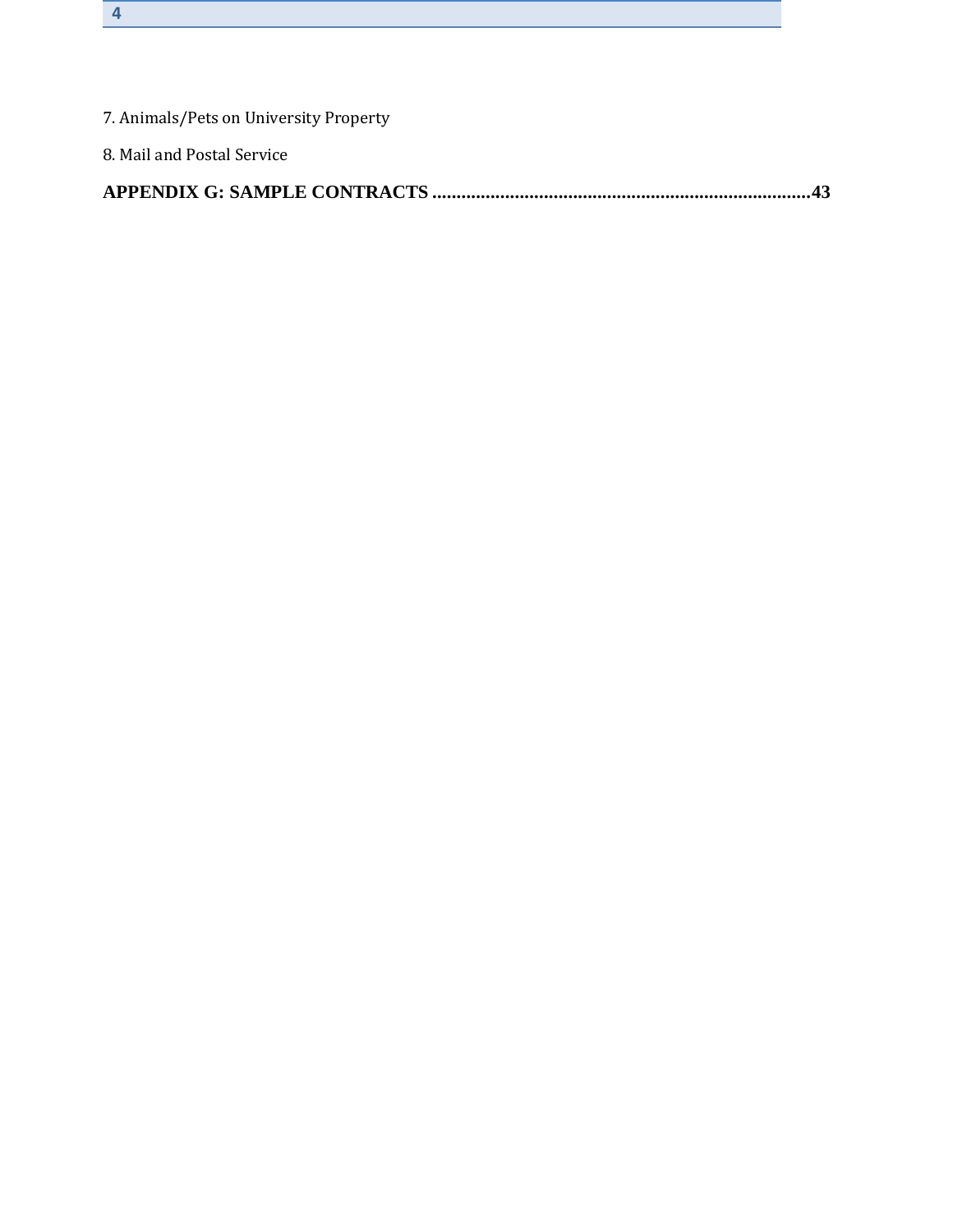#### NMHU MISSION

<span id="page-4-0"></span>New Mexico Highlands University is a public comprehensive university serving our local and global communities. Our mission is to provide opportunities for undergraduate and graduate students to attain an exceptional education by fostering creativity, critical thinking and research in the liberal arts, sciences, and professions within a diverse community.

#### NMHU VISION

Our vision is to be a premier comprehensive university transforming lives and communities now and for generations to come.

#### NMHU CORE VALUES

EXCELLENCE

DIVERSITY

ACCESSIBILITY

RESPONSIVENESS

NMHU 2020 STRATEGIC GOALS

- 1. HIGHLANDS UNIVERSITY WILL ACHIEVE ACADEMIC EXCELLENCE, ACADEMIC INTEGRATION AND STUDENT SUCCESS.
- 2. HIGHLANDS UNIVERSITY WILL ACHIEVE STRATEGIC ENROLLMENT MANAGEMENT.
- 3. HIGHLANDS UNIVERSITY WILL ACHIEVE A VIBRANT CAMPUS LIFE.
- 4. HIGHLANDS UNIVERSITY WILL BE A COMMUNITY PARTNER.
- 5. HIGHLANDS UNIVERSITY WILL ACHIEVE TECHNOLOGICAL ADVANCEMENT AND INNOVATION.
- 6. HIGHLANDS UNIVERSITY WILL ACHIEVE ENHANCED COMMUNICATION AND EFFICIENCY.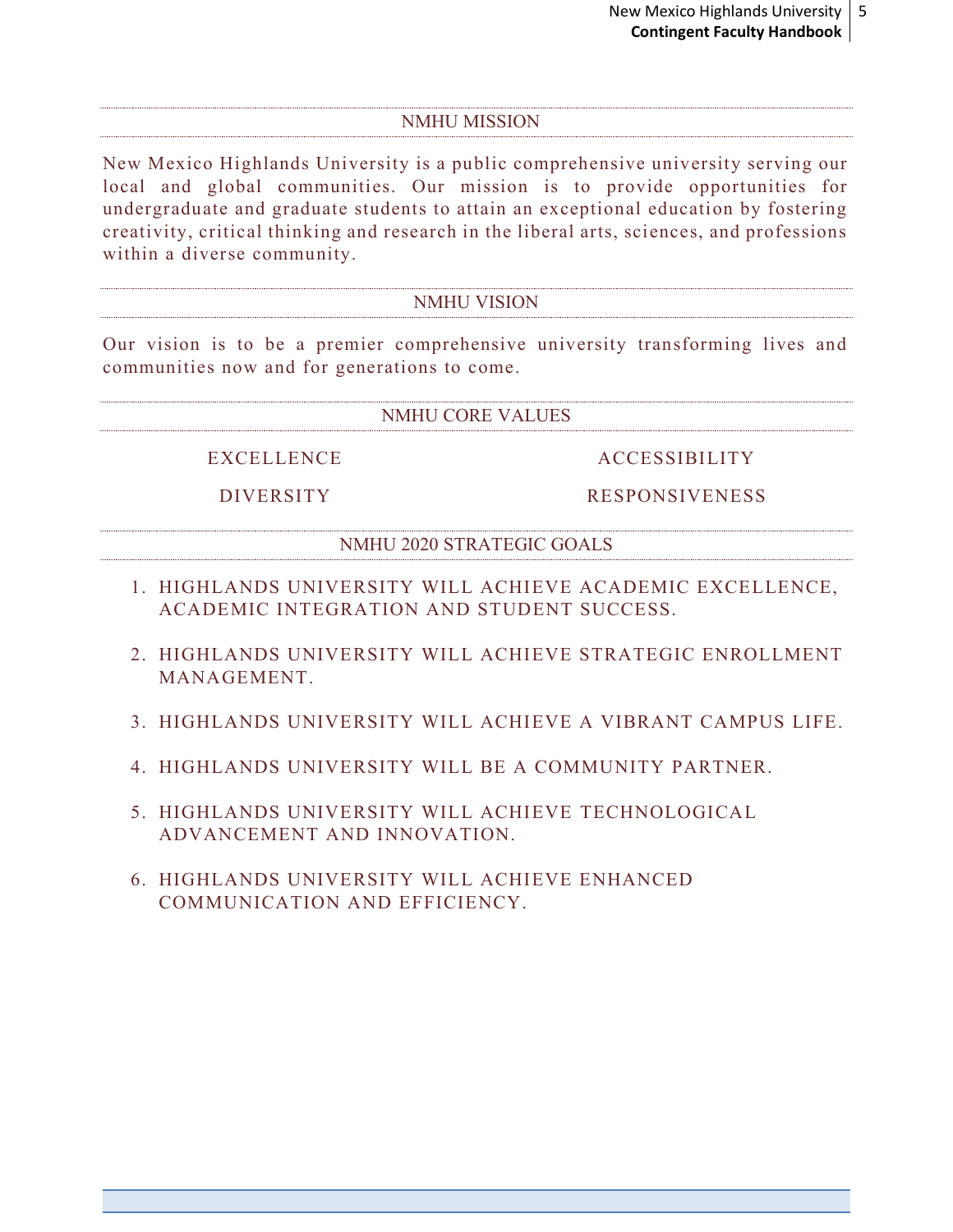# INTRODUCTION

Welcome to New Mexico Highlands University! Your department chair or discipline coordinator is here to answer any questions or concerns that you may have relative to the university and your responsibilities as a faculty member. Feel free to consult with your tenured/tenure-track colleagues, Dean, and department staff as well.

This handbook is intended as a reference guide to identify program resources and expectations, and to outline responsibilities assumed by all Highlands Visiting, Retained Term, Term, and Per-Course faculty and certain common procedures to be followed. There are also department-specific policies and procedures not included in this handbook. Faculty should check with their department chair or discipline coordinators to ensure they are familiar with all departmental policies.

While this handbook has tried to gather the most relevant information, please refer to the NMHU Faculty Handbook [\(linked from this page\)](http://www.nmhu.edu/faculty/faculty-resources/) and the NMHU *Personnel Policies and Procedures Manual* [\(found here\)](http://www.nmhu.edu/human-resources/hr-documents/) for additional details and policies.

Except where noted, these policies apply equally to Visiting, Term, Retained Term, and Per-Course faculty.

Although contingent faculty are not covered under the *Collective Bargaining Agreement* (CBA) [\(found here\)](http://www.nmhu.edu/faculty/faculty-resources/), many of the policies in this manual are in alignment with that document. All faculty are held to the same standards of excellence as their tenured and tenure-track peers.

# NOTE: FACUNDO VALDEZ SCHOOL OF SOCIAL WORK

<span id="page-5-0"></span>The Facundo Valdez School of Social Work does not have departments or chairs. As such, Contingent Faculty in the School of Social Work should substitute Dean for Chair and School for department as appropriate in this manual.

#### FACULTY DEFINITIONS

<span id="page-5-1"></span>The American Association of University Professors, the AAUP, defines contingent faculty as follows: Who are "contingent faculty"? Depending on the institution, they can be known as adjuncts, postdocs, TAs, non-tenure-track faculty, clinical faculty, part-timers, lecturers, instructors, or nonsenate faculty [\(http://www.aaup.org/issues/contingency\)](http://www.aaup.org/issues/contingency).

As per the Faculty Handbook, the Faculty at NMHU are administered under several different contract types (Tenured, Tenure-Track, Term, Retained Term, and Per-Course). This manual covers faculty that fall under the "Term," "Retained Term," and "Per-Course" contracts as defined below (*Faculty Handbook*, Section 6.C):

#### **1. Per-Course**

Contracts are to be administered to a part-time faculty member on a semester basis to teach no more than six (6) semester hours. Per-Course faculty members are expected to meet the qualifications for titled faculty at the rank of Instructor. However, variance from those qualifications may be approved by the Vice President for Academic Affairs. Per-Course faculty members will typically receive a one-semester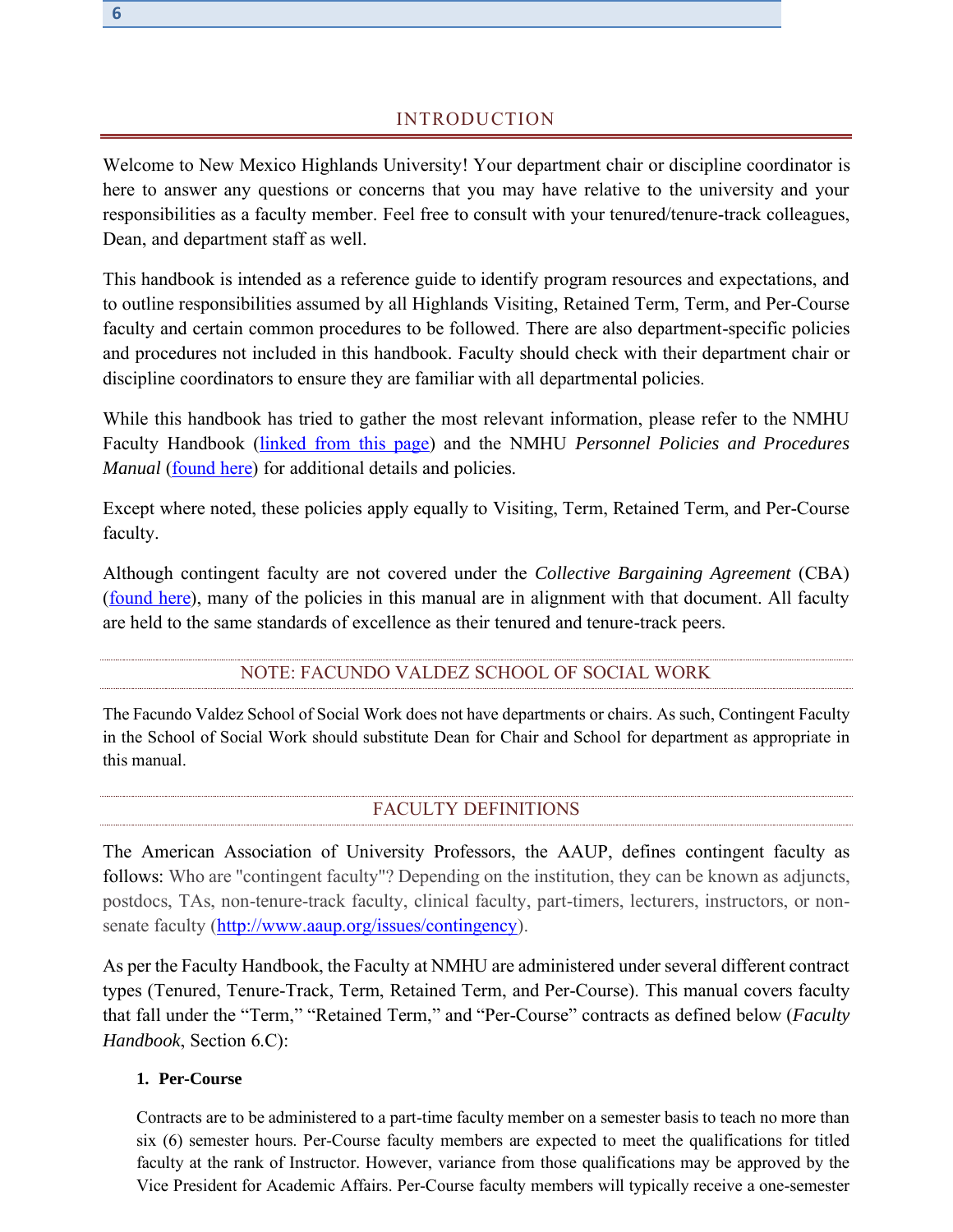term contract. Their duties will be those directly associated with teaching and will not include committee work nor other responsibilities typically required of ranked faculty. The mechanism to hire Per-Course faculty should not be used to circumvent the hiring of full-time faculty.

#### **2. Term**

A Term contract is for a designated period and automatically terminates upon the expiration of that period. Re-employment of an employee after expiration of a Term contract is solely within the discretion of the University.

#### **3. Retained Term**

A Retained Term contract is used for a designated period not to exceed one academic year and automatically terminates upon the expiration of that period, but with an employee expectation of reemployment, unless given notice. Faculty employed under a Retained Term contract must be given notice if the University determines NOT to re-hire the employee during the subsequent academic year in accordance with the same schedule as would apply to Tenure-Track contracts (see below). Faculty employed on Retained Term contracts shall have only those faculty responsibilities and privileges as assigned by the Vice President for Academic Affairs and are not "voting" members of the faculty.

Under the umbrella of these contract types, faculty shall have the following possible titles (*Faculty Handbook*, Section 6.B.8).

The term "Titled Faculty" includes the following positions: Lecturer, Instructor, Adjunct Professor, Visiting Professor, and Faculty-in-Residence. Titled Faculty are employed on Term contracts but in special cases may be employed on Retained Term contracts (defined later in this section) as determined by the Vice President for Academic Affairs. Titled Faculty are subject to the following conditions unless otherwise specifically provided in their individual appointment contract or elsewhere in this section:

- a. They shall have only those faculty responsibilities as assigned by the Academic Dean and Vice President for Academic Affairs,
- b. The designation of Adjunct and Visiting Professorships shall be determined on the basis of the individual's qualifications,
- c. Appointments of Titled Faculty may be exempted from the faculty search and screen process by the Vice President for Academic Affairs.

The Titled Faculty positions are defined as follows:

- a. Lecturer. A Lecturer is a person who teaches a limited number of courses in a specific area of expertise, typically on a per-course contract basis as defined elsewhere in this chapter.
- b. Instructor. An Instructor is a person with a master's degree, or the equivalent in other professional attainment and with sufficient graduate studies, along with recommendations by faculty in the discipline, or with other relevant work experiences, to teach in an assigned or chosen discipline related to their field of study or work experiences.
- c. Adjunct Professor. An Adjunct Professor is a person who possesses the credentials and/or experience to hold rank `but whose primary employment relationship is outside the University,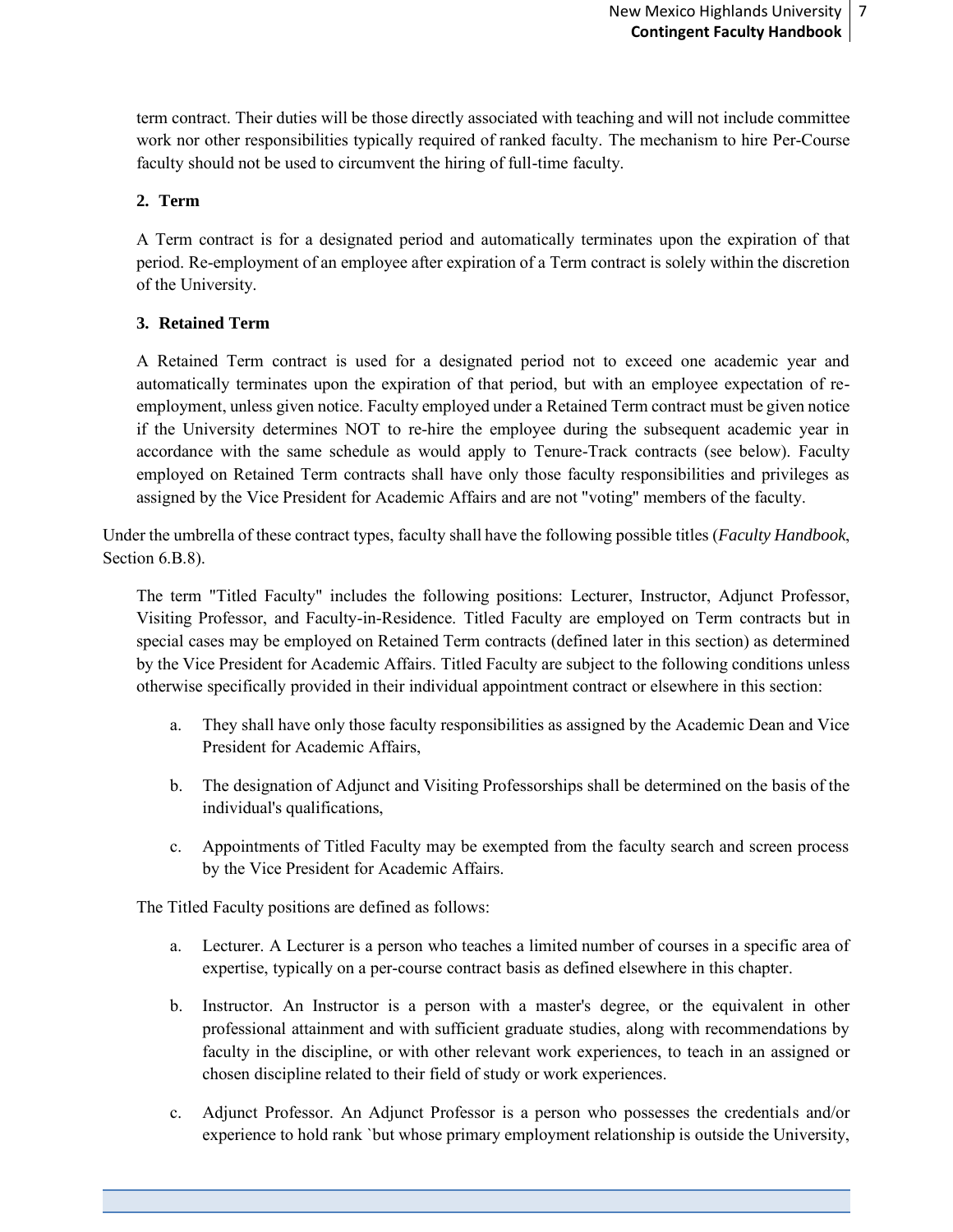OR is an administrative faculty member whose primary responsibility is in an area other than teaching.

d. Visiting Professor. A Visiting Professor is a person who holds a temporary or permanent association at another institution of higher education and is associated with the University while on leave from such other institution, an individual from the private (business) or public (government) sector hired to teach on a part-time basis, OR someone who is otherwise hired to fill a faculty position on a temporary basis. If a Faculty Search process has taken place for a Visiting Professor position, and if (and only if) the position is advertised as one that is promotable to a Tenure-Track position, then the individual hired may be promoted to a Tenure-Track position with the recommendation of the Dean and discipline faculty members, along with the approval of the Vice President for Academic Affairs without re-opening the Faculty Search process. The position advertised must be the same as for the position to be ultimately filled. As with the tenurable tracks, visiting or temporary faculty may be designated as Visiting Instructor, Visiting Assistant Professor, Visiting Associate Professor, or Visiting Professor depending on their experience and other qualifications.

For the purposes of this manual, the term "faculty" shall refer to anyone who falls into these categories. For more information on policies regarding Tenure and Tenure-Track Faculty, please see the most current NMHU *Collective Bargaining Agreement* and the *Faculty Handbook,* [found online.](http://www.nmhu.edu/faculty/faculty-resources/)

All contingent faculty must sign a contract before beginning employment. The contract will describe your title, salary, and duties. All contingent faculty are required to follow the policies as defined in the *[NMHU](http://www.nmhu.edu/human-resources/hr-documents/)  [Personnel Policies and Procedures Manual](http://www.nmhu.edu/human-resources/hr-documents/)*, the *[Contingent Faculty Handbook](http://www.nmhu.edu/faculty/faculty-resources/)*, and the *Faculty [Handbook](http://www.nmhu.edu/faculty/faculty-resources/)*, as applicable.

#### CONTRACTS

<span id="page-7-0"></span>All contracts are contingent upon funding and enrollment. Every effort will be made to cancel classes for low enrollment before the semester begins. If a class is cancelled after the semester begins, contingent faculty will be paid on a pro-rated basis. Priority for classes is given to Tenured/Tenure-Track faculty to meet course loads.

Sample Retained Term, Term, and Per-Course contracts are included in Appendix G.

Contracts are issued on a rolling basis, but whenever possible. Contracts will be issued by May  $1<sup>st</sup>$  for Retained Term Faculty, June 15<sup>th</sup> for Term Faculty, and at least two (2) weeks before the semester begins for Per-Course Faculty. Contracts are issued by the Office of the Vice President of Academic Affairs.

Electronic copies of the *Contingent Faculty Handbook* will be distributed to all contingent faculty at the time of their contract.

#### ACADEMIC CALENDAR

<span id="page-7-1"></span>[To consult the current Academic Calendar:](http://www.nmhu.edu/faculty-and-staff/calendars/)

- Go to the NMHU homepage
- Click on "Faculty"
- Click on "Calendars"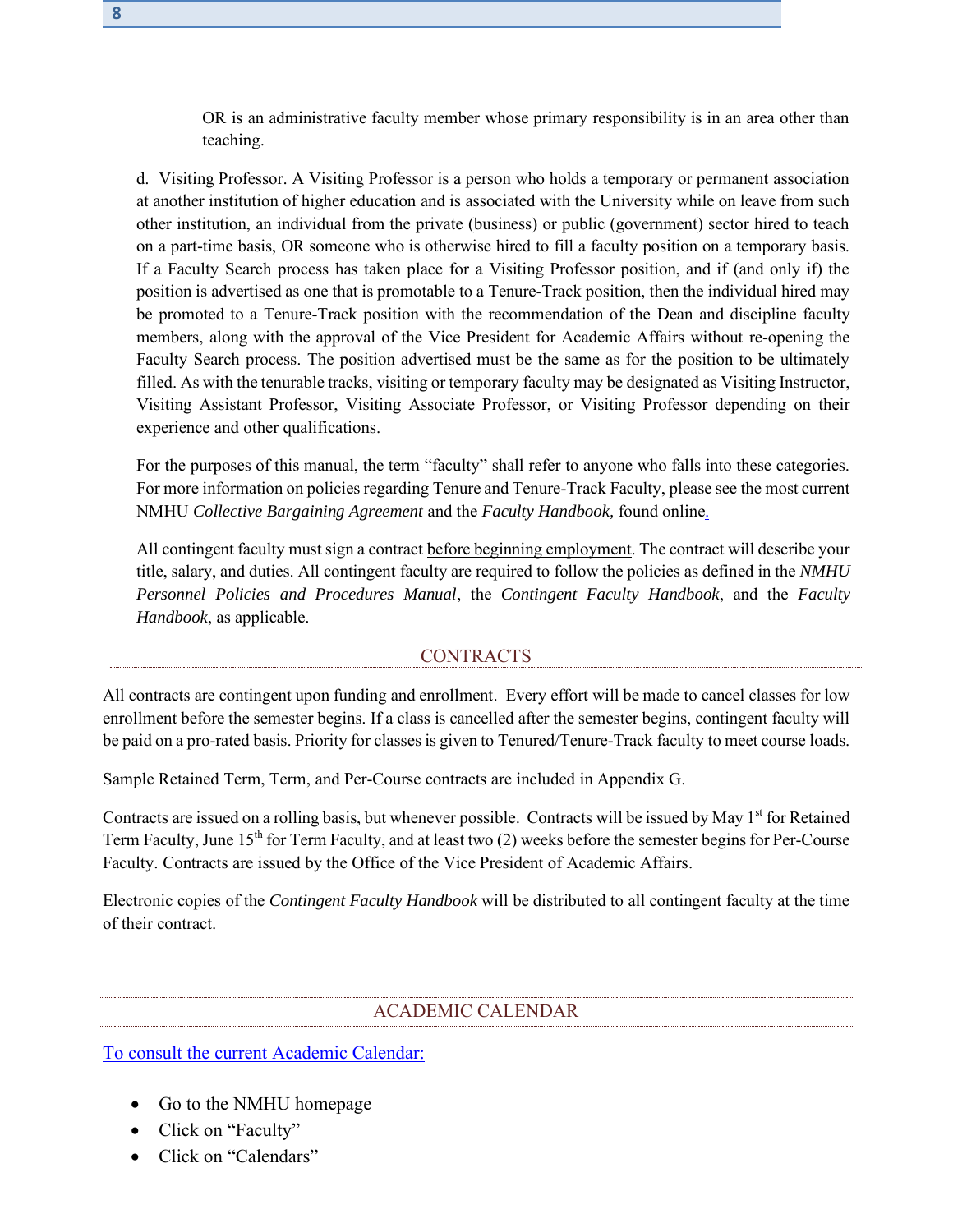#### <span id="page-8-0"></span>NEW FACULTY ORIENTATION

All contingent faculty must complete new faculty orientation before they begin teaching. The exact dates of orientation will be specified in your contract. There will be both in-person and online options available. FERPA and Title IX training is mandatory.

# PROFESSIONAL DEVELOPMENT WEEK

<span id="page-8-1"></span>All contingent faculty are required to take part in pre-semester professional development activities. For Visiting and Retained Term Faculty, this means participating in Professional Development Week the week before the Fall semester begins and in Professional Development activities the two (2) days before Spring Semester begins or as specified in your contract.

For Term and Per-Course Faculty, this means participating in pre-semester Professional Development as specified in your contract.

All Per-Course, Term, and Retained Term faculty are welcome and encouraged to participate in other professional development opportunities throughout the year. These include workshops held throughout the semester by the [Center for Teaching Excellence.](http://cte.nmhu.edu/) Faculty at the centers can participate in many of these via remote access.

# CENTER FOR TEACHING EXCELLENCE

<span id="page-8-2"></span>The Center for Teaching Excellence provides year-round professional development opportunities and many other resources for faculty. The Center Director is also available for one-on-one consultations. Please see the Center for Teaching Excellence website at [http://cte.nmhu.edu/.](http://cte.nmhu.edu/)

# RESPONSIBILITIES

<span id="page-8-3"></span>During the first week of classes, all faculty are required to file a course syllabus and a Faculty Schedule including office hours with their designated administrative support staff and, if applicable, their Center Director.

Other responsibilities during the semester include:

- Required to use originally agreed mode of delivery, date and time of classes, and classroom. location unless Department Chair, Dean, and VPAA approve a change.
- Be punctual and meet with students for the entire scheduled time.
- Maintain a safe learning environment for each student.
- Post office hours and maintain those hours.
- Participate in an required Alerts, where instructors flag failing or struggling students in the first few weeks of the semester. An email detailing the process will be sent every semester.
- Enter mid-term and final grades into Banner, the NMHU student information system.
- Maintain professional relations with all students, staff, faculty and other instructors.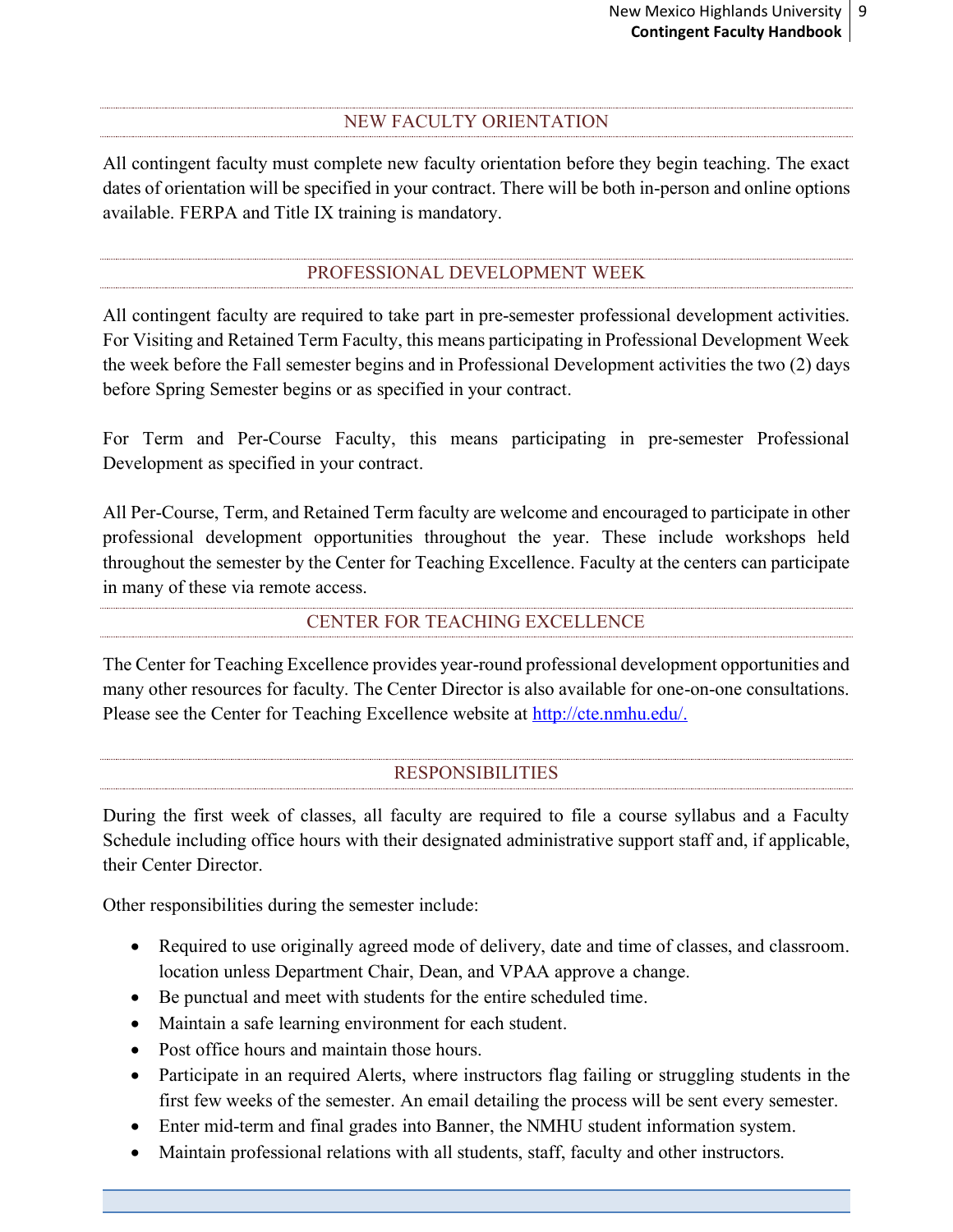- If you are responsible for selecting the textbook for your course, have your selection approved by your department and submitted to the designated administrative support staff by the deadline the semester before you teach. Your designated administrative support staff will inform you of the deadline and provide you with the appropriate forms.
- Maintain records of student performance and leave copies with department at the end of the term. Please consult your department chair for what records are required.
- Check your NMHU email on a regular basis during the workweek.
- Create your own zoom link for your assigned classes.

# SYLLABUS REQUIREMENTS

<span id="page-9-0"></span>The course syllabus is your contract with the students: your commitment to provide them with a given course of study, and their agreement to successfully complete it. It is crucial that the syllabus be given to students and reviewed in class during the first week. Students should have an opportunity to discuss it and to raise questions about it.

Please consult your department's officially approved syllabus for the course description and objectives. In some instances, departments may require that lower-division classes follow a standard syllabus to ensure consistency across sections. Please consult your department chair.

All syllabi should include the following. [All required statements can be found on the NMHU Faculty](http://www.nmhu.edu/faculty/faculty-resources/)  [Resources webpage.](http://www.nmhu.edu/faculty/faculty-resources/)

- Contact information: office location, office hours, phone number, and email address
- Course description
- Required textbooks and materials
- Calendar/schedule
- NMHU Traits that are appropriate to the course and how measured: (1) Students will achieve a mastery of content knowledge and skills; (2) Students will develop effective oral and written communication skills; (3) Students will acquire critical and reflective thinking skills through evaluation of readings and course material; (4) Students will learn the effective use of technology.
- Basic descriptions of major assignments
- Deadlines for major assignments
- Grade breakdown
- Attendance and late work policies
- Academic Integrity Policy (see Appendices A and B)
- Disabilities statement (see Appendix B)
- HU Cares statement (see Appendix B)
- Any other statements required by the Academic Affairs Committee

# OUTCOMES ASSESSMENT

Highlands measures the student attainment of learning objectives at many levels: assignments, courses, programs, core curriculum, and university-wide. Depending upon what courses you teach,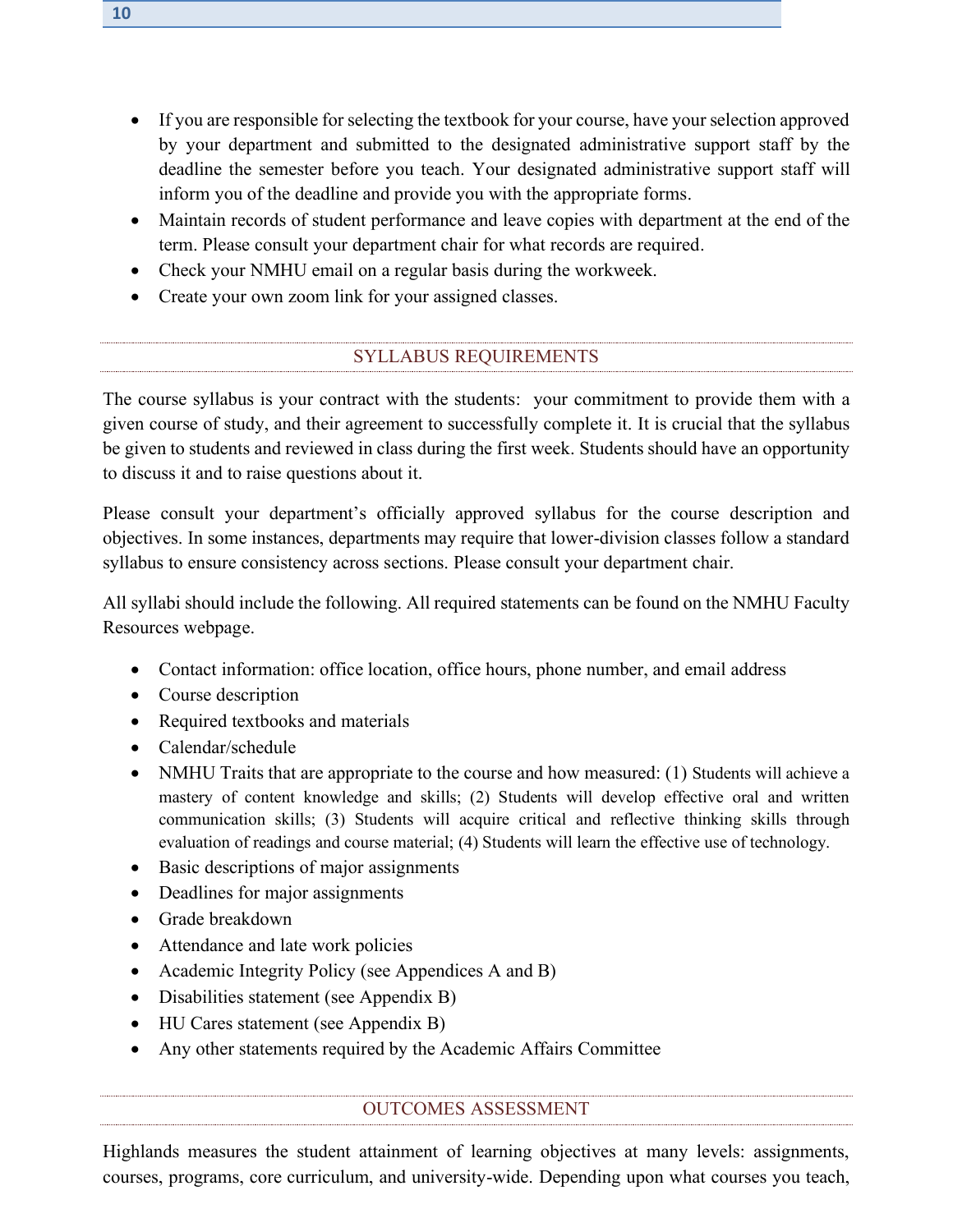you may be involved in one or more of these assessment activities. Each program has an outcomes assessment plan in place which specifies how this is accomplished.

Please ensure that you are familiar with your program's outcomes assessment plan, and that you collect information from your courses relevant to your program's objectives. The faculty in your department, particularly your program coordinator, can work with you to ensure that you understand this process.

# OFFICE HOURS

<span id="page-10-0"></span>All contingent faculty are required to hold a minimum of 1.5 office hours per week for each three (3) credits they teach, and are encouraged to include thirty minutes before and/or after each class. These are the minimum requirements. Your department or contract may require additional office hours. You should also make yourself available for meetings with students by appointment, to accommodate those students who cannot meet during scheduled office hours.

If you do not have an office, you still must have regular, announced times when you will be available to your students. This could be via email, online, or, if available, in your classroom or a departmental conference room before and after class. Please check with your departments regarding where you should hold your office hours.

Be sure to announce your office hours to your students often and to be available during those scheduled times. Office hours should also be posted to Banner and listed on your syllabi. Let your students know that they can make appointments for discussion of their work-in-progress.

# ATTENDANCE

<span id="page-10-1"></span>All contingent faculty are required to have an attendance policy included in their course syllabi. Departments or programs may also have specific policies regarding attendance. Please check with your department.

Please do not directly advise a student to withdraw from your class. Instead, request that the student make an appointment with his or her academic or faculty advisor. Withdrawing from a class may affect a student's financial aid or athletic eligibility, and these issues should be discussed with an advisor before a student withdraws.

# BANNER AND EMAIL

<span id="page-10-2"></span>All contingent faculty have access to Banner, the University's online student information, grading, registering, and payment system. Your Banner identification number is used in various ways across campus, such as Human Resources, IT services, library, etc. Once you have completed the paperwork with Human Resources, they will assign you a Banner identification number. You cannot get a university computer log-in or ID card until HR has assigned you a Banner identification number.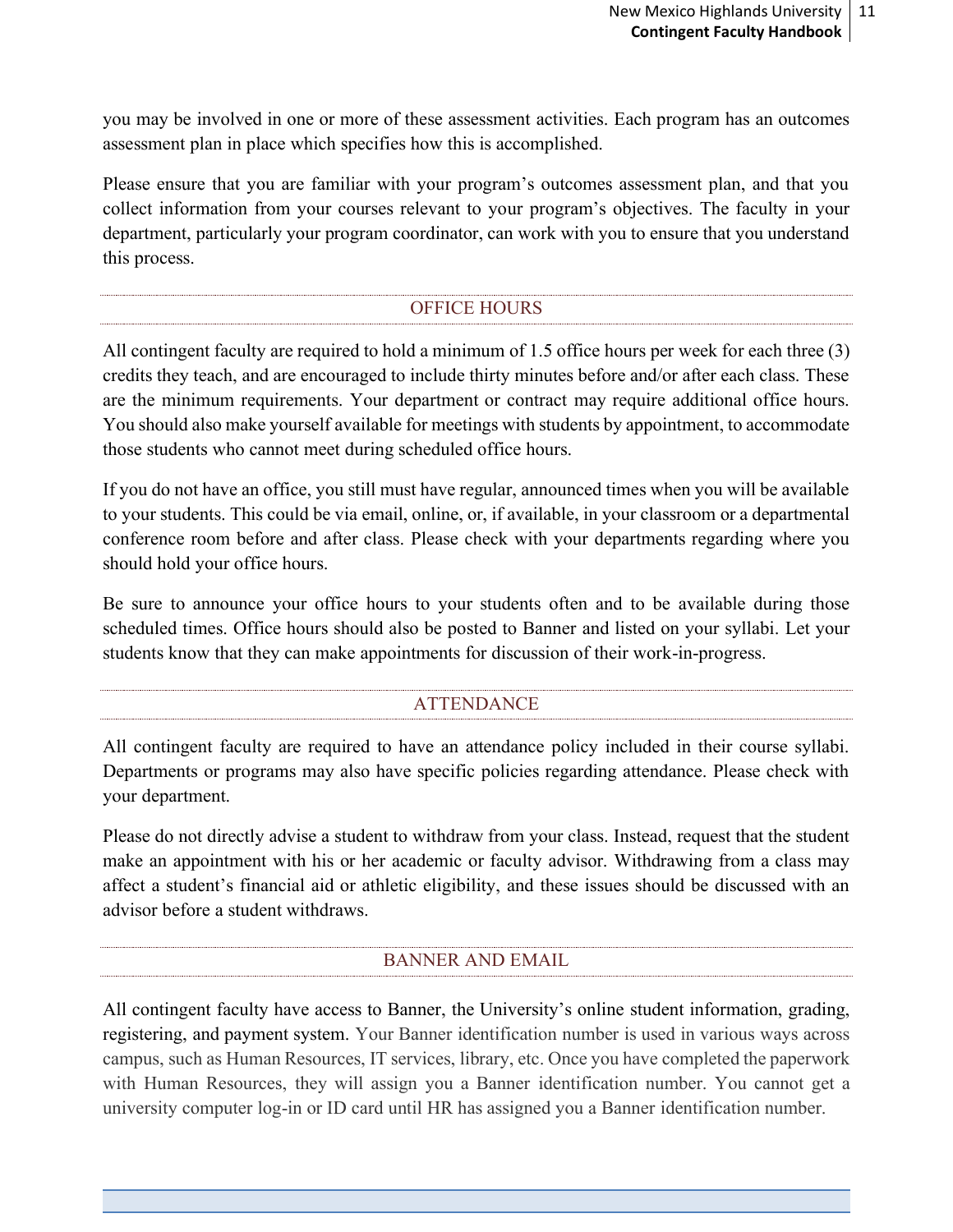To gain access to Banner and the NMHU online system, do the following:

- Go to the NMHU homepage
- Click on "My NMHU"
- Click on "Enter Secure Area"
- Log in with username and password

You may submit a request for email form to ITS, and once they have your Banner identification number, they will assign you an email account. You may need to talk to their help desk to find out what it is.

#### COMMUNICATION WITH CHAIR AND UNIVERSITY

<span id="page-11-0"></span>Term, Retained Term, and Per-Course Faculty are required to provide their personal telephone number and mailing address to the Chair or, if applicable, Center Director, and to check regularly their NMHU email account. The University routinely communicates through email, and faculty are responsible for information conveyed in this fashion.

#### DEPARTMENT MEETINGS

<span id="page-11-1"></span>All departments hold regularly scheduled department meetings. It is up to individual departments how and when they want contingent faculty to participate in such meetings. Please consult your department for details.

# FACULTY SENATE

<span id="page-11-2"></span>The Faculty Senate of New Mexico Highlands University and its various committees address governance concerns at the university. [Please consult the Faculty Senate webpage at the NMHU](http://www.nmhu.edu/faculty-and-staff/faculty-senate/)  [website,](http://www.nmhu.edu/faculty-and-staff/faculty-senate/) under Faculty, for more information.

The Senate holds open meetings every two (2) weeks to address faculty concerns, questions, and other issues. Please email the chair of the Faculty Senate if you have any questions or concerns.

#### MIDTERM GRADES AND FINAL GRADES

<span id="page-11-3"></span>Midterm grades and final grades are submitted through Banner. Some departments may have a policy where midterm and/or final grades should be submitted to the department. Please consult your department chair.

All grades must be based upon clear, relevant and meaningful forms of assessment. These should be specified in your syllabus.

The issuing of an "Incomplete" to a student is used only under certain circumstances. Please discuss with the program chair, if appropriate.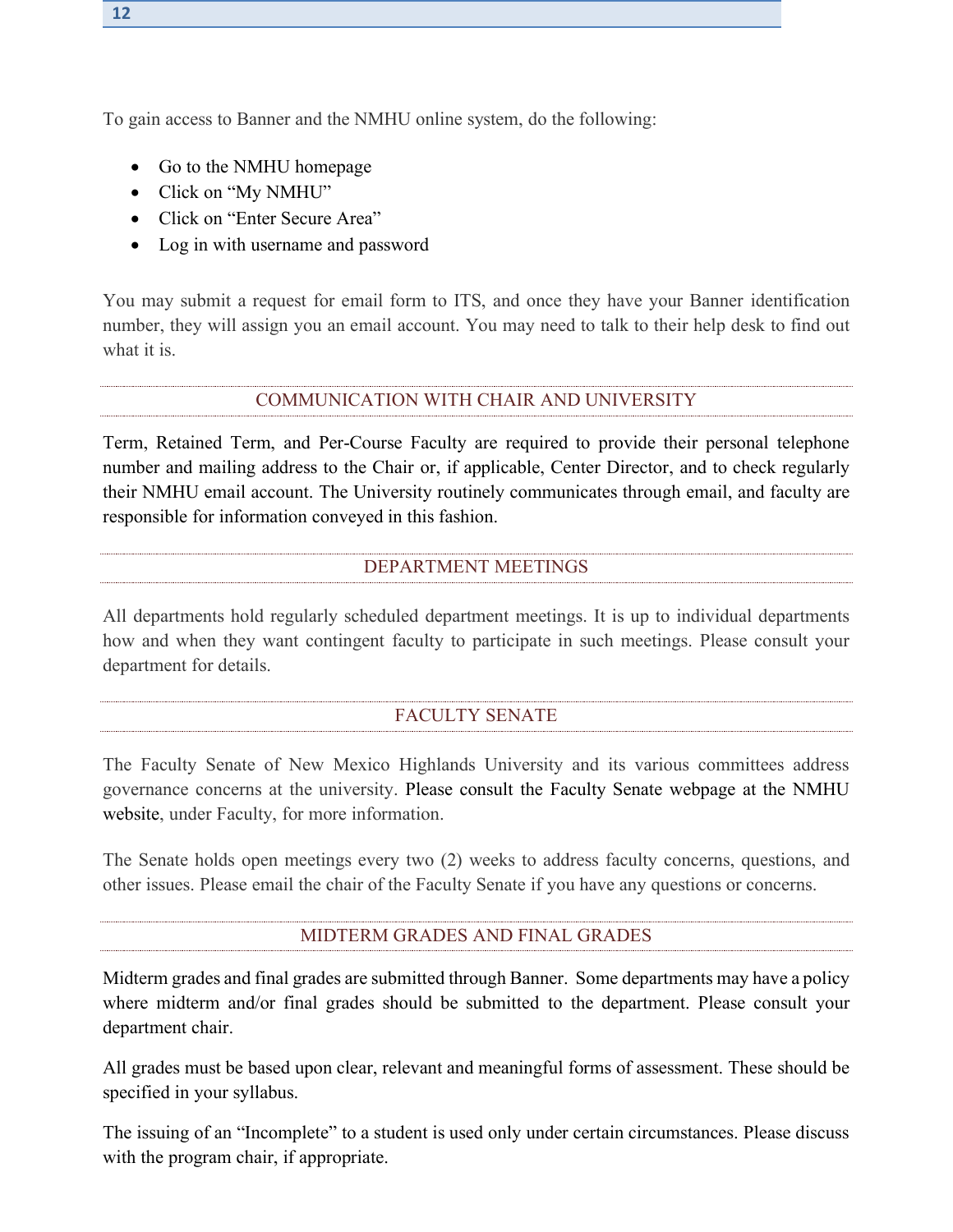#### ENTERING GRADES ON BANNER

- <span id="page-12-0"></span>• Go to the NMHU homepage
- Click on "My NMHU"
- Click on "Enter Secure Area"
- Log in with username and password
- Click on "Faculty and Advisors"
- Click on "Midterm Grades" or "Final Grades"
- Please adhere to the deadline for submitting grades. Failure to do so may affect consideration for future teaching opportunities at NMHU.

PROCEDURES FOR COVERING CLASS ABSENCES

<span id="page-12-1"></span>You should miss class only when unavoidable and shall always arrange to have a colleague cover the class if, at all possible or design alternative and equivalent activities. To best serve your students, please follow the procedures below.

*In the event of a planned absence:*

- 1. Find a colleague to cover your class (the department chair can assist).
- 2. Email your Department Chair or Dean, and, if applicable, the Center Director with the date, time and location of the class, and the name of the instructor who will be covering it.
- 3. Submit a Faculty Absence Form to your departmental administrative support staff ten (10) days prior to your absence, except in case of emergencies. (See your department or the online documents section of the NMHU website for the form.)
- 4. Copy the above information to both your departmental administrative support staff and the instructor who has agreed to cover the class.

*In the event of an emergency absence:*

- 1. Email or call your departmental administrative support staff, department chair or academic dean, and, if applicable, Center Director. Include information about the class time, the classroom, and, if possible, include a description of your lesson plans for the day. They will either cover your class or notify your students of a cancellation.
- 2. Complete a faculty absence form as soon as possible.
- <span id="page-12-2"></span>3. See the section on Workload for more information on faculty absences.

# AMERICANS WITH DISABILITIES ACT

Please include the following statement on all of your course syllabi:

"In accordance with federal law, it is university policy to comply with the Americans with Disabilities Act (ADA). If you believe that you have a physical, learning, or psychological disability that requires an academic accommodation, contact the Student Success Coach in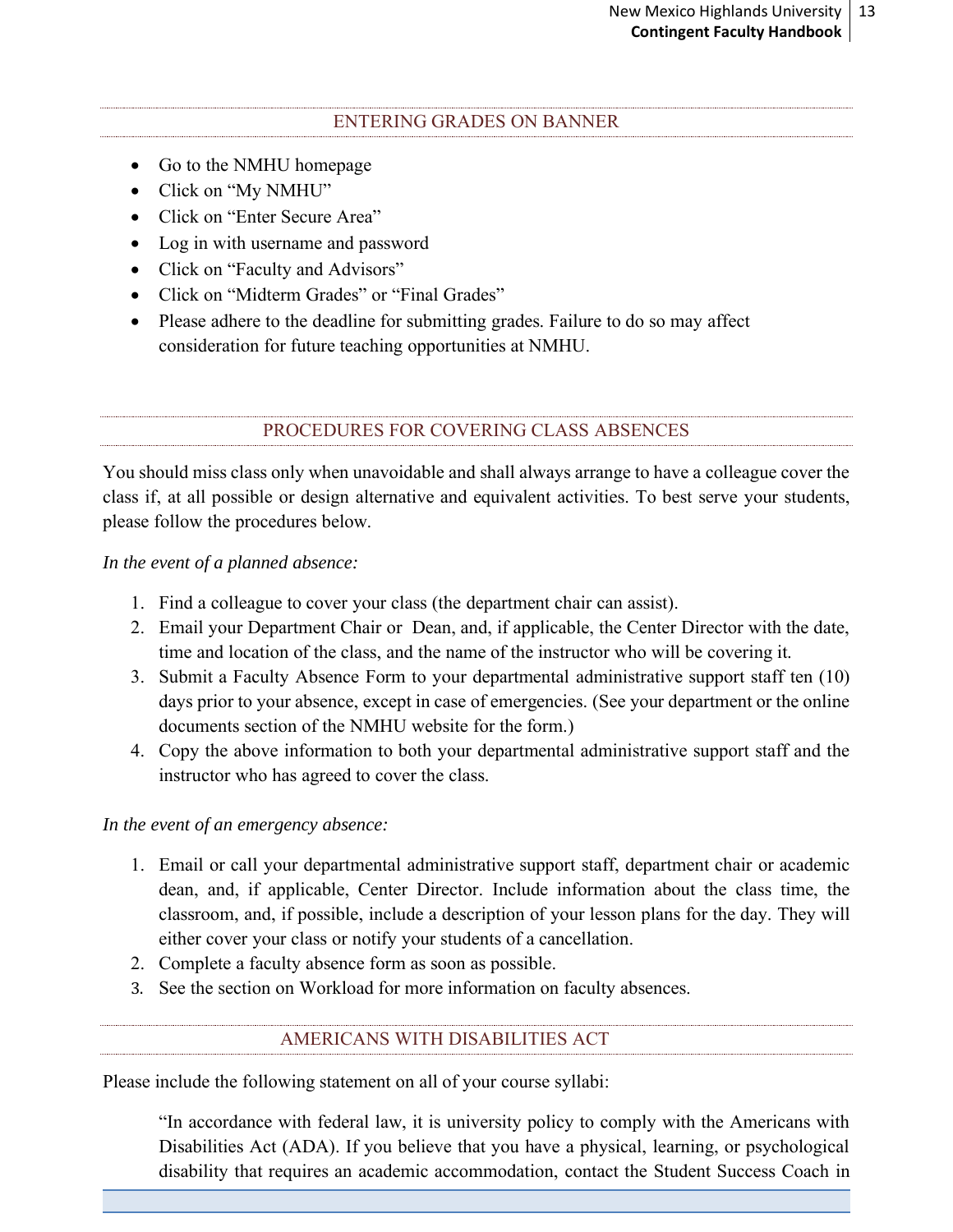If you have general questions about interpreting ADA requirements, contact the Student Success Coach at the number or email address above.

If you have a student who needs accommodations for a disability, the Student Success Coach will contact you (via your NMHU email) and specify the accommodations.

# FAMILY EDUCATION RIGHTS AND PRIVACY ACT (FERPA)

<span id="page-13-0"></span>The Family Educational Rights and Privacy Act is a Federal law that protects the privacy of student education records. The law applies to all schools that receive funds under an applicable program of the U.S. Department of Education. FERPA gives parents certain rights to their children's education records when they are under 18, but college students have their own rights to privacy.

The essential point to note is that students have a right to privacy, so avoid discussing grades, ADA status, or other personal matters publicly. It is equally unprofessional to discuss other students during an office conference, even if you know the students concerned are all friends. If anyone inquiries about a student, direct them to the Office of Student Affairs at (505) 454-3020.

# NATIONAL LABOR RELATIONS ACT (NLRA)

The National Labor Relations Act (NLRA) gives employees, among other rights, the right to discuss wages, hours, and other terms and conditions of employment with fellow employees, as well as with non-employees. The NLRA also gives employees the right to argue and debate with each other about unions, management and their terms and conditions of employment. None of the University's rules, regulations or policies, including but not limited to those in this Handbook, should be construed as prohibiting such employee discussions or rights.

# STUDENT COURSE EVALUATIONS

<span id="page-13-1"></span>Every faculty member is evaluated by their students in every class, each semester. Before students can access their grades online at the end of the semester, they must fill out an online course and instructor evaluation, or formally opt out of completing it.

You can access your students' evaluations through Banner approximately two (2) weeks after the end of the semester:

- Click on "Quick Links" on the NMHU homepage
- Click on "Banner"
- Click on "Enter Secure Area"
- Log in with username and password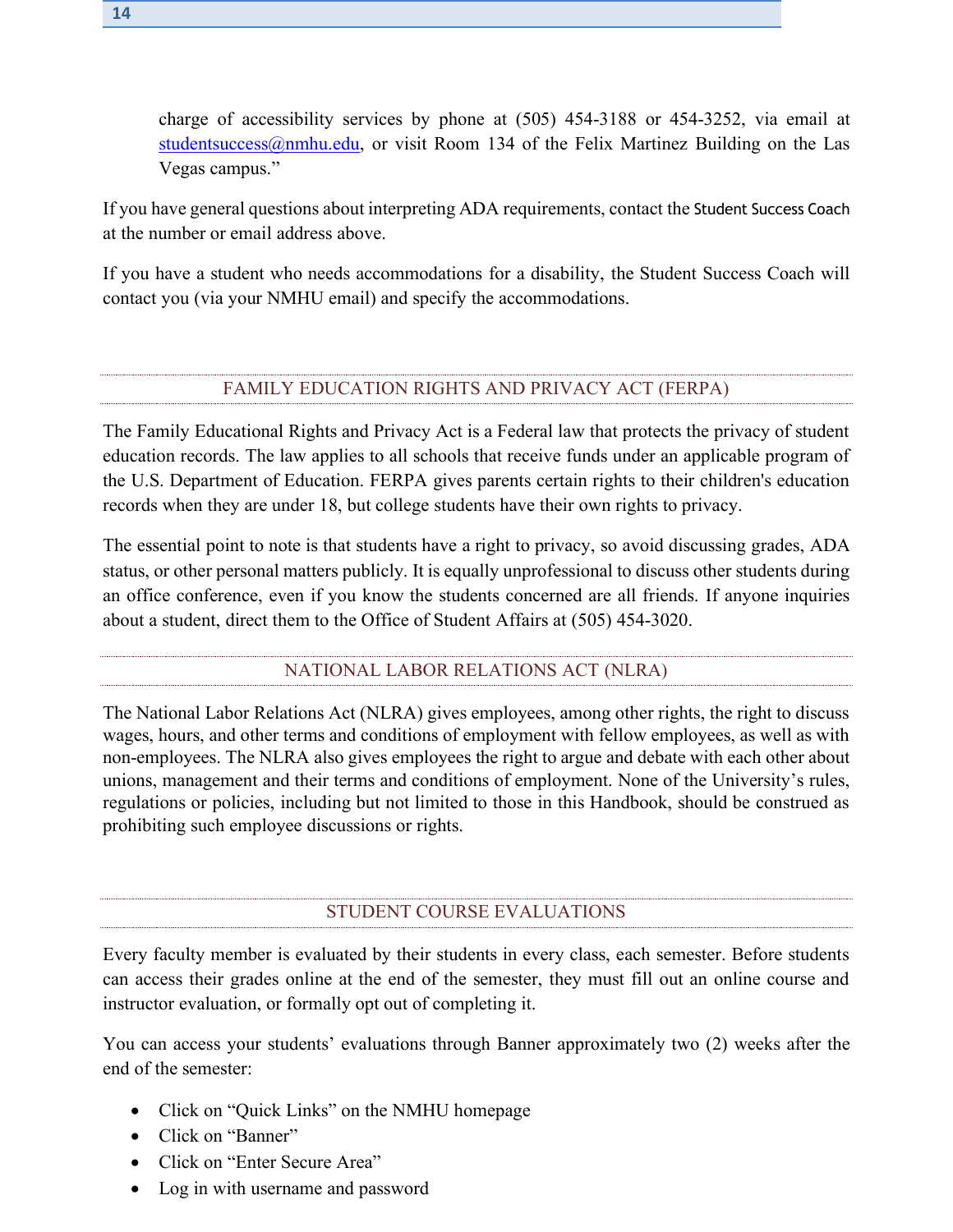- Click on "Faculty and Advisors"
- Scroll down to close to the bottom of the list and click on "Course Evaluation Results"

# DUAL CREDIT

<span id="page-14-1"></span><span id="page-14-0"></span>The Dual Credit Program enables high school students to get a jump start on college by enrolling simultaneously at their high school and at NMHU. An email will be sent if you have dual credit students in your class. For further information, call: (505) 454-3188.

# RESOURCES

# OFFICE SPACE, SUPPLIES AND ADMINISTRATIVE ASSISSTANCE

<span id="page-14-2"></span>Space is limited for most departments; be sure to check with your Chair to determine if there is office space available.

- Put in an order for essential office supplies with your departmental administrative support staff at the beginning of the semester.
- Make all photocopies of class materials through your departmental office or enter them on the online website provided for each course. Consult with your department administrative support staff regarding the department's copying policies.

# THE WRITING CENTER

- <span id="page-14-3"></span>• The NMHU Writing Center welcomes all undergraduate students who want help with papers in any field. Trained, friendly writing tutors are available for one-on-one conferences, drop in or by appointment. Writing Center services are also available for online and center students. The Writing Center is free of charge to all Highlands undergraduate students.
- A library of source material on reading, writing, study skills, research papers, documentation (MLA, APA, Chicago, AP, etc.)
- Computers for Internet research and word processing, available to students participating in Writing Center tutoring

The NMHU Writing Center is located in Douglas Hall, Room 115E. We are handicapped accessible. Call for information (505) 454-3537.

# ARMAS CENTER

<span id="page-14-4"></span>Engineering Building, (505) 426-2010 [www.armasindeducation.com](file:///C:/Users/taguilarVPAA/AppData/Local/Microsoft/Windows/Temporary%20Internet%20Files/Content.Outlook/FSXJUFVA/www.armasindeducation.com)

The goal of the ARMAS Center is to provide comprehensive support to students in the STEM (science, technology, engineering and math) disciplines as they work toward their academic and professional goals. Services include supplemental instruction in STEM gateway courses, math tutoring during all center hours, academic coaching, a math and science textbook library (for use at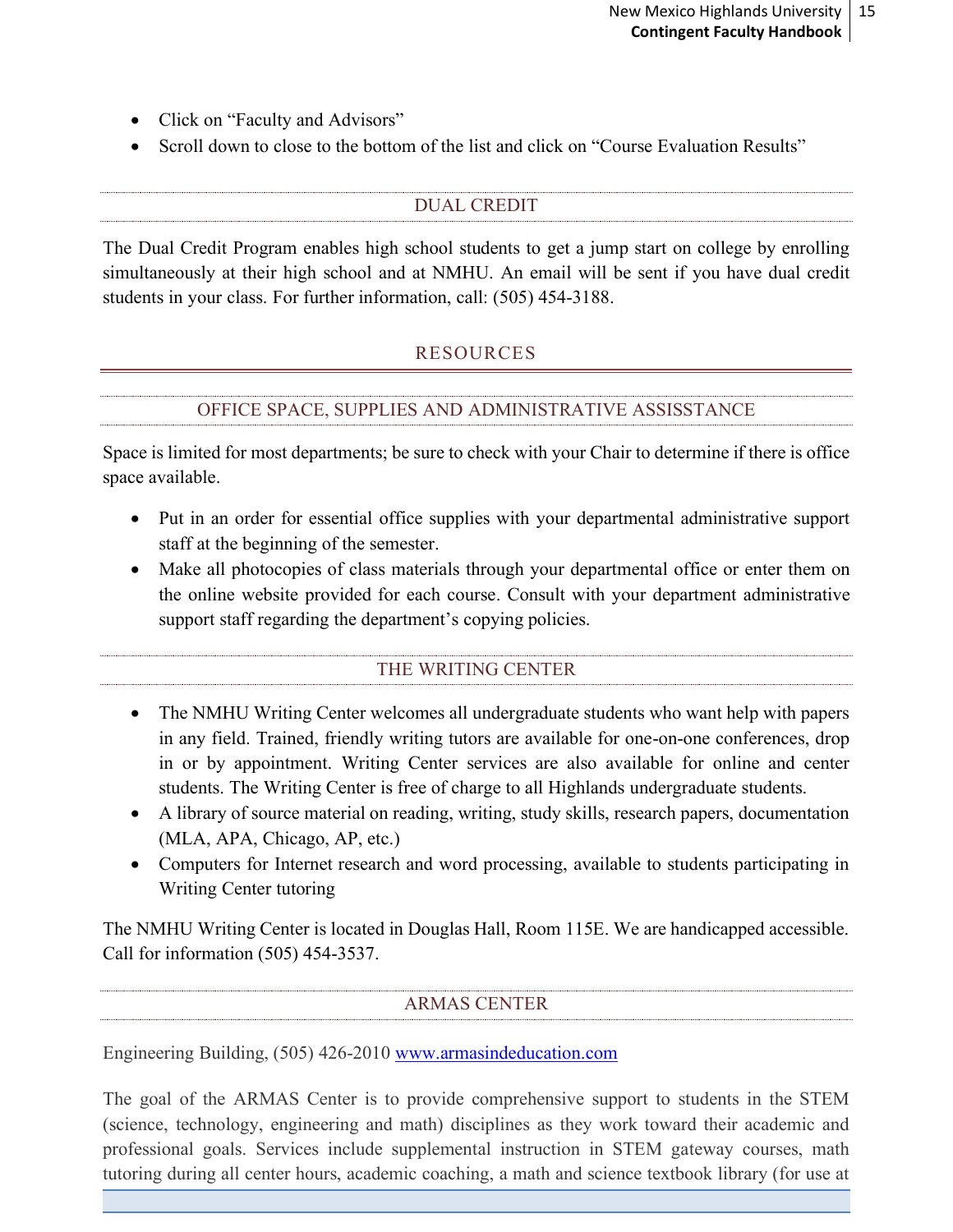the center), computer lab and printing, local STEM internships and research fellowships. All students are welcome to participate in the support services offered by ARMAS, regardless of major, and our services are free. Please drop by to meet our staff and learn more about the resources ARMAS offers. During the fall and spring semesters, ARMAS is open from 8 am to 10 pm on Mondays through Thursdays, 8 am to 5 pm on Fridays, and Sundays from 5 pm to 10 pm.

#### STUDENT SUCCESS/ACADEMIC SUPPORT

<span id="page-15-0"></span>Felix Martinez Building, (505) 454-3188

The Office of Student Success offers an array of services and is the student one-stop shop. The Success Coaches are available at your convenience. The department provides academic and social workshops, accessibility and testing services, undergraduate enrollment and retention, new student orientation, help identifying financial resources, and academic intervention programs.

# <span id="page-15-1"></span>COMPUTER LABS

Many departments have computer labs available for instructional purposes. Please check with your department. If your department does not have a computer lab, you can reserve a computer lab on the main campus by calling (505) 426-2215. If you are Center faculty, please check with your Center Director regarding the availability of computer labs.

# INSTRUCTIONAL TECHNOLOGY AND E-RESERVES

<span id="page-15-2"></span>Information Technology Services (ITS) provides technology support though the ITS Help Desk. Training is available for all faculty, and is provided through the Center for Teaching Excellence (CTE), Online and Extended Learning, and ITS departments. ITS is located on the ground floor of the Donnelly Library and may be reached at  $(505)$  426-2215 or by email, [itshelpdesk@nmhu.edu.](mailto:itshelpdesk@nmhu.edu)

Electronic reserve is available at Donnelly Library. It is a useful resource for providing students with additional materials without the costs of photocopied handouts.

Many NMHU classrooms are equipped with LCD projectors, smartboards, and computers. Other audiovisual equipment may be available from your department or school. If you plan to use a TV, VCR/DVD player, laptop, or overhead projector you should reserve it ahead of time. Check with your department, school, or center director to find out about the availability of these resources and procedures for reserving them, checking them out, and returning them.

For other technology issues, like discussing virus protection, how to rescue a crashed hard-drive, installing a new program, etc., visit ITS in the basement of Donnelly Library, or call (505) 426-2215.

#### PAYROLL ISSUES

<span id="page-15-3"></span>Contact Human Resources: (505) 454-3308.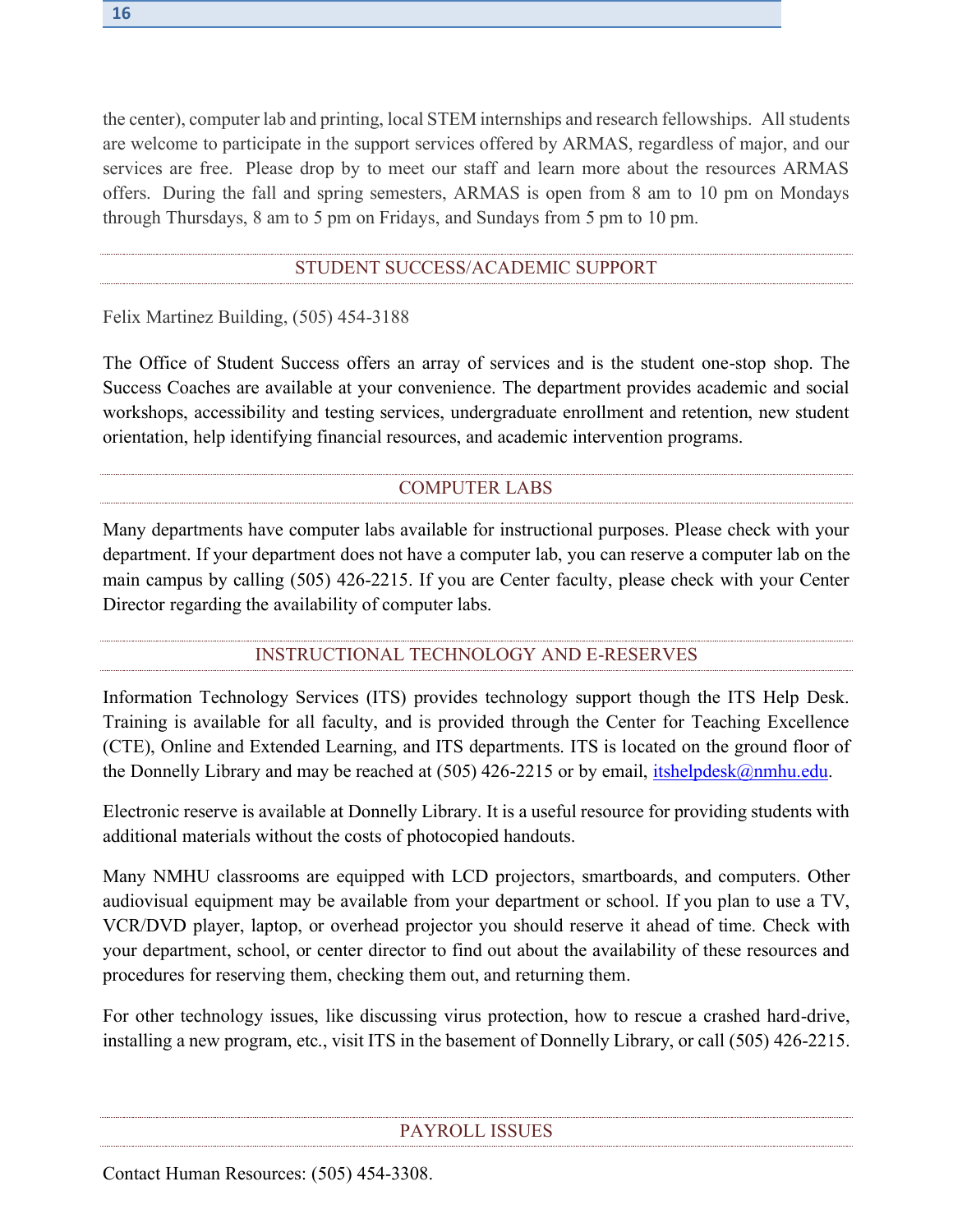# DONNELLY LIBRARY

<span id="page-16-0"></span>Highland's library offers services to all of our faculty, staff and students. We have physical libraries at our main campus in Las Vegas, and at the branches in Rio Rancho and Albuquerque. We offer physical reserves at main campus, as well as electronic reserves for all faculty. The library has over 30 electronic databases, many with full-text articles. In addition, there are approximately 38,000 electronic journals, and over 200,000 eBooks. The library is always happy to do instructional sessions for individual classes, either in person or via remote access. Passports are available to check-out material from other New Mexico Academic libraries, or you may use our Interlibrary Loan service. For more information, contact the library at (505) 454-3401 or [libinfo@nmhu.edu.](mailto:libinfo@nmhu.edu)

# INCLEMENT WEATHER

<span id="page-16-1"></span>For weather delay and/or cancellation announcements:

- 1. Visit the University's website [www.nmhu.edu](file:///C:/Users/taguilarVPAA/AppData/Local/Microsoft/Windows/Temporary%20Internet%20Files/Content.Outlook/FSXJUFVA/www.nmhu.edu) ;
- 2. Contact the University's weather hotline: (505) 426-2297 (866-231-2366 outside of Las Vegas);
- 3. Visit the University's Facebook page, [www.facebook.com/HighlandsUniversity;](file:///C:/Users/taguilarVPAA/AppData/Local/Microsoft/Windows/Temporary%20Internet%20Files/Content.Outlook/FSXJUFVA/www.facebook.com/HighlandsUniversity)
- <span id="page-16-2"></span>4. Check the University's twitter account: [www.twitter.com/NMHighlands.](file:///C:/Users/taguilarVPAA/AppData/Local/Microsoft/Windows/Temporary%20Internet%20Files/Content.Outlook/FSXJUFVA/www.twitter.com/NMHighlands)

#### <span id="page-16-3"></span>FACULTY RESOURCES

The "Faculty Resources" [page of the NMHU website contains valuable information for all faculty.](http://www.nmhu.edu/faculty/faculty-resources/) It can be accessed as follows:

- Go to the NMHU homepage
- Click on "Faculty"
- Click on "Faculty Resources"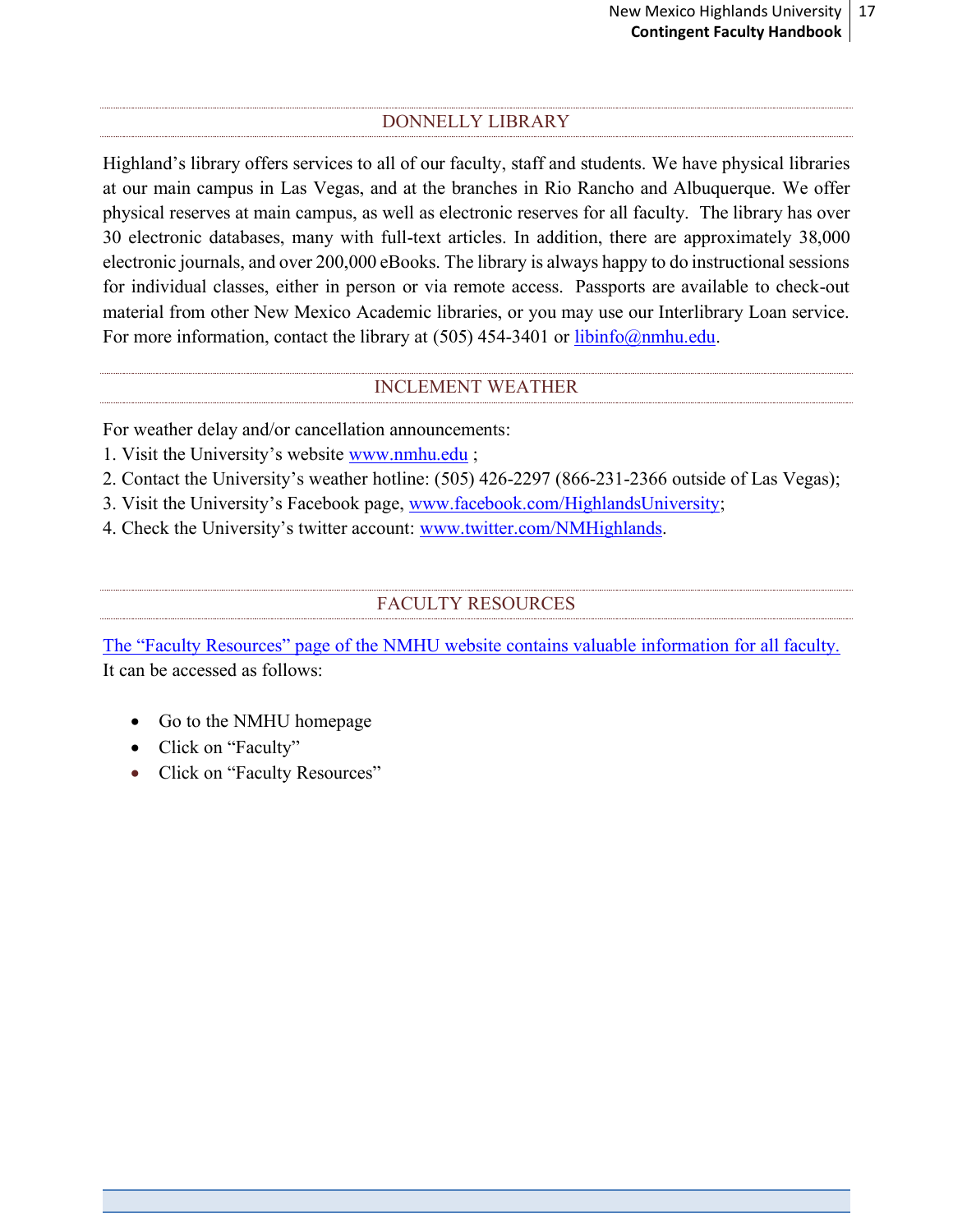# INFORMATION TECHNOLOGY RESOURCE POLICY

<span id="page-17-0"></span>The goal of New Mexico Highlands University's Information Technology Services (ITS) Department is to support the University in the pursuit of its Mission Statement. Its policies, guidelines, and procedures are needed to assure the availability of high-quality services to all users.

Faculty are expected to review and understand University Policy concerning the use of the following technologies: internet, intranet, email, computer, and networks.

# SEXUAL HARASSMENT POLICY

<span id="page-17-1"></span>It is the policy of New Mexico Highlands University that sex-related harassment in the workplace is a form of sexual discrimination, barred under the employment protection provisions of the New Mexico Human Rights Act, and Title VII of the Civil Rights Act of 1964, as amended.

"Sexual harassment," as used in this policy statement, is defined as "any unwelcome sexual advances, request for sexual favors, and other verbal or physical conduct of a sexual nature."

<span id="page-17-2"></span>Please see the full policy included in the Appendix.

# UNIVERSITY POLICIES

Contingent faculty must follow all relevant university policies, including the Tobacco Policy, the Equal Employment Opportunity Policy, and the General Policies, all included in the Appendices.

# GRIEVANCE POLICIES AND PROCEDURES

The University endeavors to maintain pleasant working conditions which lead to cooperative, effective working relationships for all employees; however, it also recognizes that misunderstandings and disagreements may arise regarding terms and conditions of employment. However, for questions and complaints not resolved through informal discussions, the University has established a formal Grievance Procedure. The Grievance Procedure is applied only to those matters for which the University may provide a remedy.

For grievance complaints, please use the grievance procedures described in the *Faculty Handbook* and linked on the Faculty Resources webpage. Please contact the Chair of the Faculty Senate for assistance.

#### PERSONNEL RECORDS

<span id="page-17-3"></span>1. The University shall maintain one (and only one) official personnel file for each faculty member. The file will be located in the Office of Human Resources.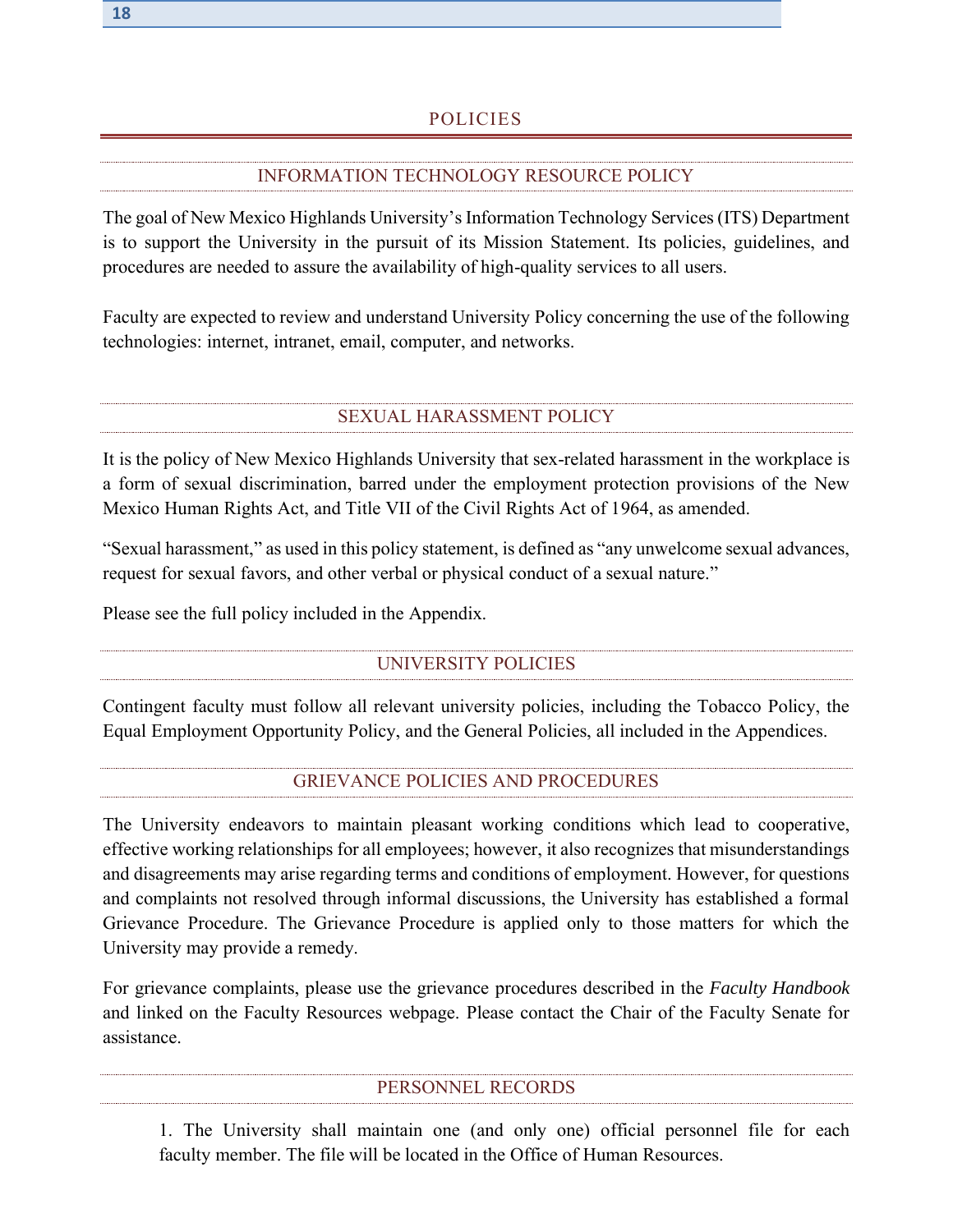2. A faculty member will be permitted to review the material contained in his or her file.

3. The University will provide a faculty member with a copy of any document placed in his or her file, unless an original or copy was sent directly to the faculty member. The faculty member may submit a written response to any document placed in the faculty member's personnel file. This response shall also be placed in the faculty member's file.

4. A faculty member may review his or her file. The Human Resources Director or his or her designee must be present during any review of personnel files.

5. A faculty member may request a copy of his or her personnel file at any time. The copy will be made available to the faculty member within three (3) working days at the current cost per copy.

6. Faculty members may also place in their file materials relevant to their academic qualifications, teaching, research, scholarship, and service.

7. If a faculty member considers material in his or her file to be obsolete because of its age or a significant change in circumstances, he or she may request the VPAA in writing that the material be removed. The VPAA shall consider whether the material is still relevant. Material more than ten (10) years old shall be presumed to be obsolete unless the VPAA explains to the faculty member why it is still relevant. However, "core documents," such as contracts, legal settlements, and notices of disciplinary action, shall remain in a faculty member's personnel file irrespective of age.

# LEAVE POLICY

<span id="page-18-0"></span>1. Visiting, Retained Term, and Term Faculty members shall be entitled to paid sick leave:

1.1 Sick Leave: Full-time Term and Retained Term faculty shall earn 12 hours of credit for sick leave with pay each month during the academic year. Sick leave is not accrued during any leaves of absences, paid or unpaid. Faculty members who are appointed less than full-time earn sick leave with pay on a pro rata basis. Sick leave may be accumulated up to 1040 hours. No additional sick leave with pay beyond that accumulated amount shall be granted. Faculty members shall be responsible for immediately reporting an absence to the appropriate administrator.

1.2 A faculty member shall be responsible for promptly completing and signing a Faculty Absence Form and returning it to the appropriate administrator. A faculty member will be required to provide a physician's statement or other appropriate verification for absences of five (5) consecutive days charged to sick leave. A faculty member may be, but shall not normally be, required to provide such a statement or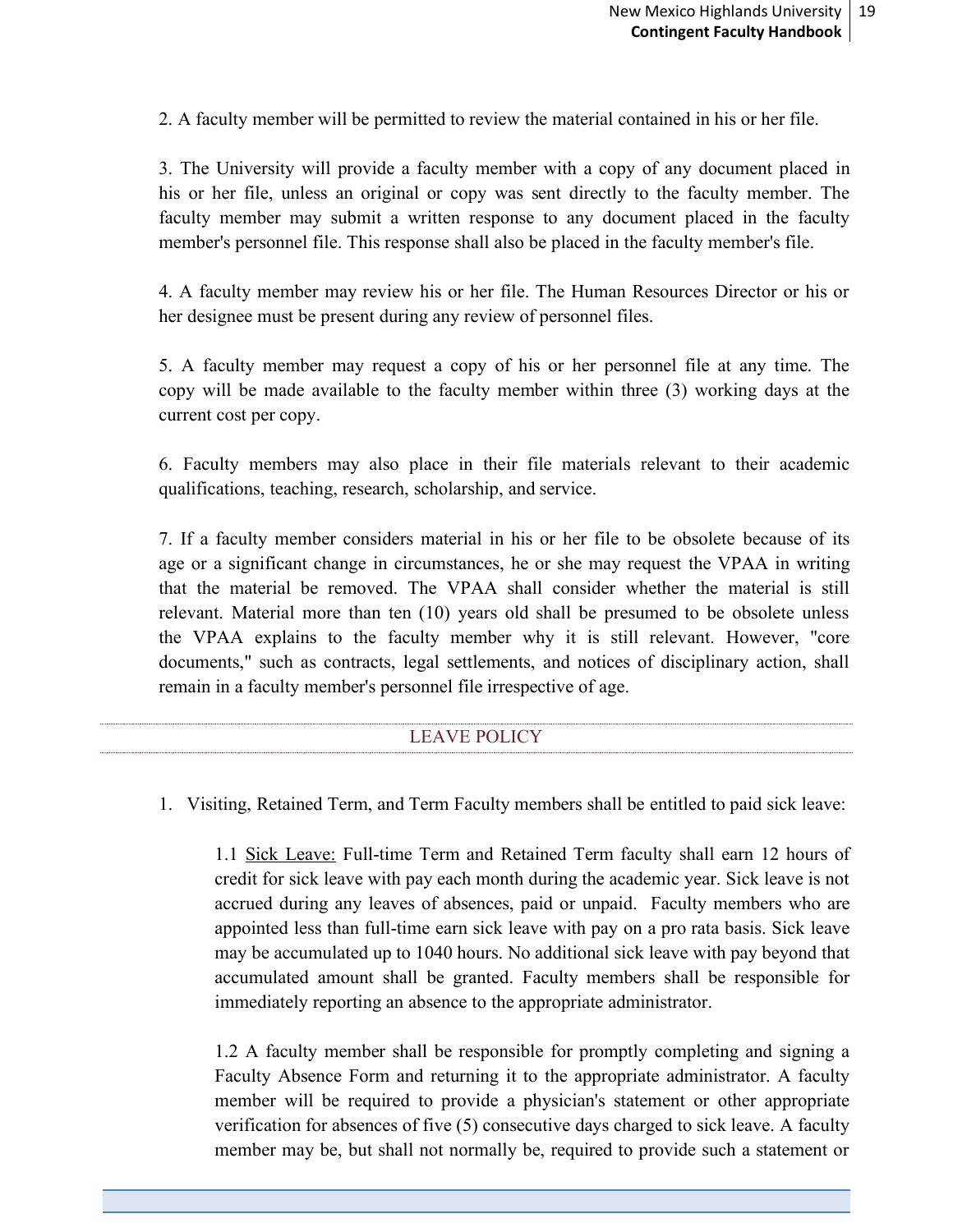verification for an absence of four (4) consecutive days or less charged to sick leave. Sick leave will be charged at the rate of eight (8) hours per day.

1.3 Sick leave may be used only for the following:

- Personal illness or injury;
- Partial days not worked when an employee, who has been on sick leave, returns to work on a part-time basis while recovering from the illness or injury;
- Transporting an immediate family member for medical services;
- Caring for immediate family member, defined as spouse, parent, child, brother, sister or any other person residing in the same household of employee who becomes ill or injured and requires personal assistance from the employee. Length of time charged to sick leave under this paragraph shall not exceed five (5) consecutive work days, unless the employee is eligible for Family and Medical Leave pursuant to the Family and Medical Leave Act. For those employees who are not eligible for Family and Medical Leave, more time may be allowed at the discretion of the employee's Department Chair/Dean in extreme cases.
- Sick leave may also be requested and used for doctor's appointments and other pre-scheduled health-related absences. An employee requesting sick leave for a pre-scheduled appointment must request the leave at least 24 hours in advance unless an emergency situation exists.
- Director/Dean may authorize an employee to use accrued sick leave to attend the funeral of a relation by blood or marriage, with the exception of cousins.

1.4 Family and Medical Leave Act (FMLA). The FMLA purpose is to ensure that workers can meet their family obligations without fear of losing their jobs or being otherwise adversely affected by taking time off. FMLA affords workers the right to take up to 12 weeks time off from work to care for themselves or family members during a covered medical event or for certain other family reasons. The faculty member can opt to use their sick leave to continue to receive pay during the leave. Employees should contract the Human Resources Department for more information regarding eligibility.

1.5 Bereavement Leave. Upon notification to the Chair, a faculty member may be granted up to three (3) days of leave with pay for a death in the faculty member's family. "Family" is defined as spouse, domestic partner, parent, step-parent, child, step-child, brother, sister, brother- or sister-in-law, aunt, uncle, niece, nephew, grandparents, or any other person residing in the same household of the faculty member. Upon approval of the Chair and Dean, additional circumstances may be considered for bereavement leave, and additional days of leave may be granted and charged to sick leave.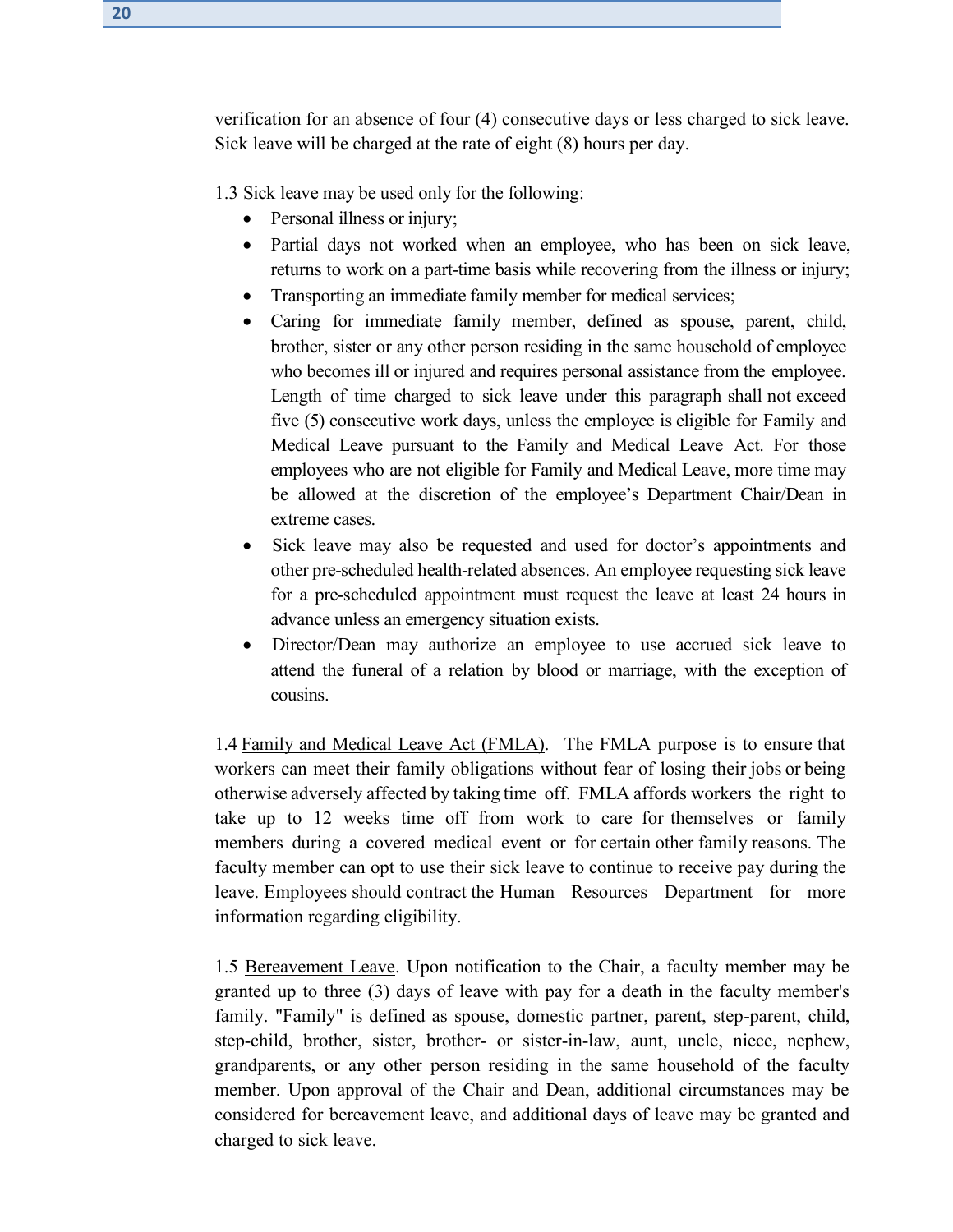1.6 Jury Duty and Required Court Attendance. A faculty member summoned for jury duty or for duty as a witness (other than as plaintiff or defendant) is granted time off with pay. A copy of the summons must be sent to Human Resources. A faculty member is required to return to his or her work location while temporarily excused from attendance in court, unless it is not practical because of the short time between court sessions or between the time court is recessed and the end of the scheduled work day.

1.7 Military Leave. Emergency military leave, temporary military leave, and indefinite military leave shall be granted to faculty members in accordance with state and federal law.

1.8 Holidays. Faculty members who are classified as "academic year" employees are entitled to all holidays designated in the campus academic calendar.

1.9 Voting Leave. Unit employees, who are New Mexico registered voters, are granted, at their request, time off that does not require the cancellation of classes (2 hours maximum) from University duties to vote in government elections.

2. Leave Without Pay. Leave without pay may be granted for extended periods of leave for illness or injury, personal reasons, school attendance, sickness in a family, or other purposes of a personal nature at the discretion of the VPAA. A faculty member shall submit a written request for the leave without pay at least two (2) weeks in advance, if possible. Otherwise notice must be given as soon as reasonably practical. Approval may be granted for a limited duration and based on operational needs. While a leave without pay is not recommended or granted without expectation of reinstatement, reinstatement is not guaranteed. While on an approved leave without pay, the faculty member shall be responsible for the employee and employer cost of medical benefits.

#### **BENEFITS**

<span id="page-20-0"></span>Faculty members should contact the Office of Human Resources at (505) 454-3242 for information regarding benefits.

#### WORKLOAD

- <span id="page-20-1"></span>1. The normal full-time teaching load is 24 credit hours per academic year. The teaching duties and exact teaching load are described in each faculty member's contract. When the faculty member has minimal advising, service, and research duties, the teaching load may be 30 credit hours per academic year as determined.
- 2. Term and Retained Term appointments have non-teaching duties that are instrumental to the success of the institution. Non-teaching duties and activities of the faculty may include advising, research and/or scholarly or artistic activity, and service to the department, school, university, and community. Such duties shall normally be defined at the time of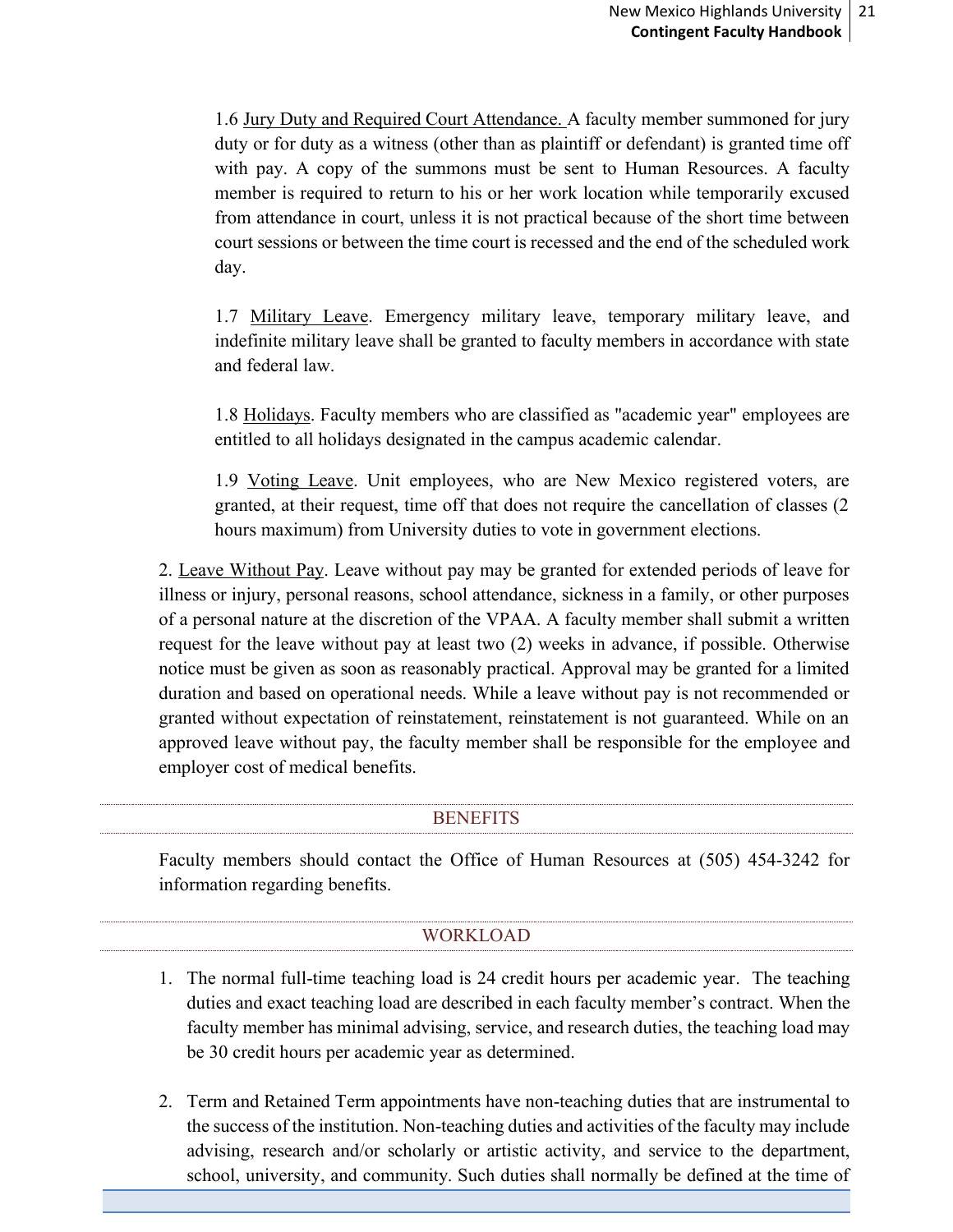issuance of the contract. Participation in Faculty Senate committees is welcome with the understanding that Term and Retained Term faculty serve as non-voting members. If a faculty member secures a grant through New Mexico Highlands University, release time may be granted from teaching duties based on the terms and conditions of the grant. Final preparation and submission of teaching schedules and mode of delivery shall be the responsibility of the Chair in consultation with the faculty in each discipline and the Dean. Schedules will be submitted to the respective Dean for review and approval after agreement by the Department/School faculty in a department or discipline meeting.

- 3. Prior to or during the semester, requests for changes in a faculty member's teaching schedule and/or the mode of delivery of a course may be initiated by the faculty member, Chair, or Dean. Deans may approve requested changes only after consultation with the faculty member and Chair.
- 4. Term and Retained Term faculty are engaged and paid on the basis of a semester or academic year contract, including days when the university is open and classes are not in session. The work year is normally defined by the academic calendar. Unapproved absences will result in a reduction of the term of a faculty member's contract by the number of days absent from work, and a salary reduction commensurate with the reduced contract term. Under exceptional circumstances an absence may be approved by the Dean providing a faculty absence form has been properly executed.
- 5. The University does not attempt to enforce an eight-hour working day for teaching faculty. However, full-time faculty members who are absent from their offices during normal working hours  $(8 \text{ am} - 5 \text{ pm})$  should leave information with their department office as to where they may be reached.
- 6. Failure to comply with all conditions set forth in this handbook may lead to progressive discipline, including reprimand and/or termination for cause.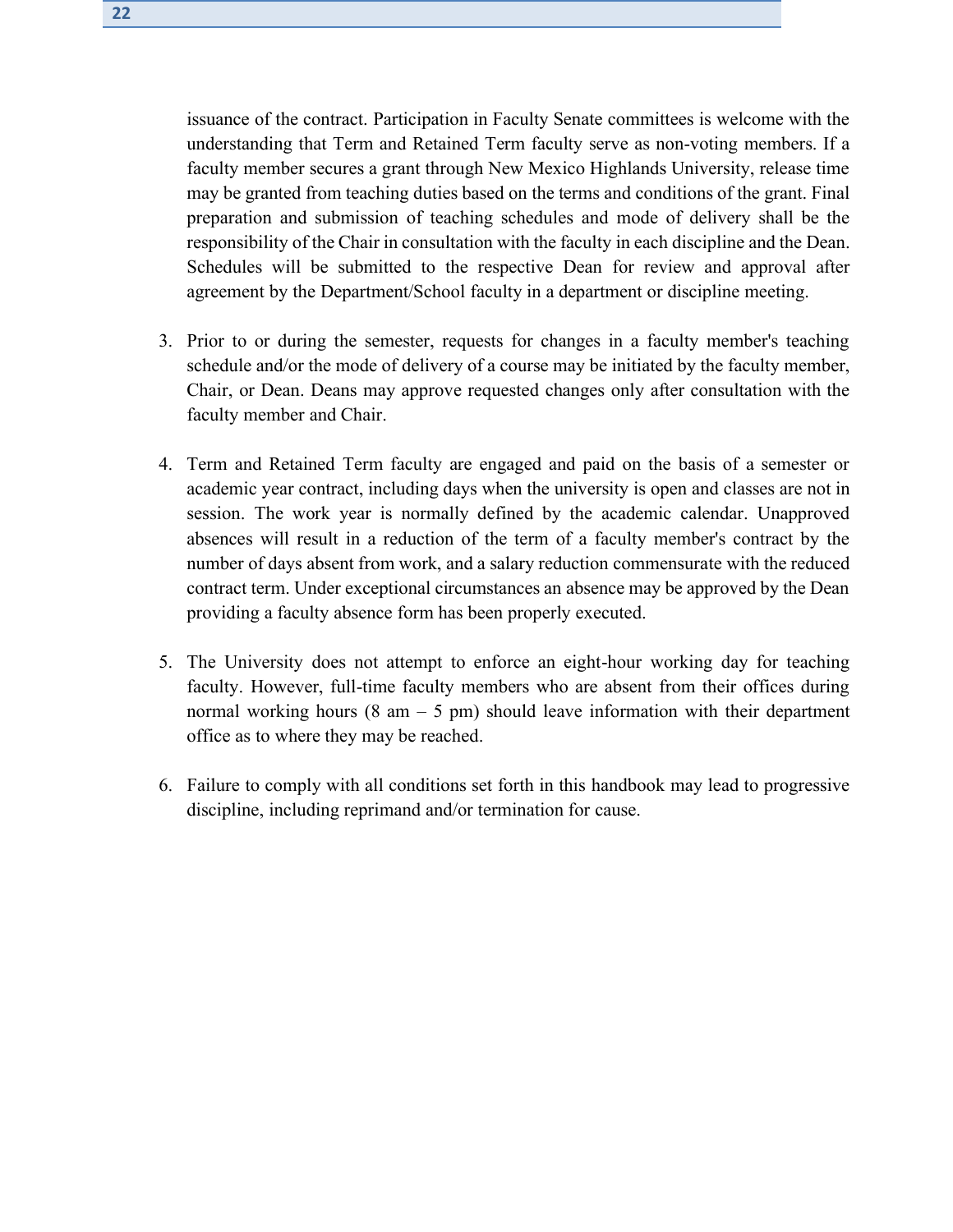# <span id="page-22-0"></span>EVALUATION OF VISITING AND RETAINED TERM FACULTY

# EVALUATION OF RETAINED TERM FACULTY

<span id="page-22-1"></span>The Faculty and the University accept the position of the AAUP that "Faculty members should have a primary, though not exclusive, role in evaluating an individual faculty member's performance" (AAUP "Statement on Teaching Evaluation," 2001). The faculty plays a primary role in evaluation by reviewing their colleagues' materials, conducting classroom observations, and developing evaluation reports.

All Visiting and Retained Term faculty shall participate in annual evaluation, following the guidelines and timeline established for Bargaining Unit Faculty in the *Collective Bargaining Agreement* (CBA) for Tenure-Track and Tenured faculty. The process for the evaluation of Term and Per-Course faculty is contained in the following section (see p. 24).

When evaluating Visiting and Retained Term faculty, special attention should be paid to the duties as described in the contract. A copy of the evaluee's contract should be included with the other evaluation material, provided by the evaluee.

#### REAPPOINTMENT OF RETAINED TERM FACULTY

<span id="page-22-2"></span>The reappointment process for Retained Term Faculty will follow the same timeline and procedures as outlined in Article 23 of the CBA.

For Retained Term Faculty, the faculty must be given notice if the University determines NOT to rehire the employee during the subsequent academic year in accordance with the same schedule as would apply to Tenure-Track contracts.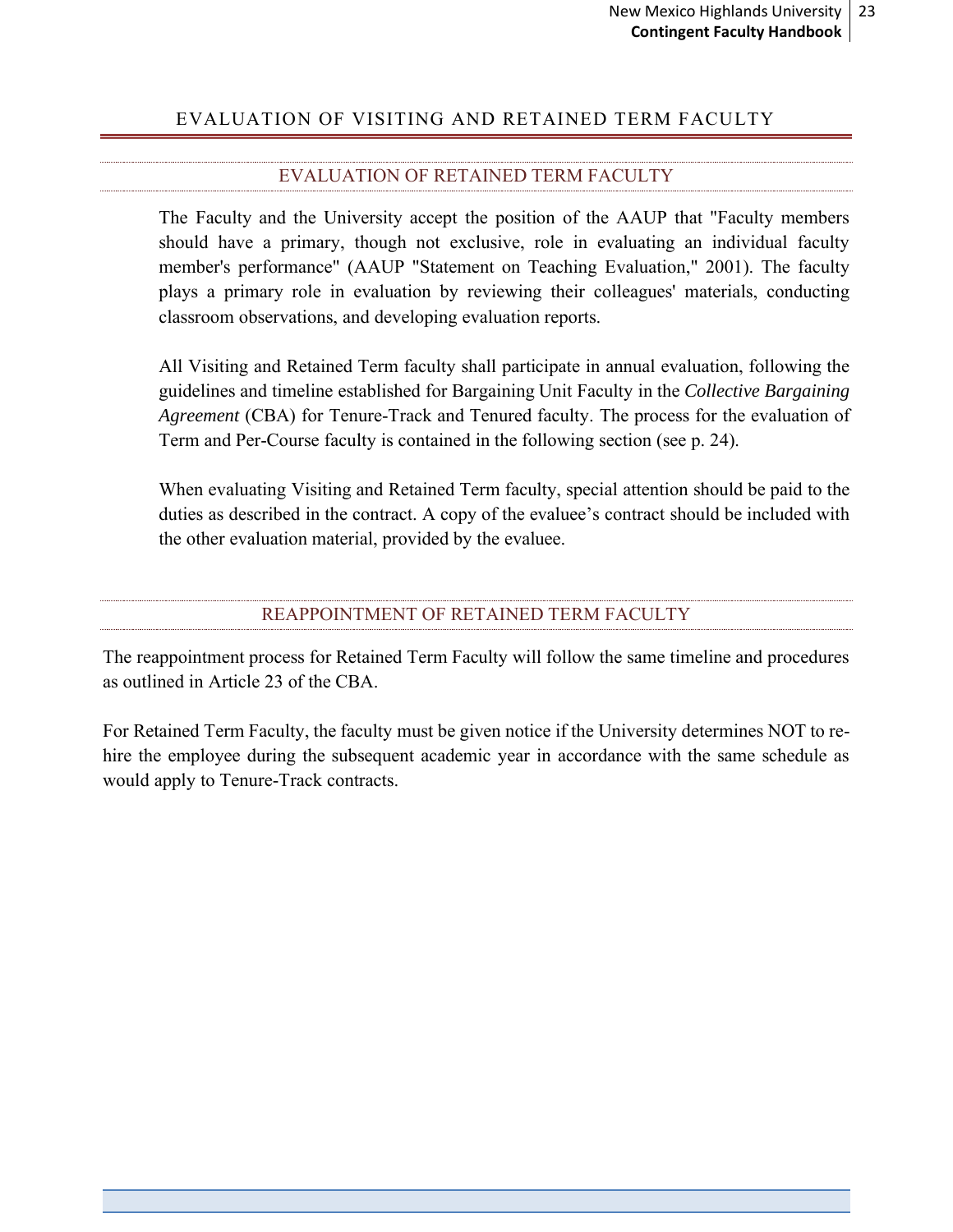# EVALUATION OF TERM AND PER-COURSE FACULTY

#### <span id="page-23-1"></span><span id="page-23-0"></span>CLASSROOM AND ONLINE OBSERVATION OF TERM AND PER-COURSE FACULTY

Observations are conducted during the first semester's employment. Thereafter, the observation will be conducted every other year. Continued employment is contingent upon good performance.

The Chair, Dean, and/or the Tenured/Tenure-Track faculty will make the classroom or equivalent observation, such as observing a field supervision, asynchronous online class, etc. The observations should be a minimum of at least 30 minutes.

Observations should be conducted during the first half of the course. In order for this to happen for online courses, Department Chairs or Deans or faculty designees will need to be given temporary access to the online courses for which they will be evaluating. The faculty member being observed must have at least 24 hours' notice before an observation by a member of the unit. The observer will prepare a written observation report using the standard observation form included in this manual or a department developed form within one week of the observation.

The observing Chair, Dean, or faculty member should meet with the observed Term or Per-Course faculty member within two (2) weeks of the observation. The Term or Per-Course faculty member should receive a written report of the observation for signature, and a copy should be placed in his or her file in the department/School. The signature indicates only that he or she has seen the report. The faculty member may also write a response to the observation report.

Records of written classroom or online observation reports are maintained with departments or schools.

SUMMARY EVALUATION OF TERM AND PER-COURSE FACULTY. The Dean or Chair supervising the Term or Per-Course faculty member will complete the summary evaluation form. If the faculty member is employed for a single semester in a given year, they should be evaluated that semester. The evaluator should consult the specific duties listed in the evaluee's contract, the evaluee's student evaluations and the record of online or in-class observation, if any (IT services will arrange for access). The result of the evaluation will determine whether or not the Term or Per-Course faculty member will be eligible for reappointment, and for what courses.

If Departments and/or Schools are required by their accrediting bodies to have more elaborated evaluation procedures, they may design their own evaluation process. This process must be approved by the Faculty Affairs Committee and shared with the employee at the time of hire.

Departments and Schools are required to annually submit signed hard copies of the evaluation summaries to the Office of Academic Affairs for VPAA review.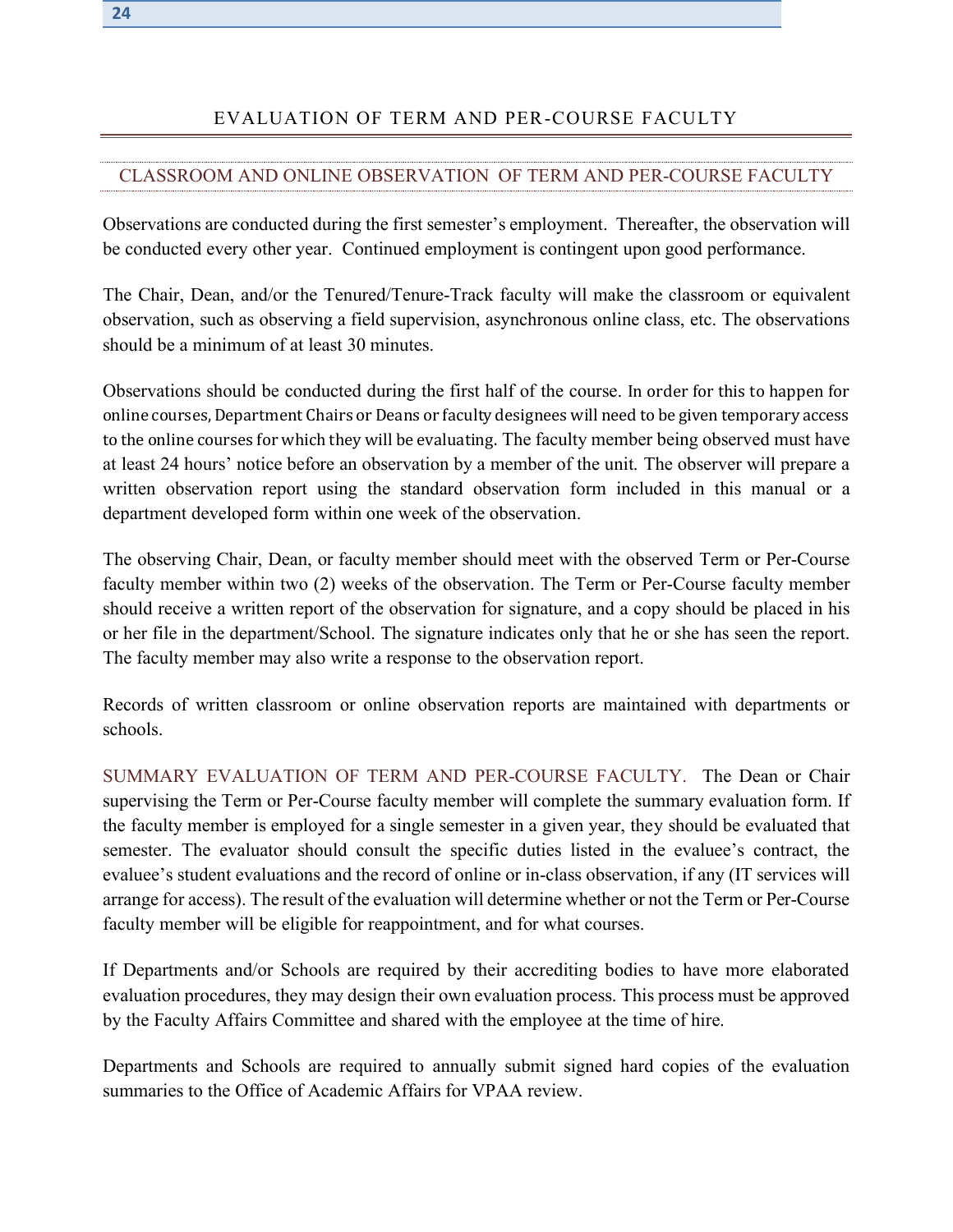# **Term/Per-course Faculty Classroom Observation Form**

| Term/Per-course Faculty: |            | Course/Section: |
|--------------------------|------------|-----------------|
| # Students Present:      | Date/Time: | . )bserver:     |

| Teaching Types observed                                                            | Comments: |                  |
|------------------------------------------------------------------------------------|-----------|------------------|
| (check all that apply):                                                            |           |                  |
| $\Box$ Lecture                                                                     |           |                  |
| $\Box$ Discussion                                                                  |           |                  |
| $\Box$ Demonstration                                                               |           |                  |
| □ Collaborative Learning                                                           |           |                  |
| $\Box$ Individual Instruction                                                      |           |                  |
| Online Asynchronous                                                                |           |                  |
| Online Synchronous                                                                 |           |                  |
| Online Hybrid with ZOOM                                                            |           |                  |
|                                                                                    |           |                  |
| $\Box$ Other (describe):                                                           |           |                  |
|                                                                                    |           |                  |
| <b>ORGANIZATION:</b>                                                               |           | Comments:        |
| $\square$ States the purpose of this session.                                      |           |                  |
|                                                                                    |           |                  |
| $\square$ Makes explicit the relationship between<br>current and previous sessions |           |                  |
| $\Box$ Uses class time effectively to progress toward                              |           |                  |
| learning objectives.                                                               |           |                  |
| $\square$ Concludes the session with summary, review                               |           |                  |
| of learning objectives, assignments.                                               |           |                  |
| $\Box$ Prepared and organized                                                      |           |                  |
| $\Box$ Other (describe):                                                           |           |                  |
| <b>MANAGEMENT OF CONTENT:</b>                                                      |           | <b>COMMENTS:</b> |
| □ Shows mastery of subject matter.                                                 |           |                  |
| □ Conveys high, but realistic learning                                             |           |                  |
| expectations                                                                       |           |                  |
| $\Box$ Gives clear explanations, with examples to                                  |           |                  |
| clarify difficult ideas                                                            |           |                  |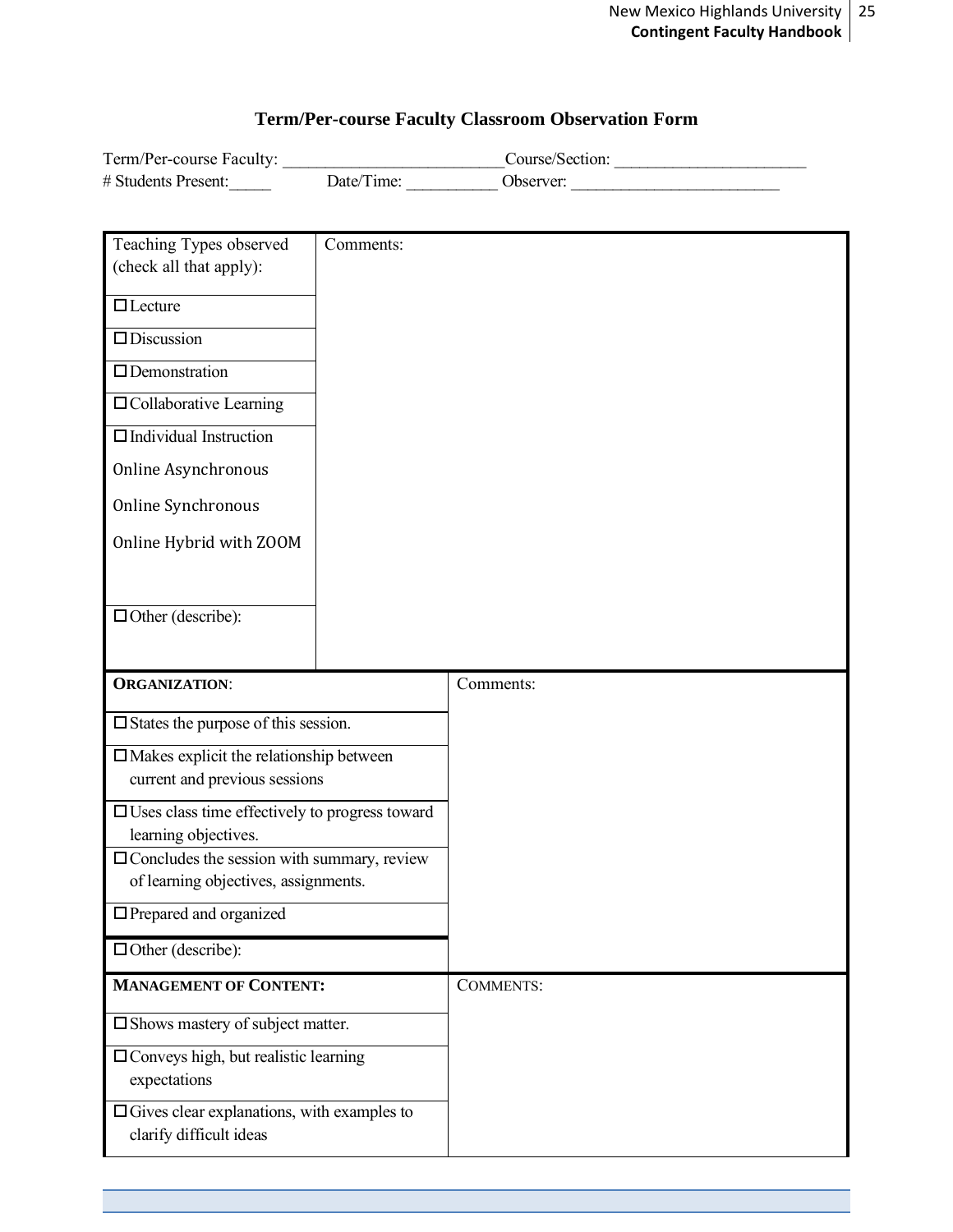| $\Box$ Presents divergent viewpoints |  |
|--------------------------------------|--|
| $\Box$ Other (describe):             |  |
|                                      |  |

| FACILITATION OF TEACHING/LEARNING:                                  | Comments: |
|---------------------------------------------------------------------|-----------|
| $\Box$ Uses appropriate pedagogy.                                   |           |
| $\Box$ Corrects, clarifies, coaches                                 |           |
| $\square$ Shows enthusiasm for the subject.                         |           |
| $\Box$ Assesses for understanding and adjusts                       |           |
| teaching to meet learning needs                                     |           |
| $\Box$ Uses techniques that actively engage learners                |           |
| $\Box$ Uses teaching materials, tools, technology<br>appropriately. |           |
| $\Box$ Avoids distracting habits                                    |           |
| $\Box$ Other (describe):                                            |           |
|                                                                     |           |

| <b>PRESENTATION/TEACHING STYLE:</b>                                                                                                 | <b>COMMENTS:</b> |
|-------------------------------------------------------------------------------------------------------------------------------------|------------------|
| $\square$ Speaks clearly, with appropriate volume and<br>speed.                                                                     |                  |
| □ For Online Courses:                                                                                                               |                  |
| $\Box$ Communicates clearly<br>$\square$ Speaks clearly, with appropriate volume and<br>speed in recorded class videos or via Zoom. |                  |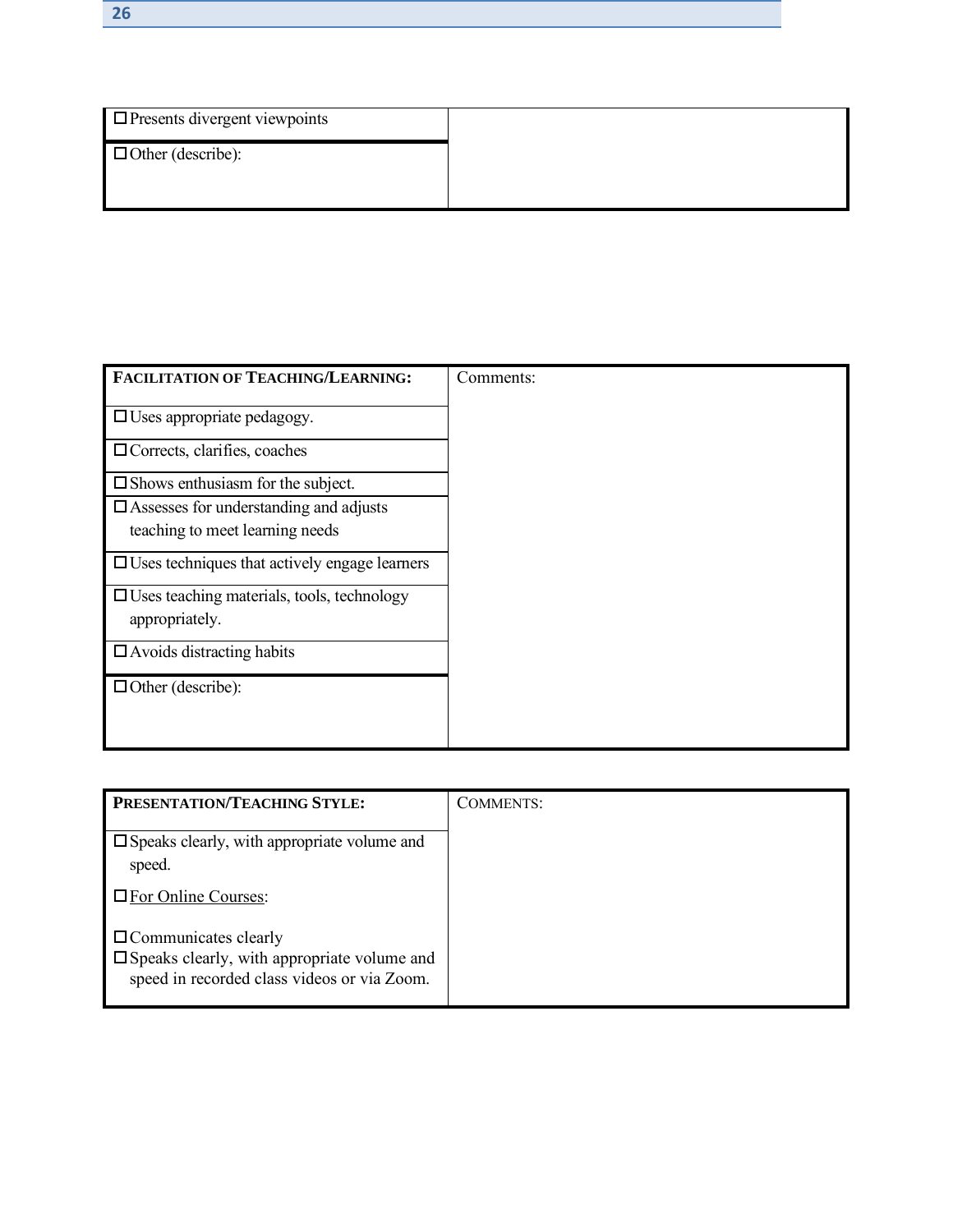| $\square$ Makes eye contact with students throughout                                                          |  |
|---------------------------------------------------------------------------------------------------------------|--|
| the room.                                                                                                     |  |
|                                                                                                               |  |
| For Online Courses:                                                                                           |  |
| $\Box$ Engages and acknowledges class<br>participants                                                         |  |
| $\Box$ Makes eye contact with students<br>throughout the room in recorded class<br>videos or via Zoom         |  |
| $\Box$ Uses gestures and body movements<br>effectively                                                        |  |
| □For Online Courses, uses gestures and<br>body movements effectively in recorded<br>class videos or via Zoom. |  |
| $\Box$ Varies teaching styles and methods.                                                                    |  |
| Primary teaching style used:                                                                                  |  |
| □ Demonstrates professional appearance and                                                                    |  |
| behavior.                                                                                                     |  |
| $\Box$ Other (describe):                                                                                      |  |
|                                                                                                               |  |

Note: If any of the questions above are inapplicable, they should be marked N/A and narrative comments should be substituted instead.

# Signature of Dean, Chair, or Faculty Observer: **with any of the Chair of Chair**, or Faculty Observer: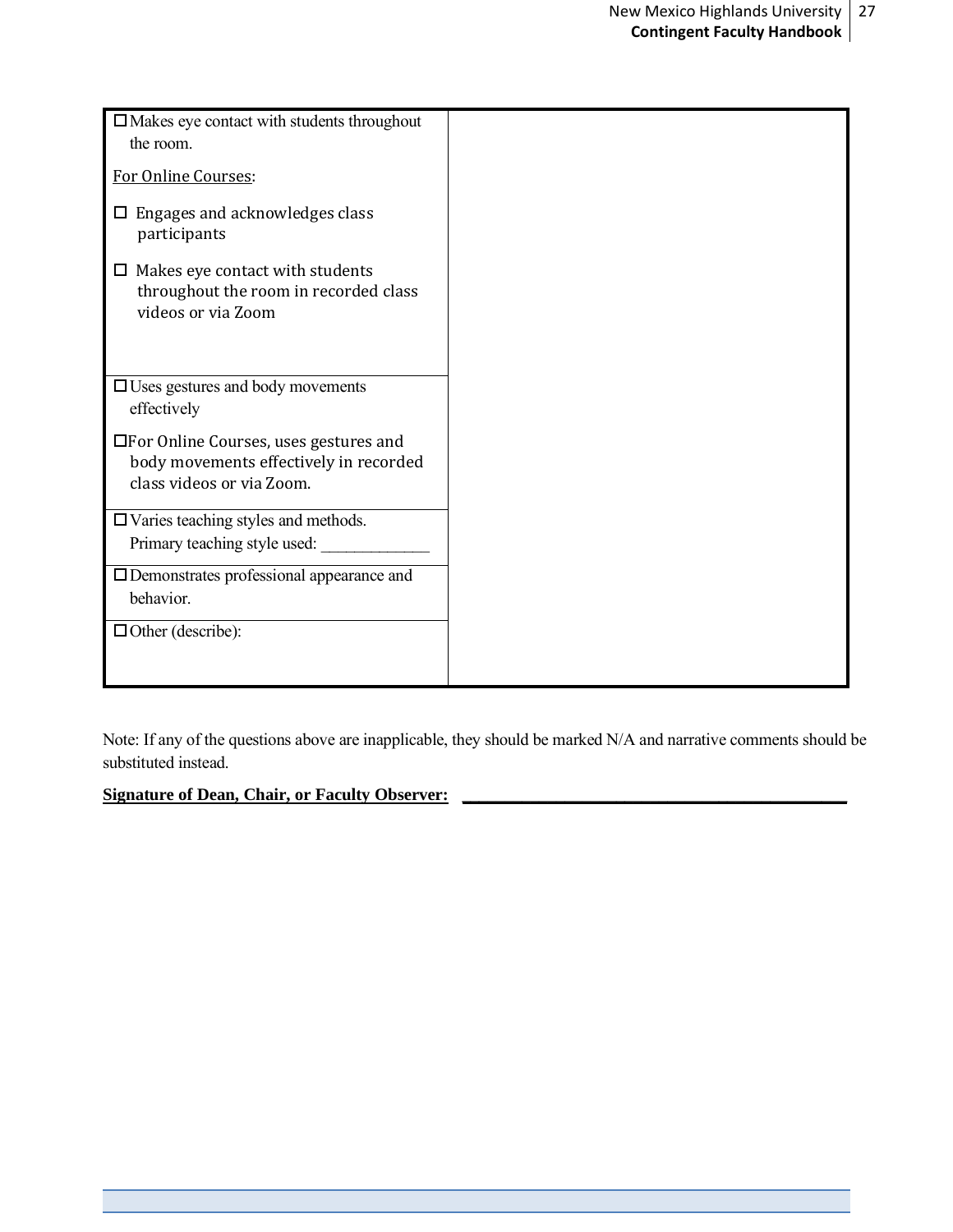# **SUMMARY EVALUATION FORM FOR TERM/PER-COURSE FACULTY**

# **TO BE COMPLETED BY SUPERVISING DEAN OR DEPARTMENT CHAIR**

| <b>FACULTY MEMBER/BANNER ID:</b>                             | <b>SEMESTER:</b>                                                                                                                                                                                                                                                                     |
|--------------------------------------------------------------|--------------------------------------------------------------------------------------------------------------------------------------------------------------------------------------------------------------------------------------------------------------------------------------|
| <b>Exceeds</b> expectations<br><b>Meets Expectations</b>     | Student evaluations and classroom or online<br>observation (if applicable) indicate exceptional<br>performance. The faculty member is eligible for<br>continued employment.                                                                                                          |
|                                                              | Student evaluations and classroom<br>or online<br>observation (if applicable) indicate satisfactory<br>performance. The faculty member is eligible for<br>continued employment.                                                                                                      |
| Needs to improve<br><b>**Please attach Improvement Plan.</b> | Student evaluations and classroom or online<br>observation (if applicable) indicate satisfactory<br>performance, but point to a need for improvement in<br>some aspects of instruction. The faculty member may<br>be eligible for continued employment, with careful<br>supervision. |
| Unsatisfactory performance                                   | Student evaluations and classroom or online<br>observation (if applicable) indicate unsatisfactory<br>performance. The faculty member is not eligible for<br>continued employment.                                                                                                   |
|                                                              | Comments & Observations                                                                                                                                                                                                                                                              |

| Dean or Department Chair Signature  |        | Date          |
|-------------------------------------|--------|---------------|
| Recommend:                          | Rehire | Do Not Rehire |
| Vice President for Academic Affairs |        | Date          |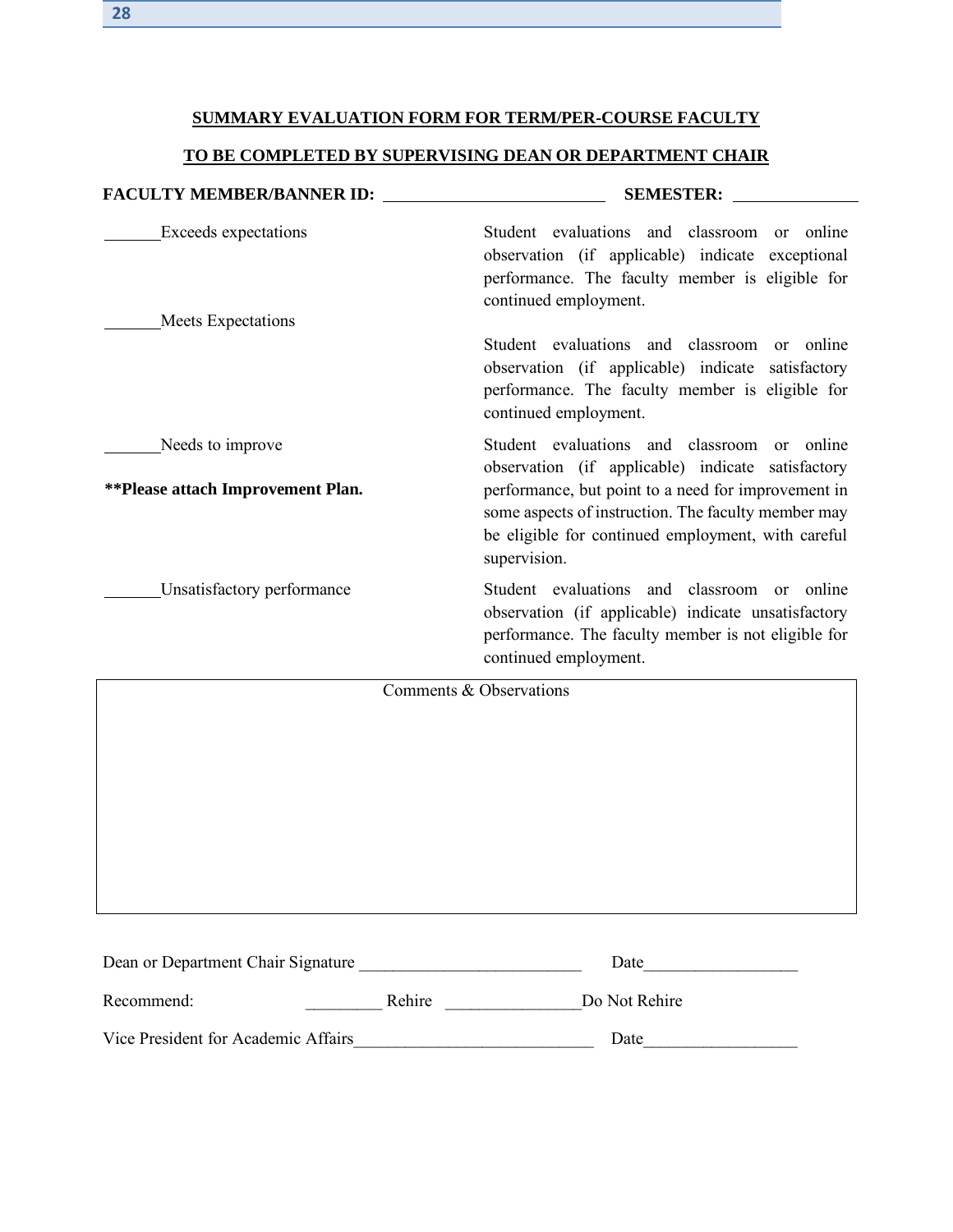# CAMPUS CONTACT INFORMATION

<span id="page-28-0"></span>**Academic Affairs Student Success** Rodgers Administration Building Felix Martinez Building 130 (505) 454-3311 (505) 454-3188 Academic petitions, appeals of academic dismissal

**Bookstore Business Office** (505) 454-3598 (505) 454-3444 (877) 248-9856 (Toll Free)

Student Union Building 201 University Communications West Building

# **HU CENTER FOR ADVOCACY RESOURCES EDUCATION & SUPPORT (HU CARES)**

Student Union Building 328 (505) 454-3445 preventviolence@nmhu.edu

# **COUNSELING - INDIVIDUAL AND GROUP Financial Aid**

Teacher Education Building (TEC) Felix Martinez Building (505) 454-3564 (505) 454-3318 or 3317

# **Human Resources/Affirmative Action International Education Center**

University Communications East Bldg 138 Student Union Building 311 (505) 454-3308 (505) 454-3372; Fax (505) 454-3511

(505) 454-3401 Hewett Hall 123

# **Registrar's Office Student Affairs**

Felix Martinez Building 120 Student Union Building 324 (505) 454-3226 (505) 454-3020

**Accessibility Services Student Health Center** Felix Martinez Building 130 Stu Clark Building (505) 454-3252 (505) 454-3218

Toll-free (800) 379-4038 financialaid@nmhu.edu

**Donnelly Library Police Security Services** (505) 454-3278 5555 on-campus emergency

**Writing Center** Douglas Hall 115 (505) 454-3389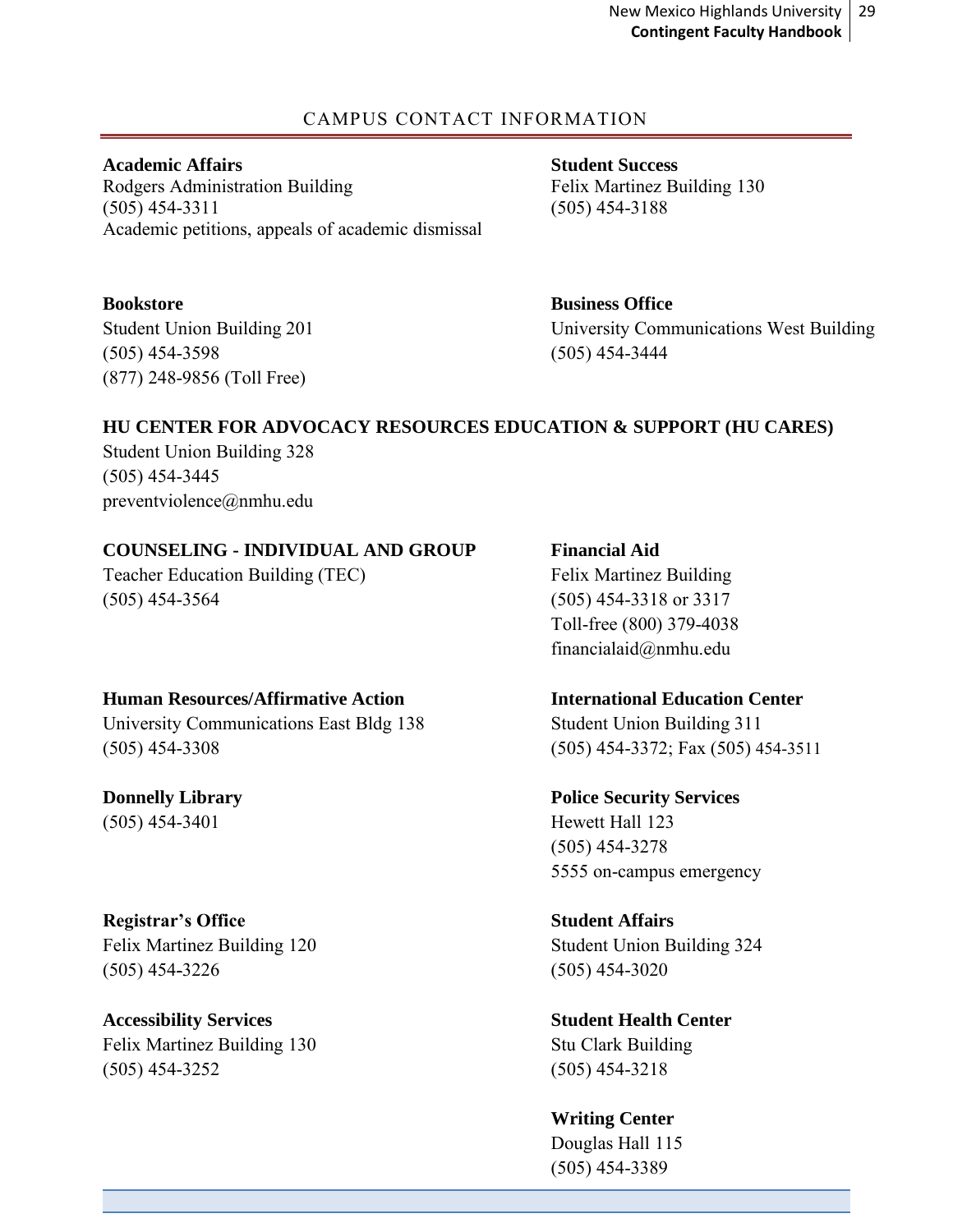# APPENDIX A: ACADEMIC INTEGRITY POLICY

# **NMHU Student Academic Integrity Policy**

<span id="page-29-0"></span>Approved by the NMHU Faculty: February 2, 2015 Approved by the Board of Regents: March 30, 2015

New Mexico Highlands University students are expected to maintain integrity through honesty and responsibility in all their academic work.

The following describes the University's policies and procedures for faculty who discover students who use academically dishonest practices.

#### **Definitions:**

- 1. **Academic Dishonesty**: Any behavior by a student that misrepresents or falsifies the student's knowledge, skills, or ability including:
	- a. **Plagiarism**: The process of using the ideas, data, written work or language of another person and claiming it as original or without specific or proper acknowledgement, including, but not limited to, copying another person's paper, article, computer or other work and submitting it for an assignment; or copying someone else's ideas without attribution; or failing to use quotation marks where appropriate; or copying another person's idea or written work and claiming it as original without acknowledgment of the original author or creator.
	- b. **Cheating**: A student's use of, or attempt to use, unauthorized notes, texts, visual aids, electronic devices, assistance, copies of tests, material or study aids in examinations or other academic work to misrepresent his or her knowledge, skills, or abilities.
	- c. **Collusion**: Cooperation between students in order to cheat or plagiarize.
	- d. **Facilitation**: One student knowingly helps or attempts to help another student to violate any provision of this policy.
	- e. **Fabrication**: A student submits contrived, altered or false information in any academic work product, exercise or examination.
	- f. **Multiple Submissions**: A student submits, without prior permission from the instructor, identical work submitted to fulfill another academic requirement.
	- g. **Falsification of Records**: A student alters a transcript or academic record, without authorization, or misrepresents information on a resume, either before or after enrolling as a student in the University, to unfairly improve his or her grades or rank or those of another student.

#### **Minor Cases:**

For a minor case of academic dishonesty, faculty have discretion regarding whether to impose a penalty as well as whether to flag the incident by reporting it to the Registrar's Office. If a penalty is imposed but not flagged, the student should be informed of the penalty and the faculty member should keep documentation of the academic dishonesty action. If at the discretion of the faculty member, the student is flagged for a minor case of academic dishonesty, the procedures laid out in the rest of this document apply.

#### **Major Cases:**

For a major case of academic dishonesty, defined as a faculty imposing a penalty resulting in failing the course, or resulting in reducing the final grade by a letter grade, or resulting in failing a major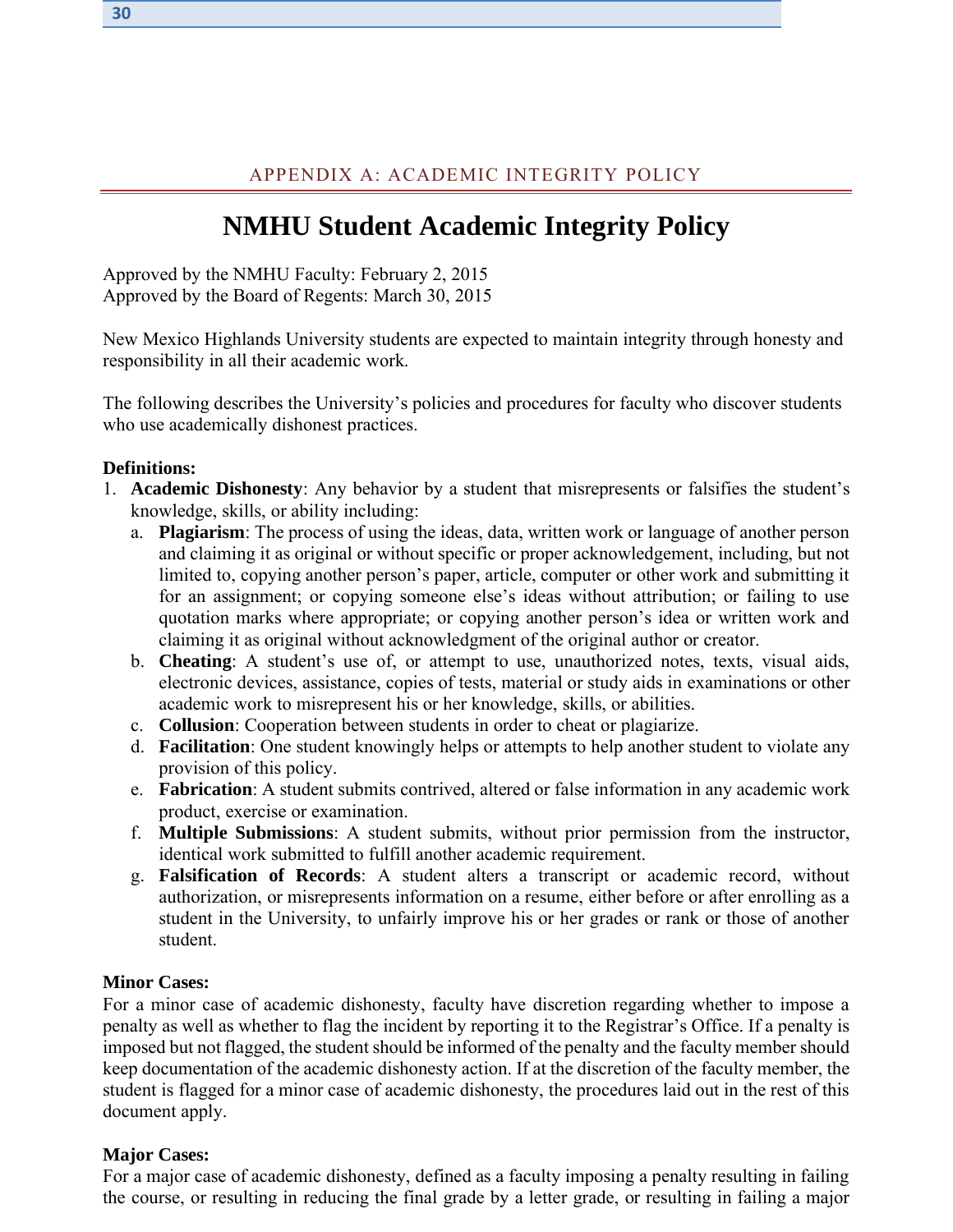assignment or test (20% or more of the final grade), the faculty must follow the procedure laid out in this document.

#### **Documentation of Academic Dishonesty:**

Faculty who impose a penalty for academic dishonesty must document the infraction. Documentation is important as evidence to support academic or disciplinary penalties, or in the event of a legal or administrative challenge to action taken as a result of a violation of this policy. Documentation needs to state the student's name, the date academic dishonesty was discovered, the type of academic dishonesty and a descriptive statement of the situation by the instructor. Supporting documents or copies of academic dishonesty need to be retained by the instructor and forwarded to the registrar by the instructor within ten (10) calendar days after imposing the penalty. Examples of situations and suitable documentation include:

- 1. Several students complain that other student(s) cheated on a test or assignment. Appropriate documentation is a signed letter by the students describing the incident and a copy of the assignment submitted by the student accused of academic dishonesty.
- 2. Several students gave identical written answers and were sitting next to each other during an examination. Copies of the exams and a note that they sat in proximity to one another constitute documentation.
- 3. Plagiarism can be documented with a copy of the student's work, along with a copy or citation to the source of the copied text.

Documentation should be retained as a permanent record by the registrar.

#### **Penalties for Academic Dishonesty:**

Except for minor cases of academic dishonesty which the faculty member does not wish to have flagged, any penalty imposed for academic dishonesty shall be reported to the Registrar, who will then flag the student.

# **Penalties for Academic Dishonesty in Courses:**

A course grade of "F" for academic dishonesty cannot be expunged from the record and GPA calculations by retaking the course.

The University strongly urges faculty not to ignore academic dishonesty. Doing nothing does not prevent students from continuing the behavior in the future and is unfair to other students in a class. Meeting with academically dishonest students is the simplest means of addressing problems of cheating and plagiarism. However, instructors who have 1) informed classes about the nature of academic dishonesty and the possible subsequent penalties and who 2) document incidents of academic dishonesty can impose penalties on students. All course syllabi should contain a statement about the academic integrity policy. Penalties must be imposed impartially; all students involved in an incident must be penalized at the same level.

The penalty for an incident of academic dishonesty is up to the individual faculty member who detects it in a class. Penalties may range from a reduced grade on an individual assignment to a failing grade in the class. The amount of the grade reduction is up to the individual faculty member. When assigning a penalty, faculty members should consider the context in which the incident occurs.

Before assessing a penalty, faculty members should interview the student to determine his or her side of the story and identify any mitigating circumstances. If more than one student is involved, they should be interviewed separately and their stories compared. Faculty members should make a reasonable effort to determine the accuracy of the students' stories. Faculty members should feel free to consult with their colleagues, department chairs, and deans before making any final decision on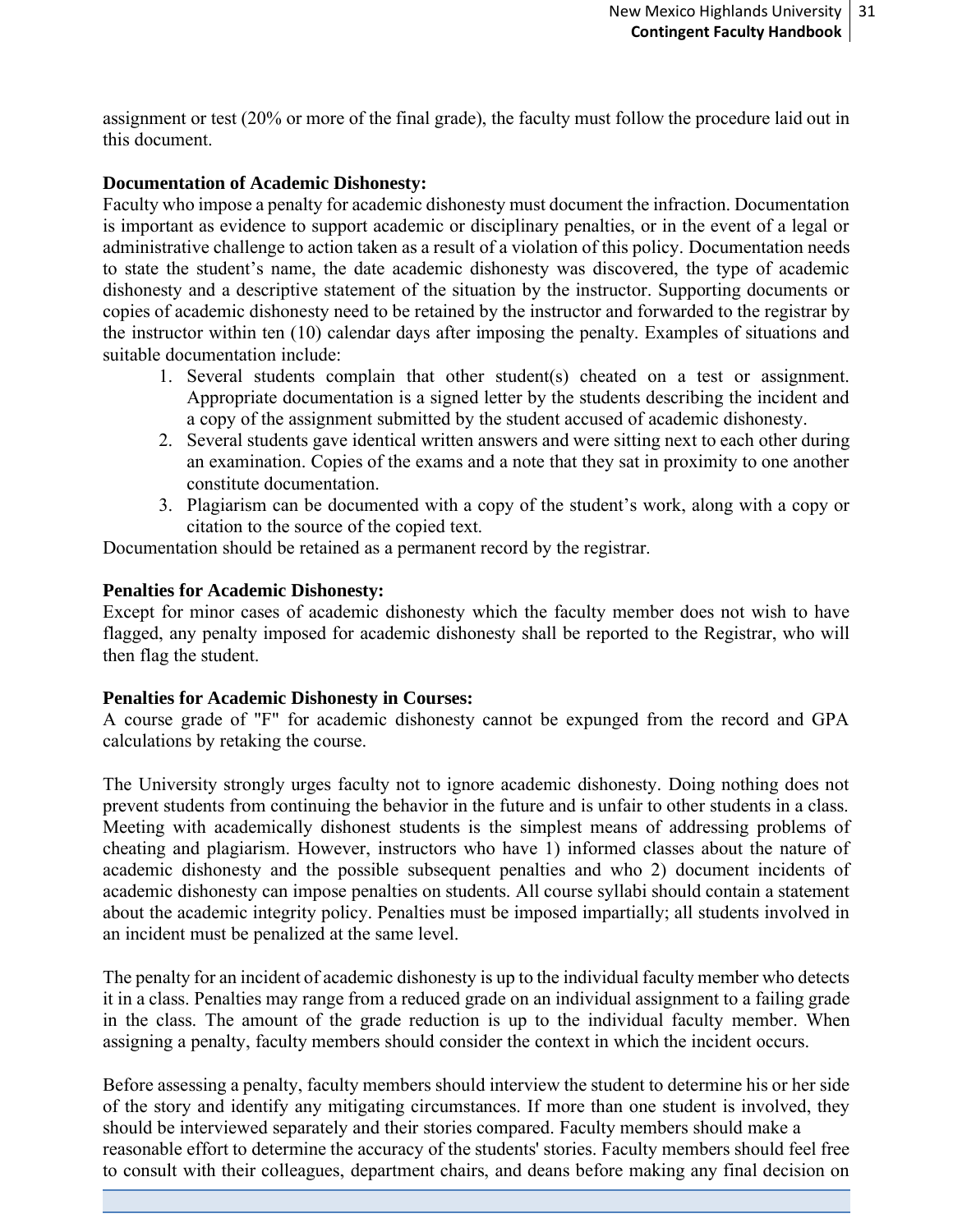assessing a penalty. If the faculty member imposes a penalty for academic dishonesty, the faculty member must notify the student and the registrar in writing within ten (10) calendar days. Penalties for academic dishonesty carry substantial negative consequences for students. While academic dishonesty is a serious offense and should carry serious penalties, faculty should err on the side of caution when the evidence is circumstantial or unclear.

#### **Appeals for Academic Dishonesty in Courses:**

A student who has had an academic dishonesty penalty imposed as a result of an alleged violation of this policy and who disagrees with the allegation of academic dishonesty or with such penalty may appeal following the Academic Petition Procedure of the Academic Affairs Committee, which can be found in online documents.

# **Penalties for Multiple Instances of Academic Dishonesty**

The registrar shall maintain a record of students who have been reported as academically dishonest. When a student is flagged twice, the name of the student is forwarded by the registrar to the Vice President for Academic Affairs and the Chair of the Student Affairs Committee. The Student Affairs Committee of the Faculty Senate shall then convene a hearing to recommend a "university-level" penalty for the student. For a second case of academic dishonesty, the penalty will often include a suspension, although the Student Affairs Committee will recommend the penalty on a case-by-case basis. Instructors are required to provide their evidence to the Committee upon request. Instructors are required to provide their evidence to the Committee upon request. The Chair of the Student Affairs Committee will make a recommendation to the Vice President for Academic Affairs of the result of the hearing, and the Vice President for Academic Affairs will issue a written decision to the student and the registrar within ten (10) calendar days.

When a student is flagged a third time for academic dishonesty, regardless of the time between flaggings, the University may expel the student after a hearing by the Student Affairs Committee. The Chair of the Student Affairs Committee will make a recommendation to the Vice President for Academic Affairs and the Vice President for Academic Affairs will issue a written decision to the student and the registrar within ten (10) calendar days. If the decision to expel the student is not appealed, the student's transcript shall show the statement: "Expelled for academic dishonesty."

# **Appeals for Multiple Instances of Academic Dishonesty**

A student has the right to appeal a decision of the Vice President for Academic Affairs to the President in writing within fifteen (15) calendar days of the receipt of the decision. The President will conduct an administrative review of the decision by the Vice President for Academic Affairs and will affirm the decision, modify the decision, or reverse the decision. The President will issue a written decision to the student, the faculty member, the Chair of the Student Affairs Committee, the Vice President for Academic Affairs, and the registrar within thirty (30) calendar days. The decision made as a result of the administrative review is final. If the decision to expel the student is upheld, the student's transcript shall show the statement:" Expelled for academic dishonesty".

A student's failure to timely follow the filing deadlines established herein shall result in the dismissal of the appeal.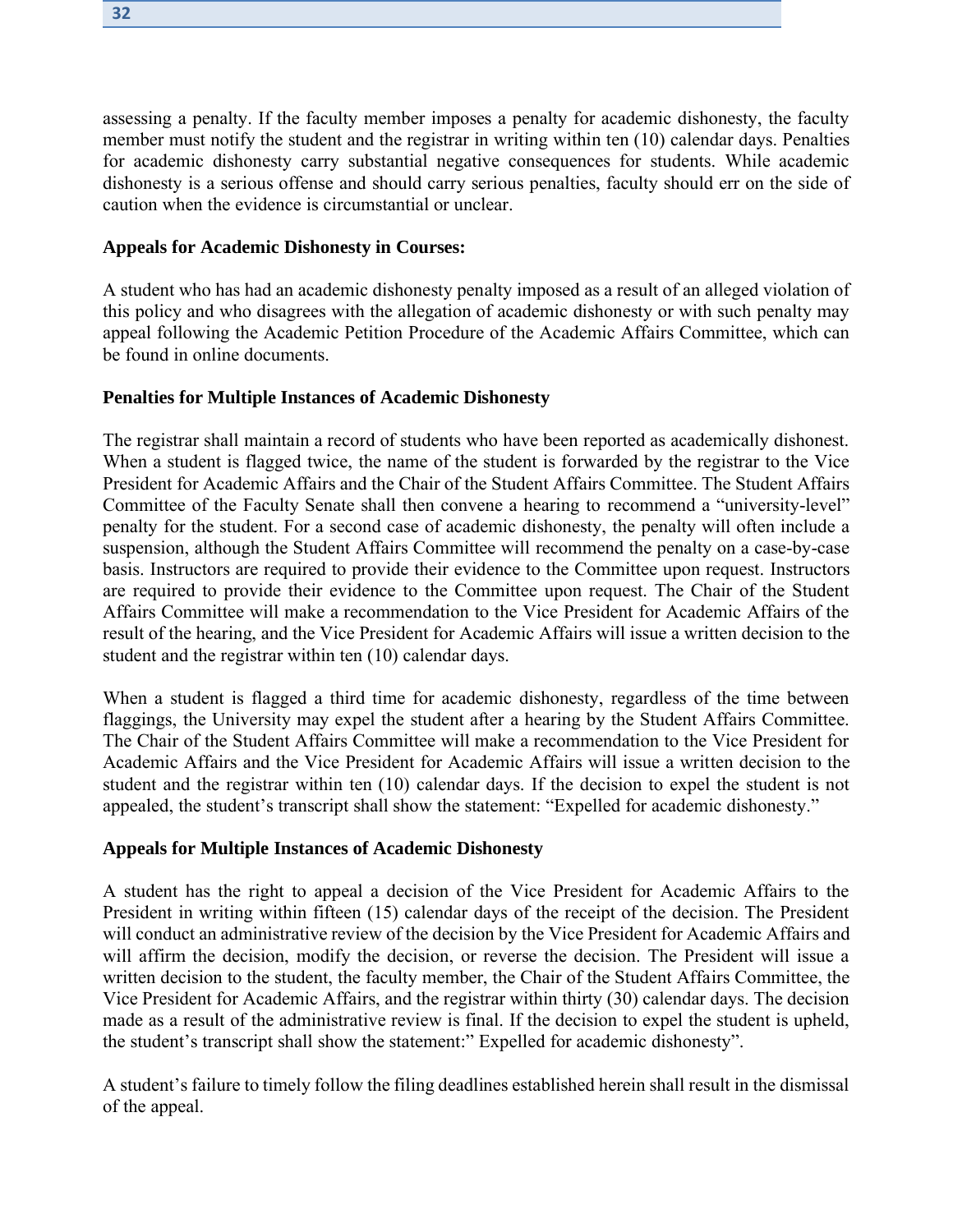#### **Reporting Addendum:**

All cases of multiple flagging, punishments associated with such flaggings, and appeals of multiple flaggings shall also be reported to the Chair of the Faculty Senate to insure that the policy is being effectively followed. In the case that a student does not appeal the punishment for multiple flaggings, the Chair of the Faculty Senate will report this to the Registrar.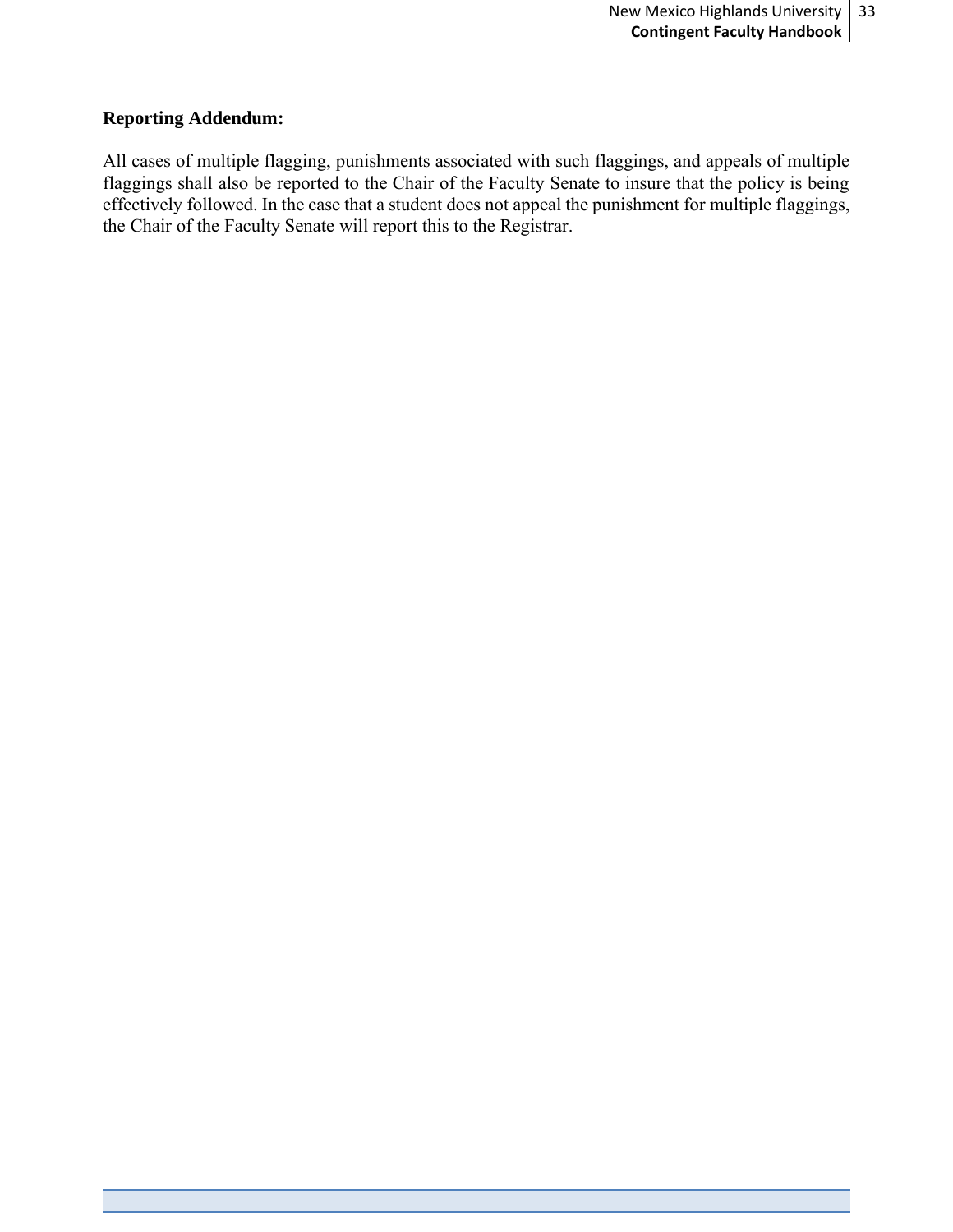# APPENDIX B: SYLLABUS STATEMENTS

#### <span id="page-33-0"></span>**Information (Required) Accessibility Services**

"In accordance with federal law, it is University policy to comply with the Americans With Disabilities Act (ADA). If you believe that you have a physical, learning, or psychological disability that requires an academic accommodation, contact the Student Success Coach by phone at (505) 454 3188 or 454-3252, via email at [studentsuccess@nmhu.edu,](mailto:studentsuccess@nmhu.edu) or visit Room 134 of the Felix Martinez Building on the Las Vegas campus. If you need the document upon which this notice appears in an alternative format, you may also contact him or her for help." The Student Success Coach will also provide assistance with Accessibility Services.

#### **HU-CARES Information (Required)**

Title IX makes it clear that violence and harassment based on sex and gender are Civil Rights offenses subject to the same kinds of accountability and the same kinds of support applied to offenses against other protected categories such as race, national origin, etc. If you or someone you know has been harassed or assaulted, you are encouraged to contact the Center for Advocacy, Resources, Education, & Support (HU-CARES) located in the Student Union Building at 800 National Ave in Suite 306. If you have questions or need to speak to someone regarding a concern, please call HU-CARES at (505) 454-3445 or email **preventviolence**@nmhu.edu. HU-CARES can support you in various ways, regardless if you want to report to police or not. **All services are confidential, student-centered, and free for all NMHU students, including Center campuses.** 

Additional resources available to you include:

- Student Health Center Main Campus-(Counseling) 505-454-3218
- Campus Police 505-454-3278
- NMHU Dean of Students 505-454-3020
- Human Resources, Title IX Officer 505-426-2240

• NM Crisis & Access Line (Professional Counselors available 24/7) 1-855-662-7474

*Center students are encouraged to contact HU-CARES for resources near the Center campuses.*

#### **Student Academic Integrity Policy (require - edit as needed for your particular class)**

This course follows the Highlands Student Academic Integrity Policy as described in the catalog. New Mexico Highlands University students are expected to maintain integrity through honesty and responsibility in all their academic work. Examples of academic dishonesty include: Plagiarism, Cheating, Collusion, Facilitation, Fabrication, Multiple Submissions, and Falsification of Records. Penalties may range from a reduced grade on an individual assignment to a failing grade in the class. Students may also be flagged for major cases of academic dishonesty, and multiple flaggings of academic dishonesty may result in suspension (2 flags) or expulsion (3 flags). For additional information and more detailed definitions of academic dishonesty, please see the Student Academic Integrity Policy in the catalog and/or student handbook.

#### **+/- Grading System**

| <b>Grade</b> | Undergraduate | Graduate      | <b>Points</b> |
|--------------|---------------|---------------|---------------|
| $A+$         | Excellent     | Excellent     | 4.0           |
| $\mathbf{A}$ | Excellent     | Excellent     | 4.0           |
| $A-$         | Excellent     | Excellent     | 3.7           |
| $B+$         | Above average | Above average | 3.3           |
| B            | Above average | Average       | 3.0           |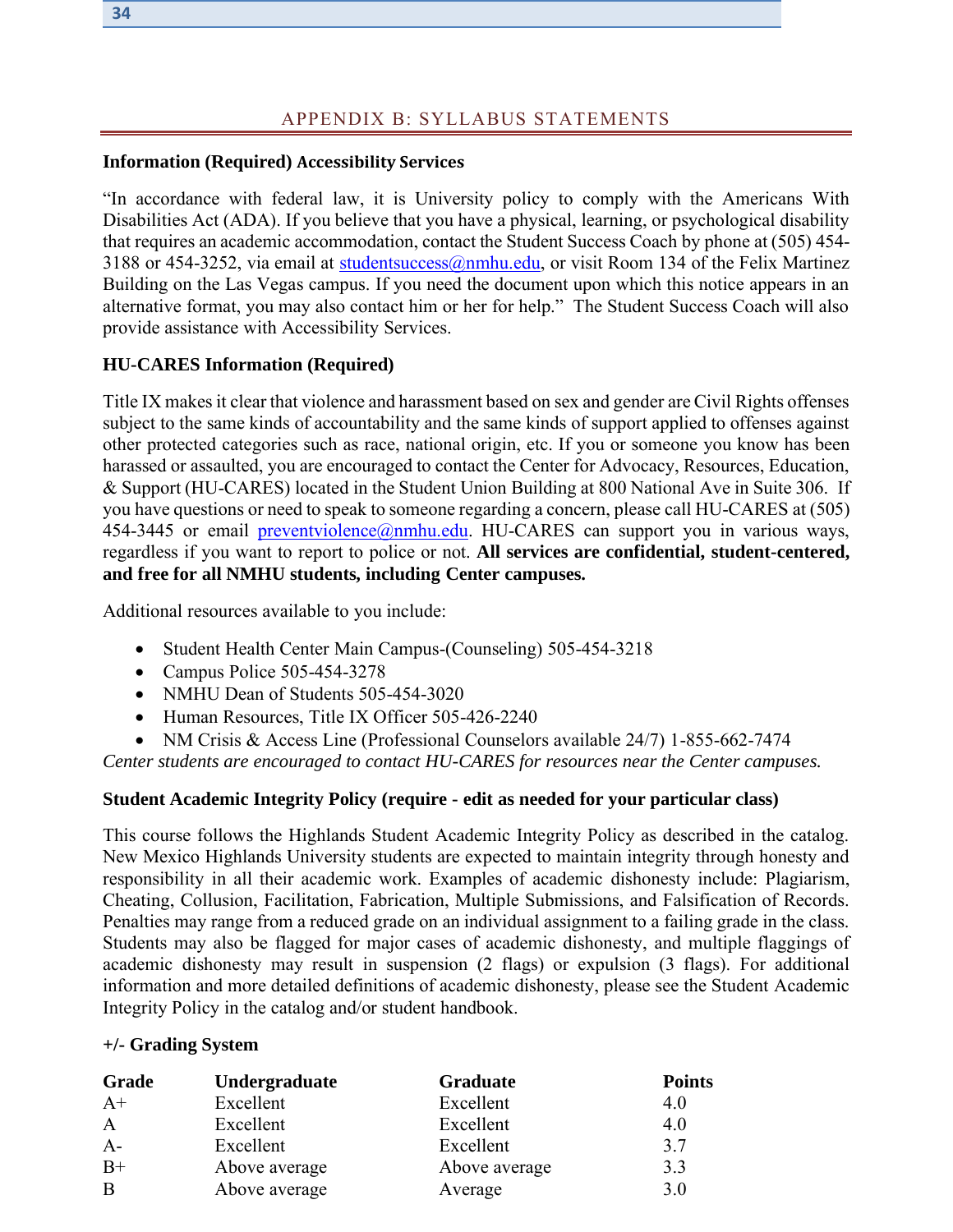| $B -$ | Above average              | Below average, but passing | 2.7     |
|-------|----------------------------|----------------------------|---------|
| $C+$  | Average                    | Poor, but passing          | 2.3     |
| C     | Average                    | Poor, but passing          | 2.0     |
| Ð     | Below average, but passing | Failure                    | $1.0\,$ |
| F     | Failure                    | Failure                    | 0.0     |

Use of the +/- grading system is optional and at the discretion of the individual faculty members.

NOTE: Faculty have indicated that they wish to have the option of using this plus/minus (+/-) grading scale or the "whole letter" grade scale in individual courses, and this information must be indicated in each course syllabus.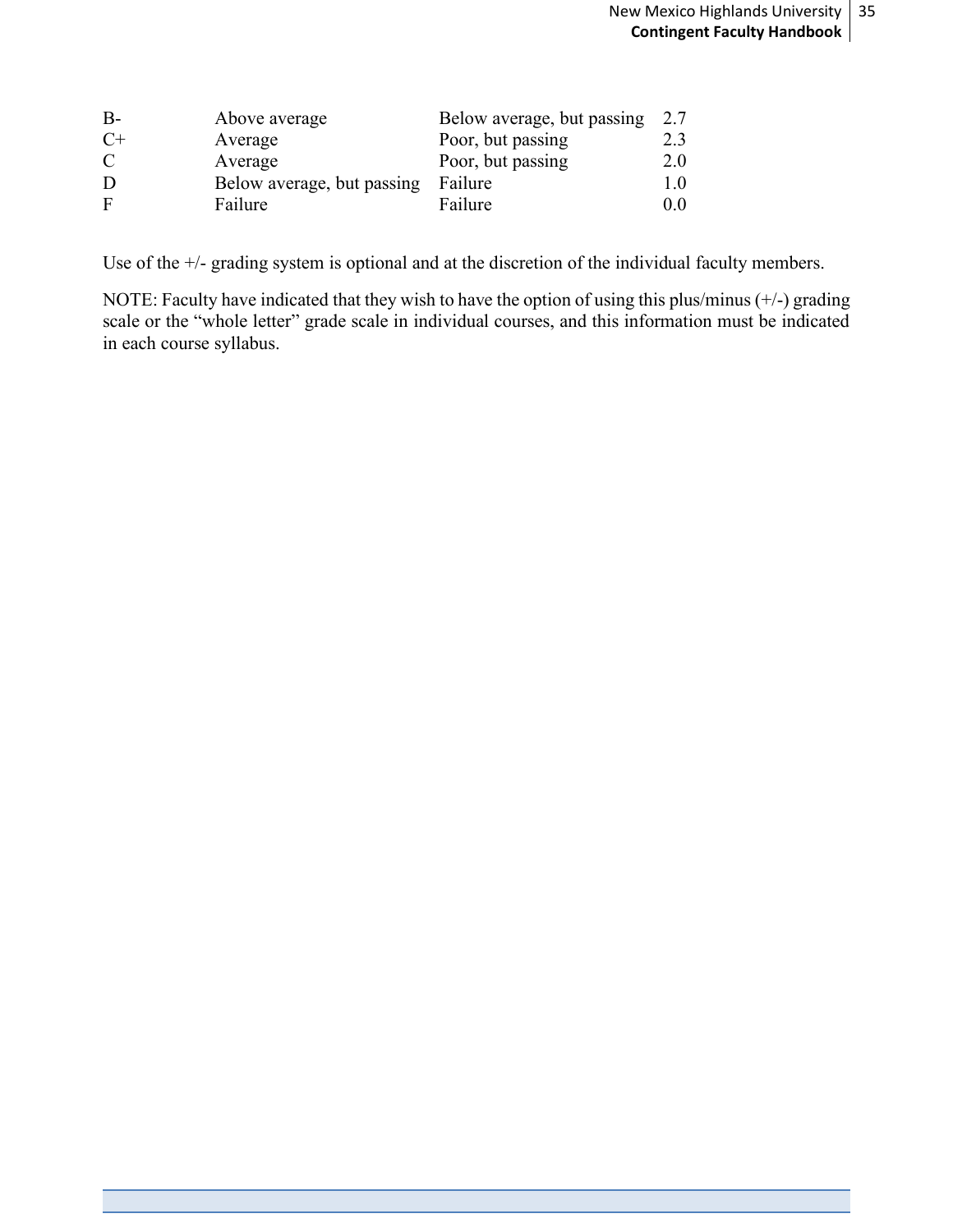#### APPENDIX C: SEXUAL HARASSMENT POLICY

#### <span id="page-35-0"></span>1. **Introduction**

It is the policy of New Mexico Highlands University to maintain a community in which students, faculty, staff and administration are free to work, study, and reside without being subjected to sexual harassment. Such behavior subverts the mission of all involved.

Sexual harassment is a form of discrimination on the basis of sex and is, therefore, prohibited on all campuses and in programs and activities sponsored by New Mexico Highlands University.

Sexual harassment constitutes an unacceptable and punishable offense at NMHU, which may include disciplinary action up to and including dismissal.

#### 2. **Sexual Harassment Defined**

Sexual harassment may take many forms, including unwelcome conduct of a sexual nature and conduct that is not necessarily sexual in nature, but which is unwelcome and directed at a person because of his or her gender.

A. Sexual harassment involving unwelcome conduct of a sexual nature can include sexual advances, requests for sexual favors or other verbal, non-verbal or physical conduct of a sexual nature when:

Submission to such conduct is made either explicitly or implicitly a term or condition of an individual's employment;

Submission or rejection of such conduct by an individual is used as the basis for employment decisions affecting the employee; or

Such conduct is so severe or pervasive that it affects an individual's work performance or creates an intimidating, threatening or abusive working environment.

Sexual harassment is distinguished from voluntary sexual relationships when the conduct directed towards you is unwelcome. Conduct of a sexual nature is unwelcome when you did not request or invite the conduct and view the conduct as offensive and undesirable.

Conduct of a sexual nature can include, but is not limited to: Verbal, non-verbal

or physical sexual advances; Pressure for sexual favors; Touching of a sexual nature; Sexual assault; Sexual gestures; Sexual or "dirty" jokes; Offensive personal jokes and comments of a sexual nature Displaying or distributing sexually explicit drawings, pictures and written materials.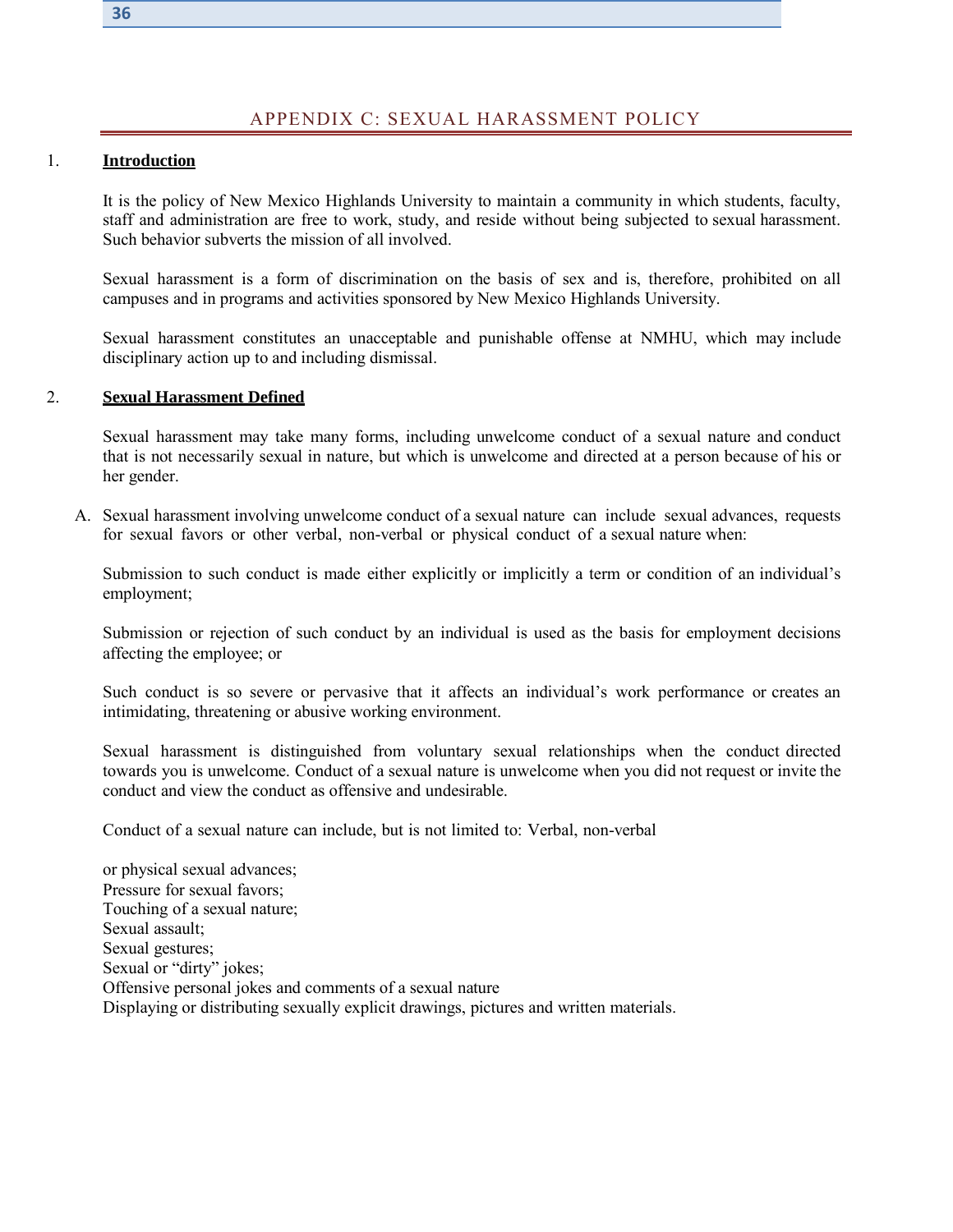B. Sexual harassment can also involve acts of verbal, non-verbal or physical aggression, intimidation or hostility based on sex or sex-stereotyping, but not involving conduct of a sexual nature, when such conduct is so severe or pervasive that it affects a student's/employee's ability to work, participate in or benefit from an education program or activity or creates an intimidating, threatening or abusive educational environment. Such conduct can include, but is not limited to:

Offensive jokes or comments, not necessarily sexual in nature, but directed at a person because of his or her gender or sexual orientation;

Threats or insinuations that lack of sexual favors will result in reprisals, withholding support for promotions or transfers, change of assignments, or poor performance reviews;

Sexual harassment against an employee/student can involve any member of the New Mexico Highlands University community, including faculty, staff, employees, students, guest speaker, visiting student or contractor.

#### 3. **Reporting Sexual Harassment**

Employees/Students shall report sexual misconduct or harassment to their immediate supervisor; the nextin-line supervisor; the Dean or Director; campus police; or to the Director of Human Resources. If an employee or student is not certain whether sexual harassment is taking place, he or she should report his or her concerns.

- A. Supervisors and managers who have knowledge of sexual misconduct or harassment within New Mexico Highlands University or one of its off-campus facilities shall immediately report it to the Human Resources Director and to a person above them in their chain of command.
- B. Under no circumstances, during an investigation, shall a supervisor withhold any information about reported or observed sexual misconduct or harassment.
- C. Supervisors shall report allegations of sexual misconduct or harassment even if the employee/ student reporting such misconduct has asked that no action be taken. Supervisors shall explain this obligation to employees who report sexual misconduct or harassment.

#### 4. **Time Frame for Reporting Sexual Harassment**

In order to allow for a prompt and timely investigation, the complaint should be made as soon as possible, but no later than 90 days following the latest alleged incident of sexual harassment. Even if this time frame has passed, the University encourages the reporting of sexual harassment.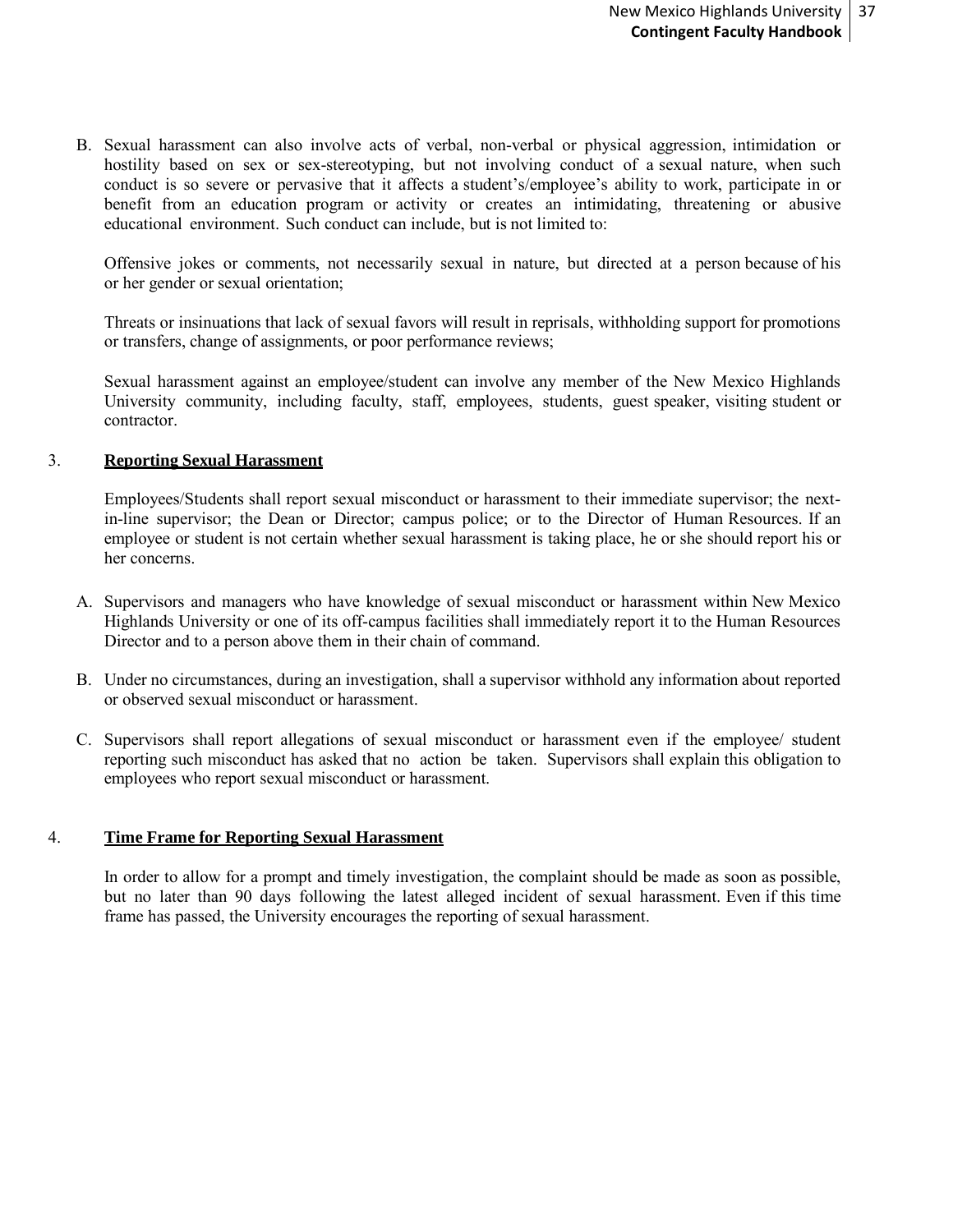**38**

#### 5. **Retaliation is Prohibited**

Retaliation against any person who makes a complaint of sexual harassment, reports that another person is being sexually harassed, or who cooperates in an investigation of a complaint of sexual harassment is strictly prohibited.

If you believe you have been retaliated against or that someone else has been retaliated against for reporting sexual harassment, you should follow the same reporting requirements for reporting incidents of sexual harassment set forth in Section 4 above, Reporting Sexual Harassment.

#### 6. **Investigation and Resolution of Reports of Sexual Harassment**

The University reserves the right to investigate any reports of sexual harassment, as the University deems appropriate.

All employees/students shall cooperate with investigations of sexual misconduct and sexual harassment complaints.

Appropriate disciplinary action will be taken against any employee, including staff members, faculty members and administrators, who are found to have engaged in sexual harassment or retaliation up to and including dismissal.

New Mexico Highlands University will also take appropriate action, to the extent possible, against non-employees, such as contractors and guest lecturers, who are found to have engaged in sexual harassment or retaliation.

#### 7. **Confidentiality**

- A. Allegations of sexual misconduct shall be investigated by the Human Resource Department in a manner that is as confidential as possible and appropriate under the circumstances.
- B. Absolute guarantees of confidentiality or anonymity cannot be given. Every effort will be made to maintain confidentiality or anonymity of the employee.
- C. Employees/students who are interviewed during investigations of sexual misconduct allegations shall maintain the confidentiality of what was discussed during their interviews.

The Director of Human Resources has been designated responsibility for coordinating New Mexico Highlands University's efforts to comply with and carry out its responsibilities under applicable laws prohibiting discrimination and harassment, including Title IX of the Educational Amendments of 1972 and Title VII of the Civil Rights Act of 1964.

The Human Resources Director may be reached at the Communication Arts Building, East, Room 138. The telephone number is (505) 454-3308. The mailing address is New Mexico Highlands University, Box 9000, Las Vegas, NM 87701.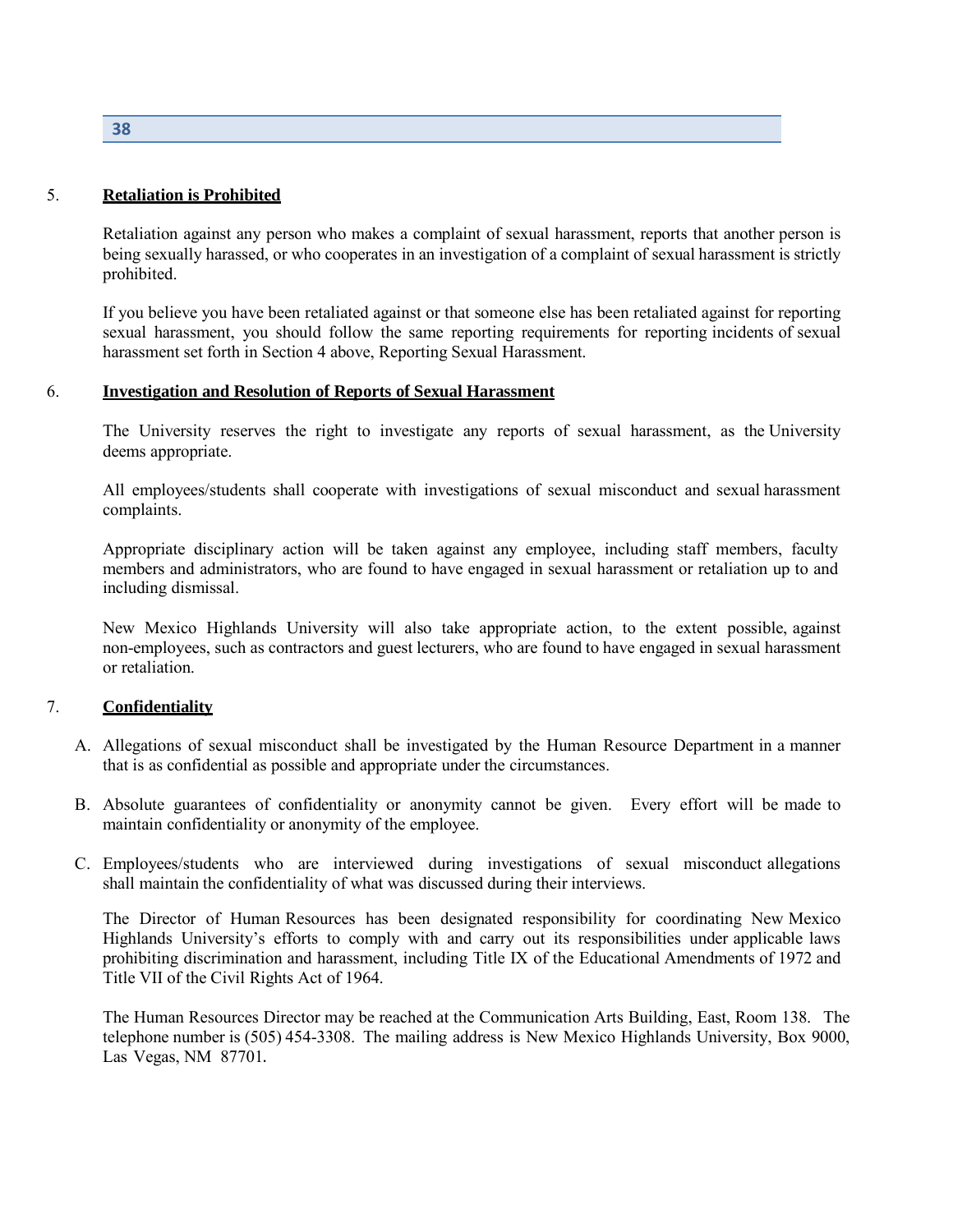#### New Mexico Highlands University **Contingent Faculty Handbook** 39

# APPENDIX D: EQUAL EMPLOYMENT OPPORTUNITY POLICY

#### <span id="page-38-0"></span>**1. Policy Overview**

New Mexico Highlands University is committed to providing a working and learning environment that provides equal opportunity to all current and prospective employees. Current and prospective employees will be considered for employment, promotions and other job opportunities on the basis of merit, and as otherwise required by law.

#### **2. Scope and Applicability**

This policy covers all aspects of employment including hiring, assignment of duties, compensation and benefits, training, discipline and termination.

#### **3. Policy Statement**

It is the policy of the University to prohibit unlawful discrimination and harassment against employees or applicants for employment on the basis of race, color, religion, national origin or ancestry, sex, age, physical or mental disability or handicap, serious medical condition, spousal affiliation, sexual orientation, gender identity, veteran status or any other basis prohibited by applicable law.

Any applicant or employee who feels that he or she has been discriminated against or harassed should report the incident to the Department of Human Resources, a supervisor, or campus security.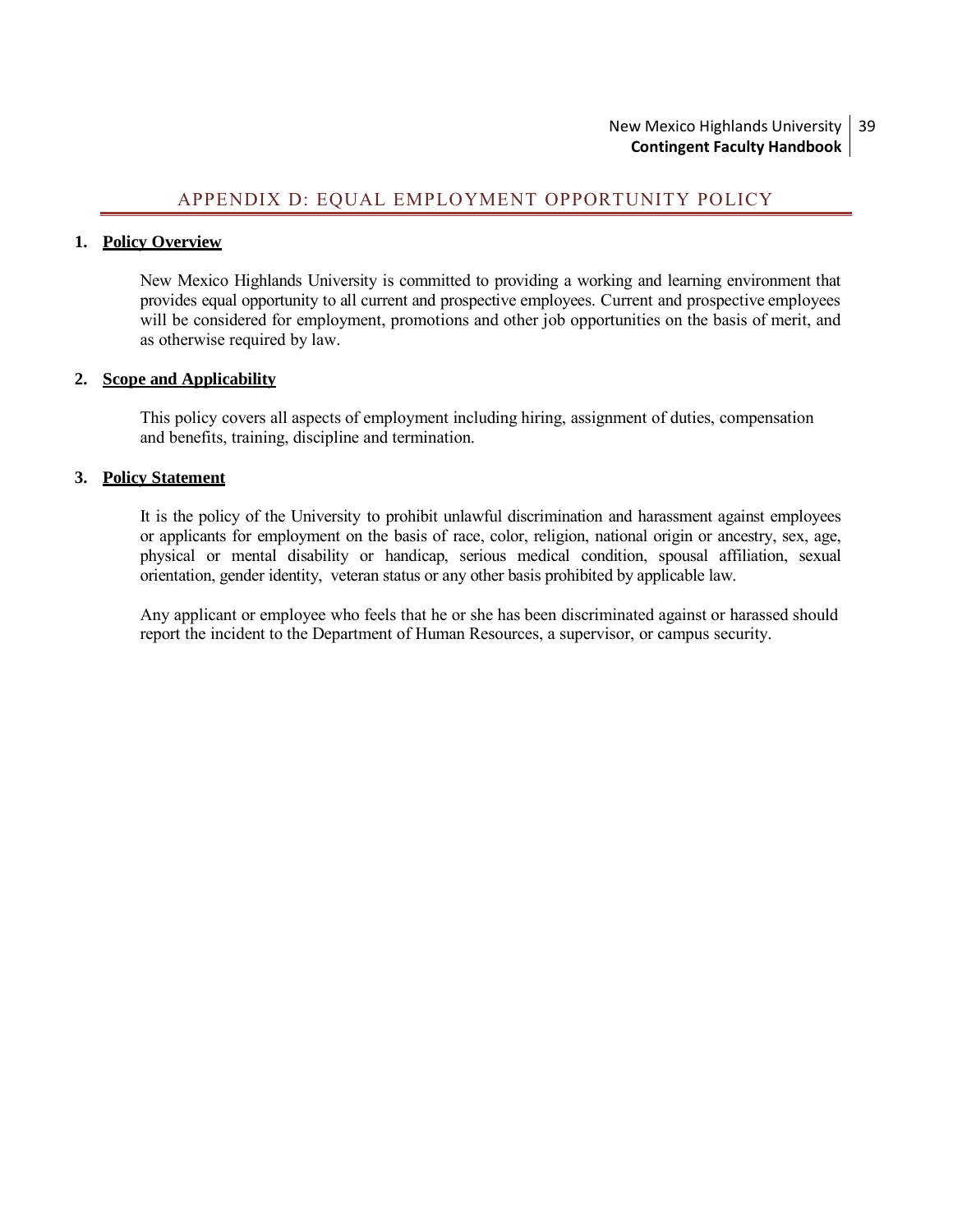#### APPENDIX E: TOBACCO POLICY

<span id="page-39-0"></span>In compliance with the New Mexico Clean Indoor Act, as amended, smoking of tobacco products is prohibited in university buildings, facilities and vehicles. Smoking is allowed only in designated areas.

The Smoking Policy stipulates:

- Smoking is prohibited except in designated areas. Those areas will be well posted and will not be near air conditioning or other ventilation systems which can carry the smoke to other sites.
- Ashtrays are provided in smoking sites.
- Smoking is prohibited in university vehicles.
- Smoking is prohibited within 25 feet of any building.
- Smoking is prohibited near windows or air intakes.

Smokeless tobacco is prohibited in university buildings, facilities and vehicles.

This policy applies to all University visitors, students, and employees. It is the responsibility of every member of the University community to conduct himself or herself in compliance with this policy.

Enforcement is the shared responsibility of the entire campus. The success of this policy depends upon the courtesy, respect and cooperation of smokers and non-smokers of the NMHU community.

**40**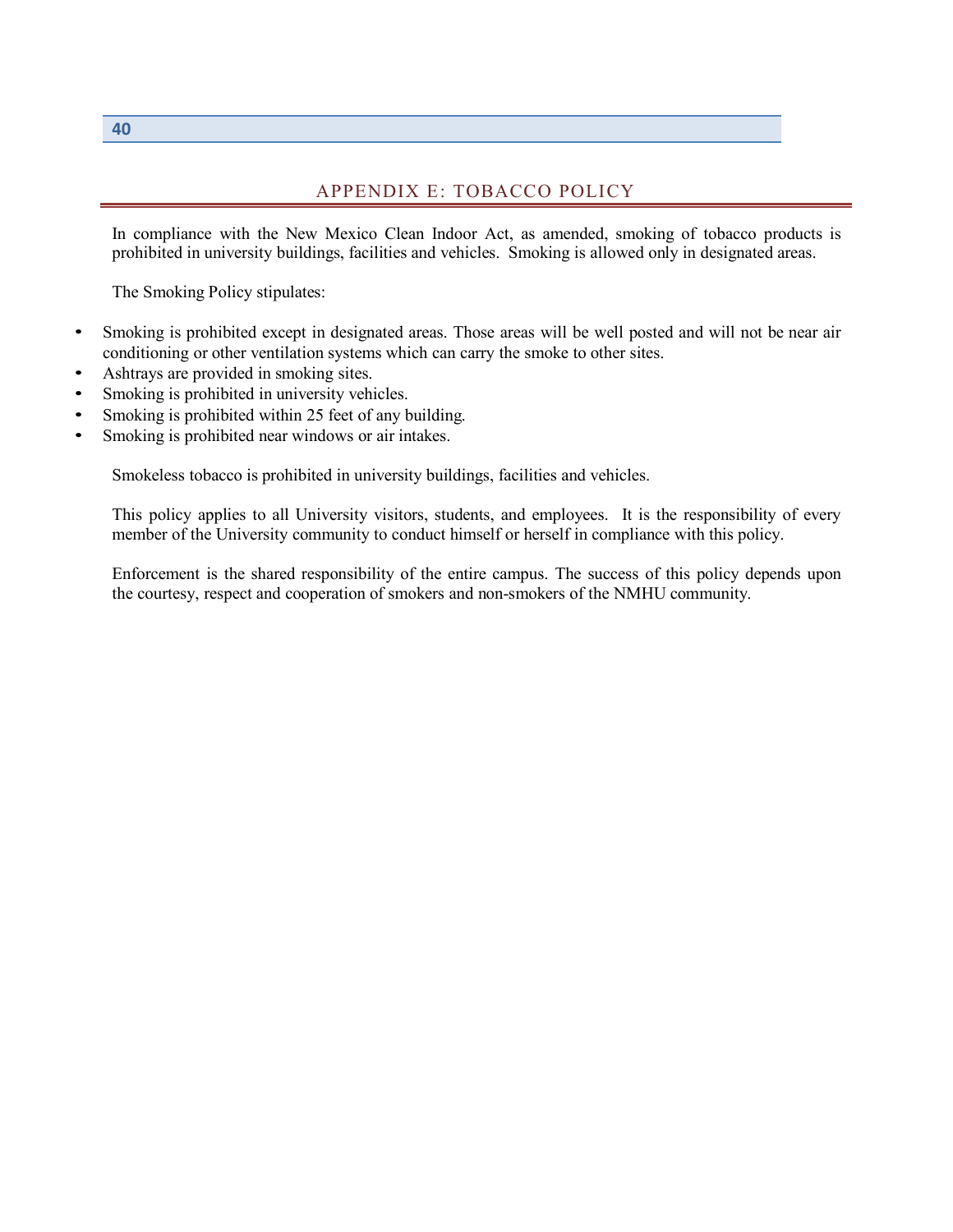#### New Mexico Highlands University 41 **Contingent Faculty Handbook**

# APPENDIX F: GENERAL POLICIES

<span id="page-40-0"></span>Note that all employees have rights under the National Labor Relations Act to engage in protected concerted activities, including discussing terms and conditions of employment, wages, benefits, and work conditions. Nothing in these or other University policies is meant to, nor should it be interpreted to, in any way, limit employee rights under any applicable federal, state, or local laws, including employee rights under Section 7 of the National Labor Relations Act, including but not limited to the right to engage in protected concerted activities with other employees for the purposes of their mutual aid and/or protection, or to improve terms and conditions of employment, such as wages and benefits.

#### 1. **Safety**

Supervisors shall advise employees of safe work practices. Employees are required to work safely and make full use of safety devices to protect themselves. All necessary safety devices shall be furnished by the University. Employees shall inform the supervisor immediately if they observe unsafe working conditions, unsafe work practices or any other hazards to safety on the campus.

#### 2. **Tools**

All tools necessary for work shall be furnished by the University, unless other written arrangements are made with the employee. If an employee negligently misplaces, abuses, or loses tools of the University, it shall be the employee's responsibility to replace the tool with a same type of tool of equal or greater value.

#### 3. **Uniforms**

The University will furnish uniforms required for various job classifications, when applicable.

#### 4. **Keys/Key Cards**

University keys and/or key cards for employee work stations may be requested by completing a Key Request Form, available at the Facilities Management Department.

#### 5. **Personal Appearance**

NMHU employees are expected to present a professional appearance and dress appropriately for the job they perform. When reporting for work each day, employees should be clean and neatly groomed. Employees may not wear cut-offs, shorts, tank tops, or any offensive, suggestive or revealing clothing.

Visible body art, piercing (except ears), and clothing with derogatory or inflammatory language is prohibited.

The appearance standards required of employees will vary according the nature and duties of their positions. If a supervisor considers an employee to be in violation of the appearance standards, the supervisor may instruct the employee to leave the work site to correct the discrepancy and then report back to the work site. The employee may ask the Dean/Director to review the supervisor's decision. Regular employees sent home will be placed on an Absence without Leave status during the time they are gone.

#### 6. **Friends/Family/Children in the Workplace**

NMHU discourages employees from being accompanied by friends, family, or children while working, including leaving children on campus in office areas while they are at work. This does not eliminate periodic,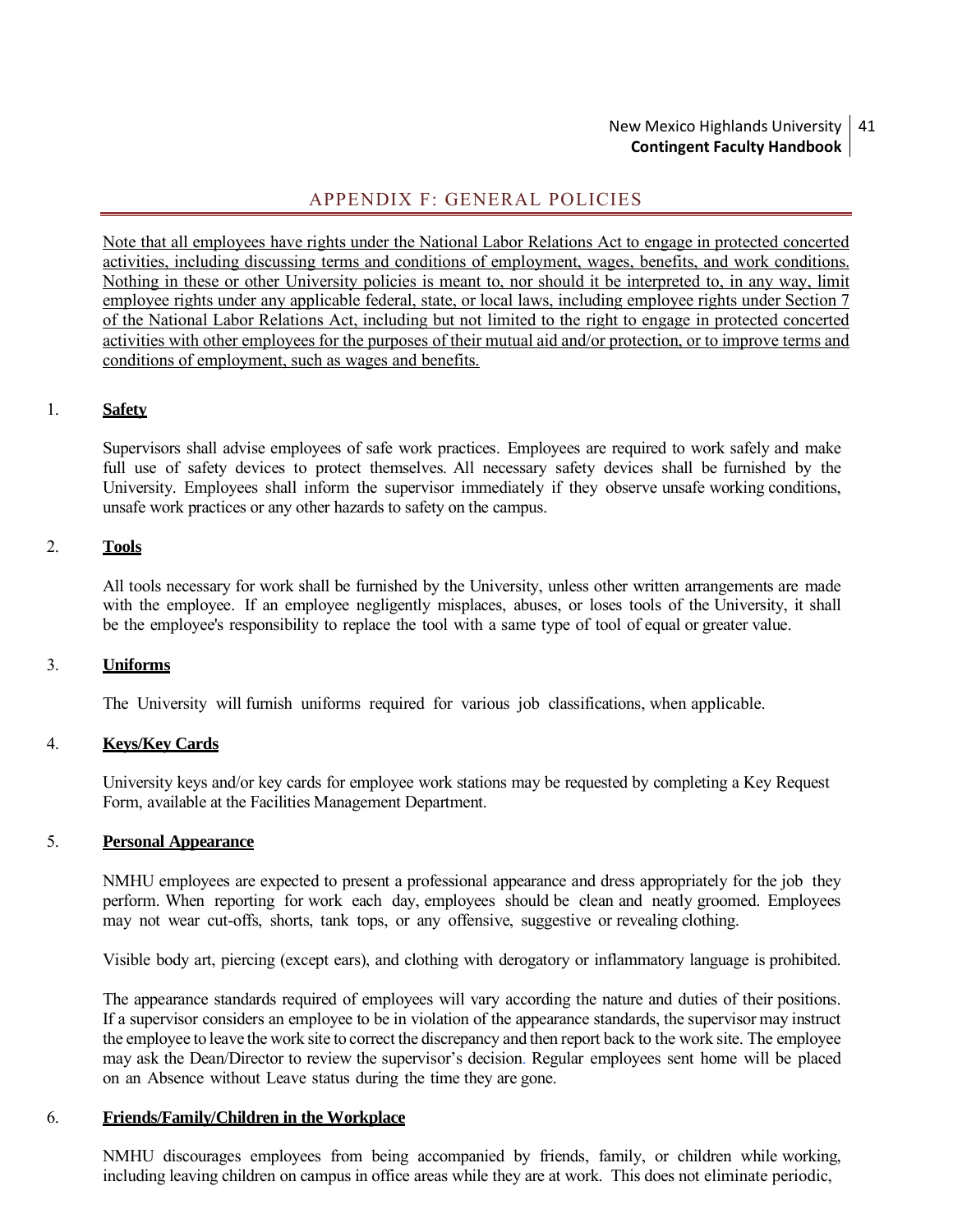short visits from friends, family and children, as appropriate. Anything other than short visits is not permitted and poses a potential harm for children and liability for the University. The University desires to be a family friendly place of business to faculty and staff as well as to students; however, the workplace is not the appropriate

place for childcare. Even during short periodic visits, children must not be left unattended. If an employee is faced with unusual circumstances regarding visitors at work, the employee should speak with his/her immediate supervisor.

#### 7. **Animals/Pets on University Property**

Employees are not allowed to have or keep dogs, cats, or any pet in classrooms, offices, residence halls or any other campus building.

Exceptions to this policy are service animals or animals that are housed under approved conditions in research laboratories and fish, provided that the container is cleaned regularly so that it does not present a health hazard and no illegal species are kept.

#### 8. **Mail and Postal Service**

Personal mail shall not be sent using university-paid postage.

**42**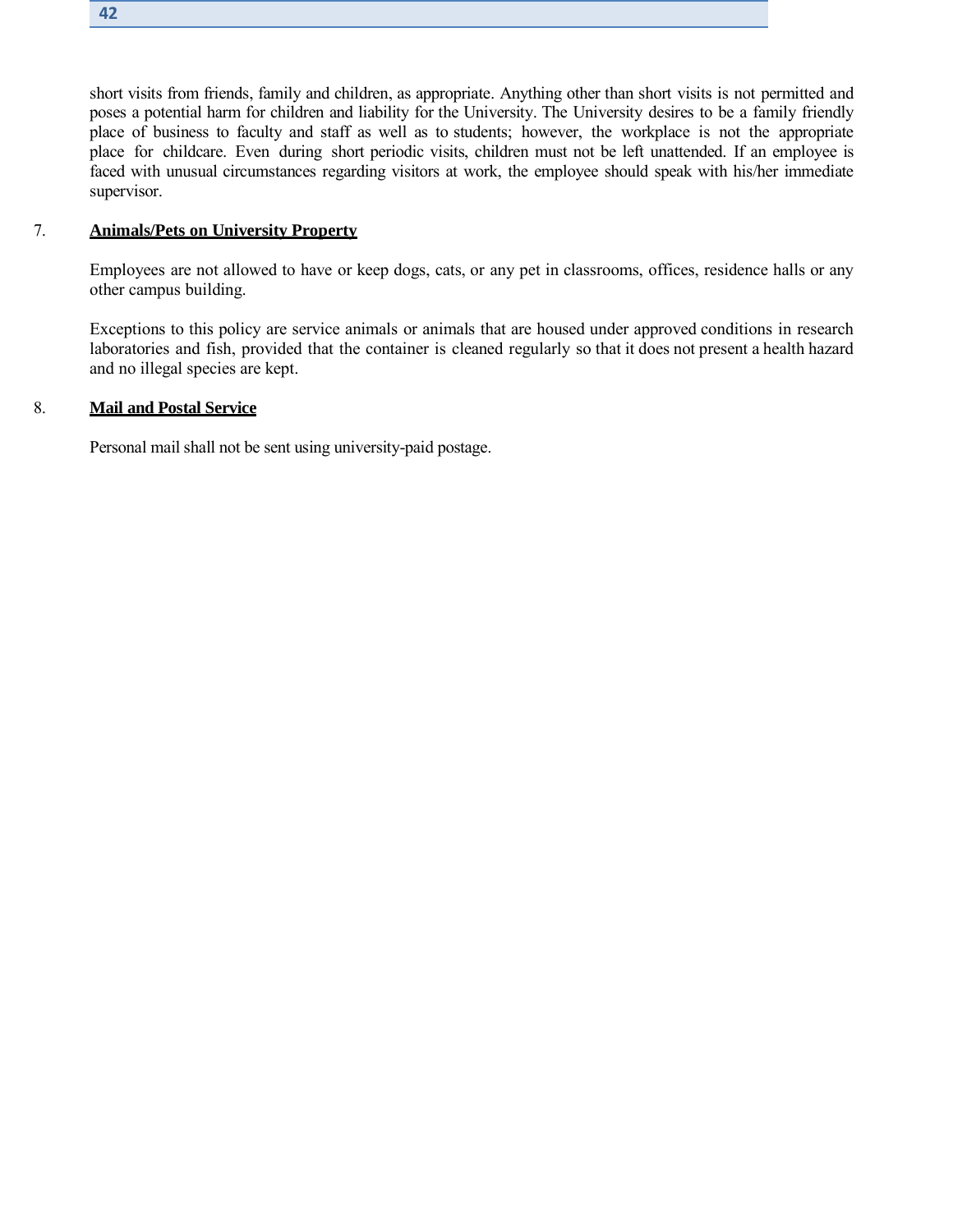# APPENDIX G: SAMPLE CONTRACTS

- <span id="page-42-0"></span>Page 44: Sample Retained Term Contract
- Page 45: Sample Term Contract
- Page 46: Sample Per-Course Contract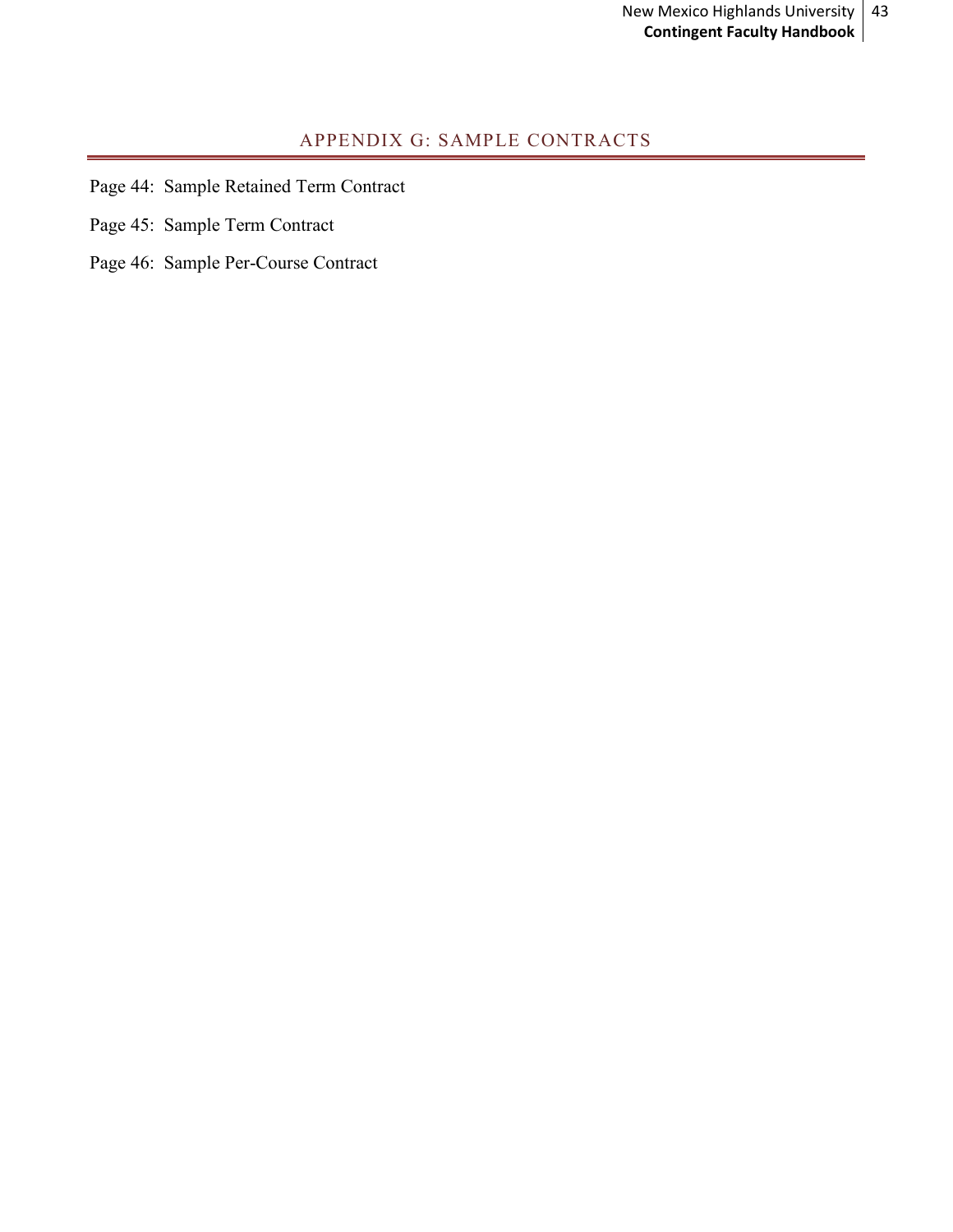# **NEW MEXICO HIGHLANDS UNIVERSITY Office of Academic Affairs, PO Box 9000, Las Vegas, NM 87701 SAMPLE EMPLOYMENT CONTRACT – RETAINED TERM Non-Tenure Track**

#### **NAME/BANNER ID**: **John Doe, @00000001**

#### **NMHU E-mail**: **Alternate E-mail**:

You are hereby appointed in Retained Term Status as **TITLE.** The duties and responsibilities of **TITLE** are generally set forth in the *Faculty Handbook* and the *Contingent Faculty Handbook* and are incorporated herein by reference. The period of this appointment is from August 14, 2019, to May 12, 2020, inclusive. As per the *Contingent Faculty Handbook,* p. 21, #1, you are being assigned the following: **DUTIES**. The salary for these services is **SALARY** and will be paid in biweekly installments in accordance with the policy of the University.

This is a Retained Term Contract as described in the Faculty Handbook and, as such, automatically terminates upon the expiration of the period of appointment above, but with an expectation of reemployment, unless given notice. (Section VI, Segment C). As a full-time employee, you are eligible for employee benefits.

To accept this contract, please sign it and return it to the Office for Academic Affairs within ten (10) working days of the approval date given below, unless an extension of time is given in writing by the Vice President for Academic Affairs. Failure to return the signed Contract or provide notification within 10 working days may result in payment delays and/or cancellation of this contract.

As part of this contract, you must adhere to the policies and procedures in the *Contingent Faculty Handbook*. This includes, but is not limited to, fulfilling teaching responsibilities, holding office hours, regularly checking your NMHU e-mail, and attending orientation and development as outlined in the handbook.

Your signature below demonstrates that you have read this Contract and agree to the provisions thereof.

Signature of Appointee Dr. Roxanne M. Gonzales, Provost/VPAA

Date of Acceptance Dr. Sam Minner, President

Date of Approval

| FOAP:<br>FTE: | Position Number: ______ | For Office Use Only |
|---------------|-------------------------|---------------------|
|               |                         |                     |
|               |                         |                     |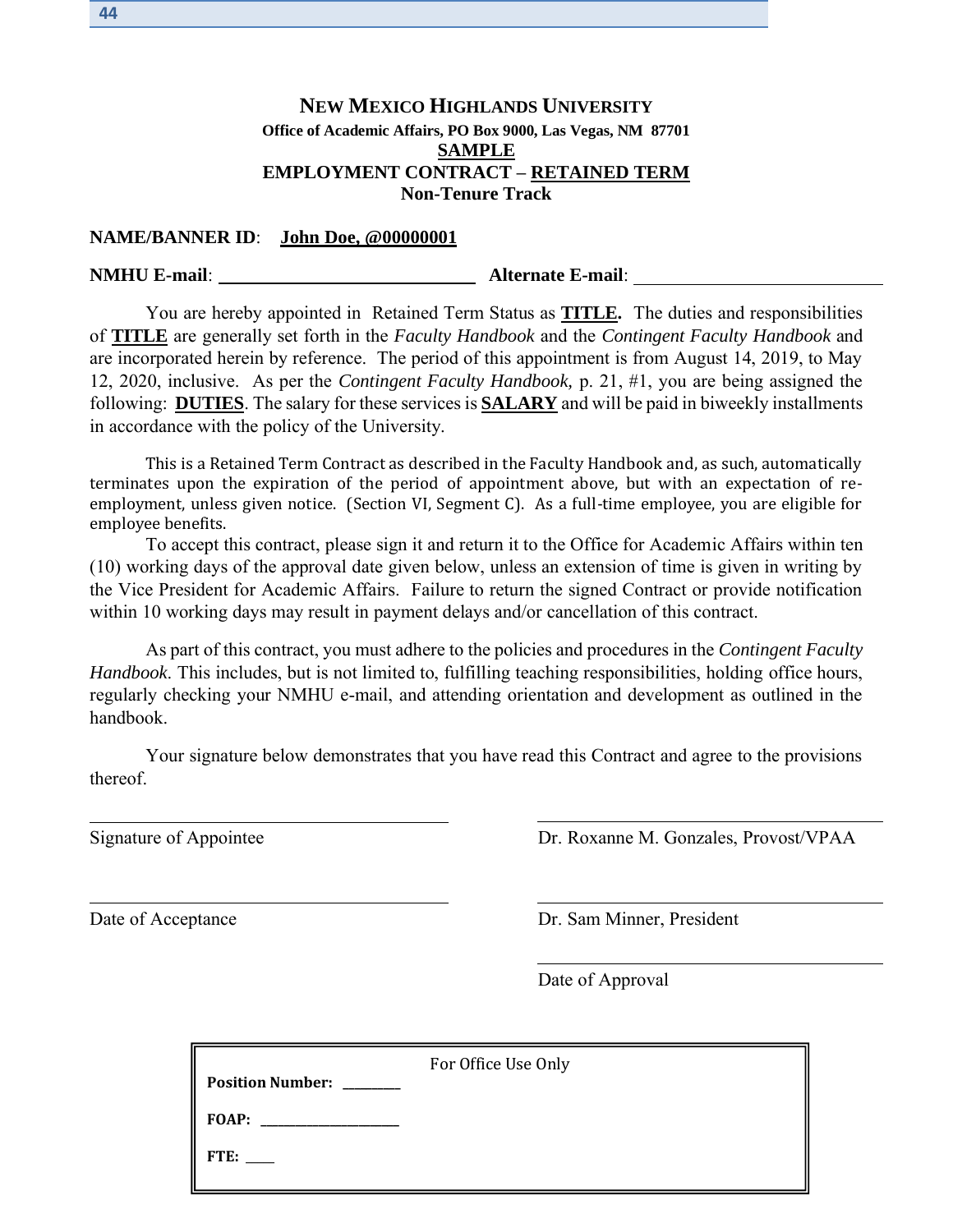#### **NEW MEXICO HIGHLANDS UNIVERSITY Office of Academic Affairs, PO Box 9000, Las Vegas, NM 87701 SAMPLE EMPLOYMENT CONTRACT - TERM Non-Tenure Track**

# **NAME/BANNER ID**:

**NMHU E-mail**: **Alternate E-mail**:

You are hereby appointed in Term Status as **TITLE.** The duties and responsibilities of **TITLE** are generally set forth in the *Faculty Handbook* and the *Contingent Faculty Handbook* and are incorporated herein by reference. The period of this appointment is from August 14, 2019, to May 12, 2020, inclusive. As per the *Contingent Faculty Handbook,* p. 21, #1, you are being assigned the following: **DUTIES**. The salary for these services is **SALARY** and will be paid in biweekly installments in accordance with the policy of the University.

This is a Term Contract as described in the *Faculty Handbook* and, as such, automatically terminates at the end of the period of appointment above. Re-employment is solely within the discretion of the University. (Section VI, Segment C). As a full-time employee, you are eligible for employee benefits.

To accept this contract, please sign it and return it to the Office for Academic Affairs within ten (10) working days of the approval date given below, unless an extension of time is given in writing by the Vice President for Academic Affairs. Failure to return the signed Contract or provide notification within 10 working days may result in payment delays and/or cancellation of this contract.

As part of this contract, you must adhere to the policies and procedures in the *Contingent Faculty Handbook*. This includes, but is not limited to, fulfilling teaching responsibilities, holding office hours, regularly checking your NMHU e-mail, and attending orientation and development as outlined in the handbook.

Your signature below demonstrates that you have read this Contract and agree to the provisions thereof.

Signature of Appointee Dr. Roxanne M. Gonzales, Provost/VPAA

Date of Acceptance Dr. Sam Minner, President

Date of Approval

| <b>Position Number:</b> | For Office Use Only |
|-------------------------|---------------------|
| <b>FOAP:</b>            |                     |
| FTE:                    |                     |